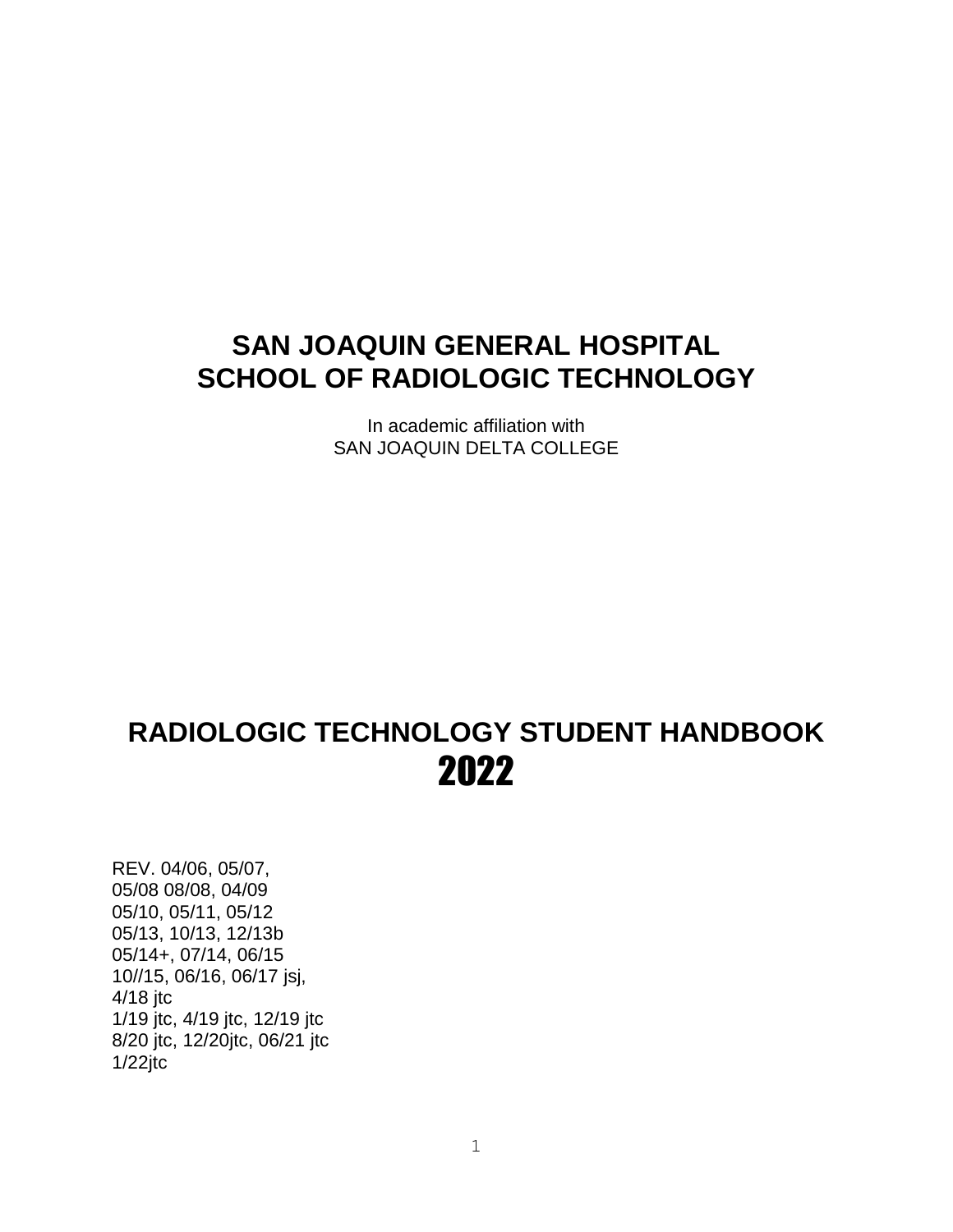# **TABLE OF CONTENTS**

|      |                                                                                                                  | Section I: Policies, Standards, and General Information<br><b>Program Officials</b>                                                                                                                                                                                                                                                                                                                                                                                                                                                            | Page<br>4                                                                                                         |
|------|------------------------------------------------------------------------------------------------------------------|------------------------------------------------------------------------------------------------------------------------------------------------------------------------------------------------------------------------------------------------------------------------------------------------------------------------------------------------------------------------------------------------------------------------------------------------------------------------------------------------------------------------------------------------|-------------------------------------------------------------------------------------------------------------------|
|      | Introduction                                                                                                     |                                                                                                                                                                                                                                                                                                                                                                                                                                                                                                                                                | 5                                                                                                                 |
|      | Α.<br><b>B.</b><br>C.<br>D.                                                                                      | Radiology as a Profession<br><b>School's Mission and Goals</b><br>Policy on Nondiscrimination/Technical Standards<br><b>Standards Review</b>                                                                                                                                                                                                                                                                                                                                                                                                   | 6<br>7/8<br>9<br>9                                                                                                |
| Ш.   | А.<br><b>B.</b><br>C.<br>D.<br>E.,<br>$F_{\rm{max}}$<br>G.<br>Η.                                                 | Applications<br><b>Application Procedure</b><br><b>Application Process</b><br><b>Transfer Policy</b><br>San Joaquin Delta College Registration<br><b>Tuition and Expenses</b><br><b>Financial Aid</b><br><b>Student Services through Delta College</b><br>Grievances/Complaints                                                                                                                                                                                                                                                                | 10<br>10<br>11<br>11<br>11<br>12<br>12<br>12                                                                      |
| III. |                                                                                                                  | <b>Dress Code Policy</b>                                                                                                                                                                                                                                                                                                                                                                                                                                                                                                                       | 13                                                                                                                |
| IV.  | B.<br>C.                                                                                                         | Screening<br><b>Physical Examination</b><br>Background Checks / Background Clearance<br>Drug Screening                                                                                                                                                                                                                                                                                                                                                                                                                                         | 13<br>14<br>15                                                                                                    |
| V.   | <b>Policies</b><br>А.<br><b>B.</b><br>C.<br>D.<br>Е.<br>F.<br>G.<br>Η.<br>L.<br>J.<br>Κ.<br>L.<br>М.<br>N.<br>О. | <b>Student Records</b><br><b>Student Conduct</b><br><b>Sexual Harassment</b><br>Attendance<br><b>Procedure for Reporting</b><br><b>Evening &amp; Holiday Rotations</b><br>Vacation & Holiday Time<br><b>Lunch and Break</b><br>Employment<br>Professional Liability Insurance<br>Health Insurance and Workman's Compensation<br><b>Communicable Diseases</b><br><b>Tuberculosis</b><br><b>WORKMAN'S COMPENSATION POLICY &amp; PROCEDURE</b><br>Parking<br>Drop/Withdrawal<br><b>Library Checkout</b><br>Counseling<br><b>Student Pregnancy</b> | 16<br>17<br>18<br>18/19<br>19<br>21<br>21<br>21<br>22<br>22<br>22<br>22<br>22<br>23<br>24<br>24<br>25<br>25<br>25 |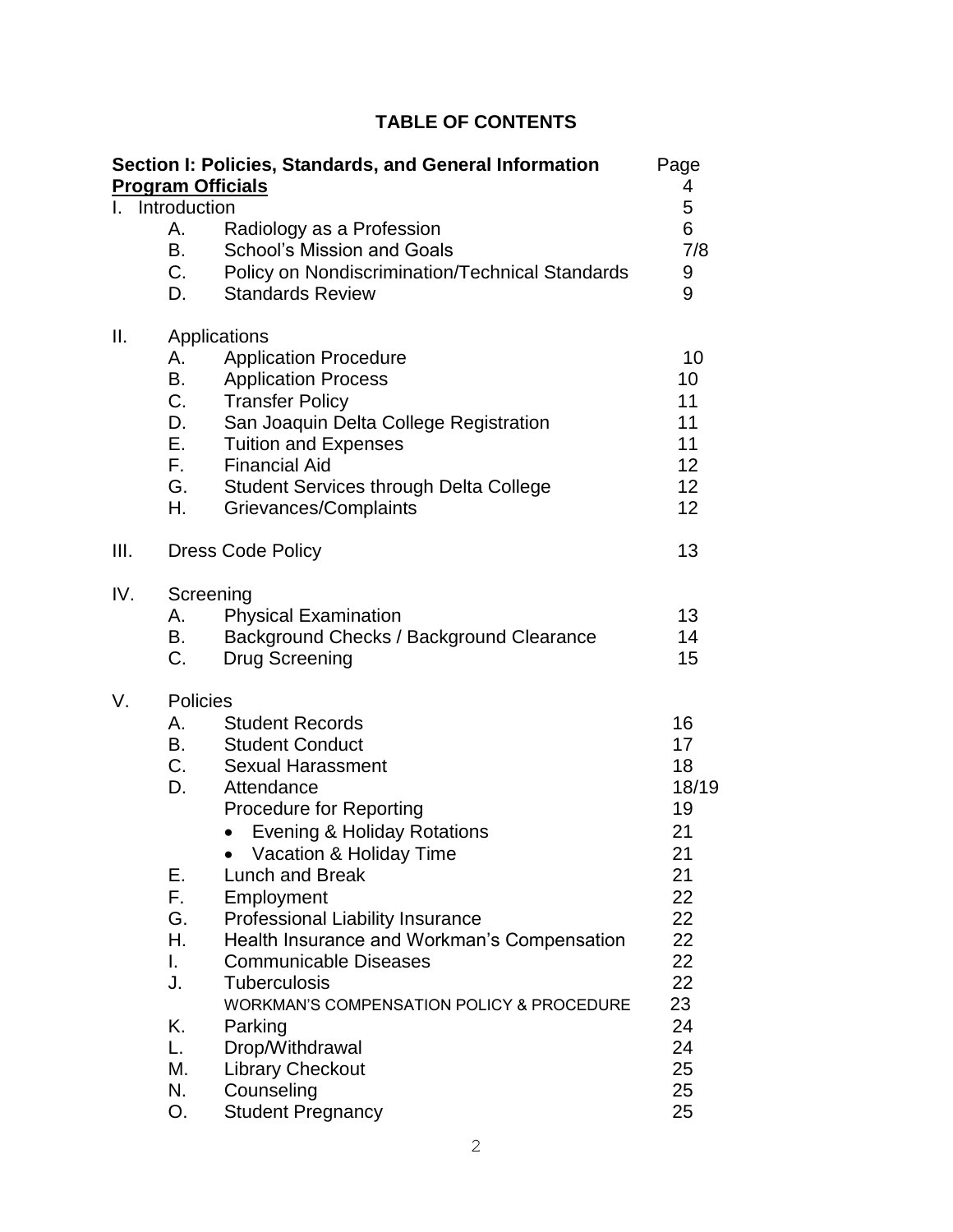| VI.   | Grievance/Complaints Procedure                                                                                                                   |                      |  |
|-------|--------------------------------------------------------------------------------------------------------------------------------------------------|----------------------|--|
| VII.  | <b>Emergency Situations</b>                                                                                                                      |                      |  |
| VIII. | Certification / Accreditation<br><b>JRCERT</b><br>A.<br>Standards / Compliance / Complaints                                                      | 27<br>27             |  |
|       | B.<br><b>ARRT</b><br>C.<br>California                                                                                                            | 28<br>29             |  |
| IX.   | Venipuncture                                                                                                                                     | 29                   |  |
| Χ.    | <b>Graduation and Program Completion Requirements</b>                                                                                            | 29                   |  |
| XI.   | <b>Identification Badges</b>                                                                                                                     | 30                   |  |
| XII.  | <b>Radiation Protection Policy</b><br><b>Dosimetry</b><br><b>High Dosimeter Reading</b><br>$\bullet$<br><b>Reporting High Dosimeter Readings</b> | 30<br>31<br>31<br>32 |  |
| I.    | <b>SECTION II: Clinical / Didactic</b><br><b>Clinical and Didactic Correlation</b>                                                               | Page<br>32           |  |
| ΙΙ.   | Clinical Check Sheets – prior to entering clinical                                                                                               |                      |  |
| III.  | <b>Clinical Training</b><br><b>Student Regulations</b><br><b>Room Obligations</b><br>B. O<br><b>Terminal Competencies</b><br>C.                  |                      |  |
| IV.   | Academic Standards - Curriculum                                                                                                                  |                      |  |
| V.    | <b>Clinical Education</b>                                                                                                                        |                      |  |
| VI.   | Didactic / 2-Year Plan (a. Academic Hours and Units)                                                                                             | 40                   |  |
| VII.  | Tentative / Transitional 2-Year Plan                                                                                                             | 41/42                |  |
| VIII. | Academic Calendar                                                                                                                                | 43                   |  |
| IX.   | Clinical & Didactic Student Objective (Location)                                                                                                 | 44                   |  |
| Х.    | <b>Graduation Day</b>                                                                                                                            | 44                   |  |
| XI.   | Course Description (Location) / Official Start Date<br>Disability support services                                                               |                      |  |
| XII.  | <b>Veterans Information Supplement</b><br>45                                                                                                     |                      |  |
| XIII. | Signature Page<br>VA & SHB                                                                                                                       |                      |  |
| XIV.  | Contingency plan                                                                                                                                 |                      |  |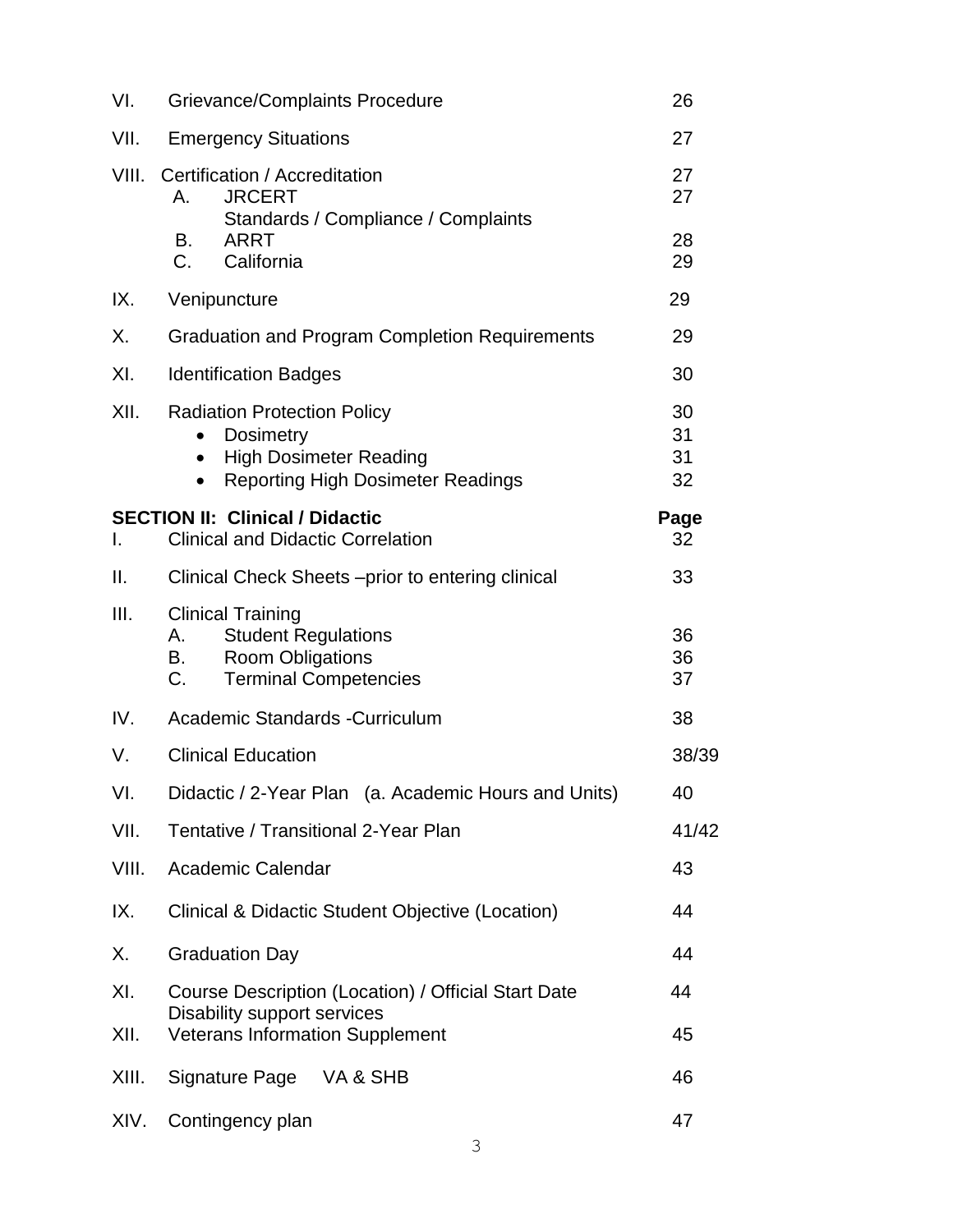#### **SAN JOAQUIN GENERAL HOSPITAL SCHOOL OF RADIOLOGIC TECHNOLOGY**

#### **PROGRAM OFFICIALS MEDICAL ADVISOR / DIRECTOR**

Tony Ha, M.D. Chief Radiologist (209)468-6224

#### **DIRECTOR OF MEDICAL IMAGING**

Evette Quiroz, CRA, MBA, RT (R) (M) School Administrator / Dean (209)468-6232

#### **PROGRAM DIRECTOR**

Jerrold Camara, MS, RT (R) (CT) (209)468-6236, email-jcamara@sjgh.org

#### **INSTRUCTOR/CLINICA INSTRUCTOR**

Jason Thind, BS, RT (R) (CT) San Joaquin General Hospital (209)468-6233

#### **CLINICAL INSTRUCTORS**

Christina Love, BS, RT (R) St. Joseph's Medical Center (209)467-6363

Lori Cabrera Duenas, RT (R) Lodi Memorial Hospital (209)333-5108

Roshni Bhakta, BS, RT (R) Sutter Gould Medical Foundation (209)521-6097

#### **SCHOOL ADDRESS**

San Joaquin General Hospital School of Radiologic Technology P.O. BOX 1020 (500 W. Hospital Road French Camp, CA 95231) Switchboard: (209)468-6000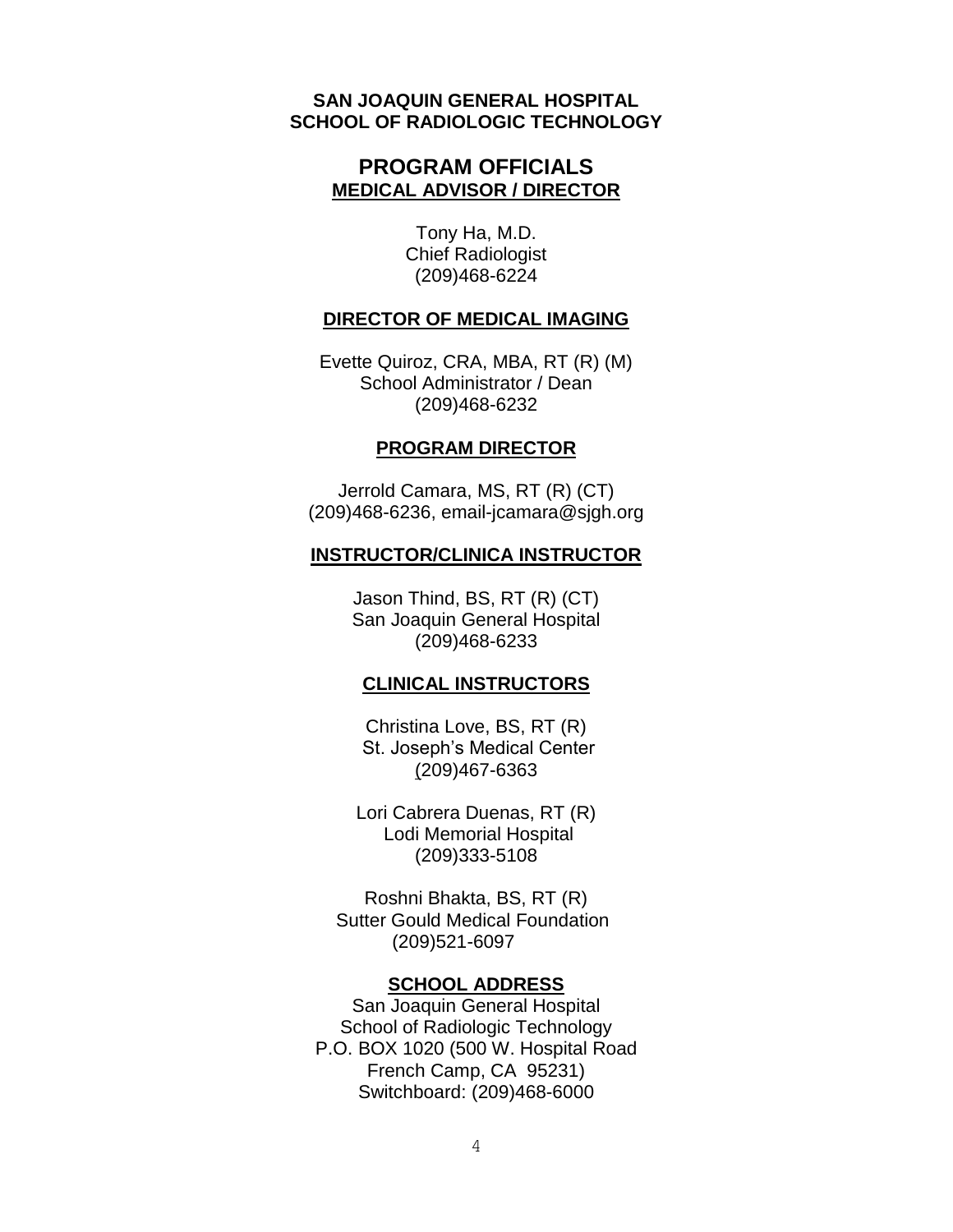#### **INTRODUCTION San Joaquin General Hospital School of Radiologic Technology**

This is the official handbook of San Joaquin General Hospital's School of Radiologic Technology.

#### **Purpose**

- 1. This handbook is primarily for the student to provide information about the School of Radiologic Technology, application and admission policies, the policies governing student life, sequence of courses, grading policies, and the requirements for graduation and certification.
- 2. Secondly, it should serve as a guide (and hopefully answer many questions) for all who work with our students and potential students (faculty, staff, clinical instructors, managers, advisors and counselors).

As a new student to the program, you are required to read and sign the signature page, which is the last page in this manual, and return it to the Program Director the first day of class or during orientation). You are responsible for knowing and adhering to the contents of this handbook. You are encouraged to retain a copy of it as a reference while you are a student. Students registered with Delta College are subject to the guidelines and regulations of both our School and the College.

#### **Background Information**

The School is located on the campus of San Joaquin General Hospital, which is conveniently located just off I-5 in French Camp, approximately 5 miles south of Stockton. San Joaquin General Hospital is a teaching hospital-medical center, with affiliations to the University of California Medical Centers at Davis, San Francisco, North State Medical School and Stanford University. San Joaquin General Hospital also has training affiliations with the University of the Pacific and San Joaquin Delta College.

The hospital is a division of San Joaquin County Health Care Services whose mission is dedicated to a philosophy of excellence in providing health services, education, and professional training in an integrated system that values the hospital quality of life, family interaction, and respect for both clients and employees. The Agency is committed to the delivery of community-oriented, culturally sensitive, and affordable health care throughout San Joaquin County.

San Joaquin General Hospital's School of Radiologic Technology is a 24-month hospital-based program established in 1959. We meet the standards of accreditation as described by the Joint Review Committee on Education in Radiologic Technology, (JRCERT, 20 N. Wacker Dr., Suite 2850, Chicago, IL 60606, (312) 704-5300), (most recent assessment visit and award, July 2015: 8 years maximum accreditation). The School also meets the standards established by the California Department of Public Health, Radiologic Health Branch, P.O. Box 997414 Sacramento, CA, 95899. The School was evaluated by the State's Bureau of Radiologic Health in March of 2017 and found to be fully compliant with the state's standards.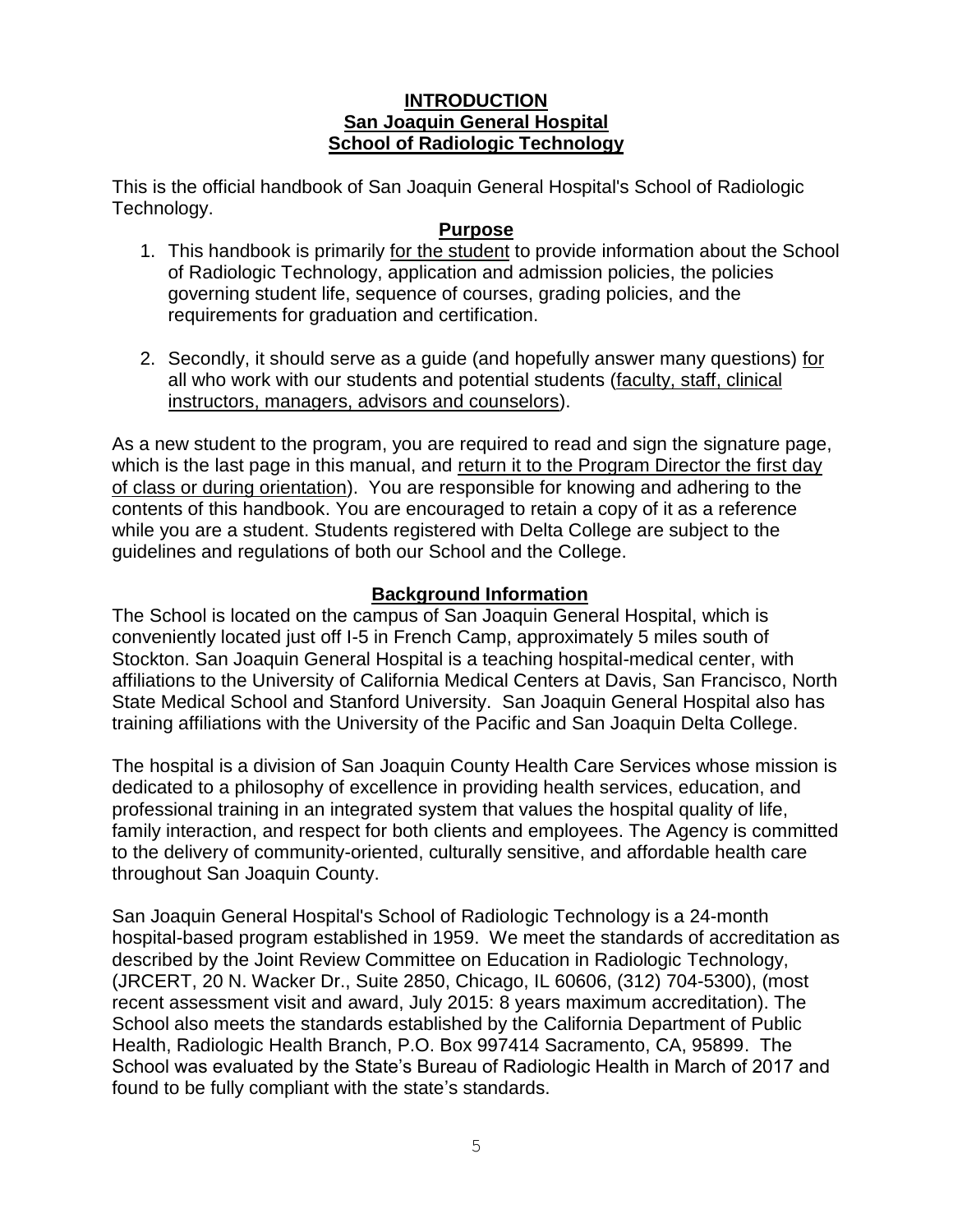Clinical experience affiliations are provided by San Joaquin General Hospital, St. Joseph's Medical Center (Dignity Health), and Adventist Health Lodi Memorial Hospital. All Radiologic Technology didactic courses and laboratories are taught at the Hospital School. The School awards graduates a "Certificate of Completion" after satisfying all program requirements. This qualifies the graduate to take the National licensure exam.

However, most employers require both State Certification and National Registry. Beginning in 2015, an Associate degree is required to sit for national boards to become registered American Registry of Radiologic Technologist (ARRT). A partnership with San Joaquin Delta College began in 1971. Students attending the Hospital's School receive college credit for courses taken at the hospital school (currently 83.5 semester units). Students must presently satisfy both general education and core prerequisite coursework prior to applying to the program. It is our intention that students will complete degree requirements from the college and certificate requirements from our school concurrently rendering them eligible and qualified to sit for national boards. For example, program completers must have both the Certificate and an Associate Degree. The Hospital's School is not involved in the awarding of degrees. The School only notifies the college of courses in Radiologic Technology that have been completed by students in the program. In 2013 we began requiring that the additional course/degree requirements (including all general education requirements) be completed before applying to the program. Most of the required general education classes are available as both day and evening coursework. Delta offered the AS degree in Radiologic Technology for the last time in the spring of 2017. They now award an intermediary Associate degree in Health Science to students who have completed the General Education Core and one or two semesters in a health science major –which includes Radiologic Technology.

A career as a Registered or Licensed Radiologic Technologist is personally and professionally rewarding. It enables the individual to contribute to quality patient care as a valued member of a health care team.

#### **RADIOLOGY AS A PROFESSION**

Since Wilhelm Conrad Roentgen's discovery of x-rays in 1895, the field of radiology has expanded rapidly and has become an indispensable diagnostic tool for health care.

Radiology is a profession dedicated to the diagnosis and treatment of disease using xrays, radium, and radionuclides. It is a diversified field, offering the individual the potential for achievement and professional advancement and the opportunity to contribute to the quality patient care offered by the health care team.

Medical Imaging also includes the fields of Nuclear Medicine, Magnetic Resonance Imaging (MRI), Computerized Tomography, Mammography, and Ultrasound. More recently Picture Archiving and Communication Systems (PACS) have become a part of this realm --combining facets of two worlds, imaging and informatics. These fields require additional training and/or licensure. More and more post graduate programs are being made available with distance learning and online options.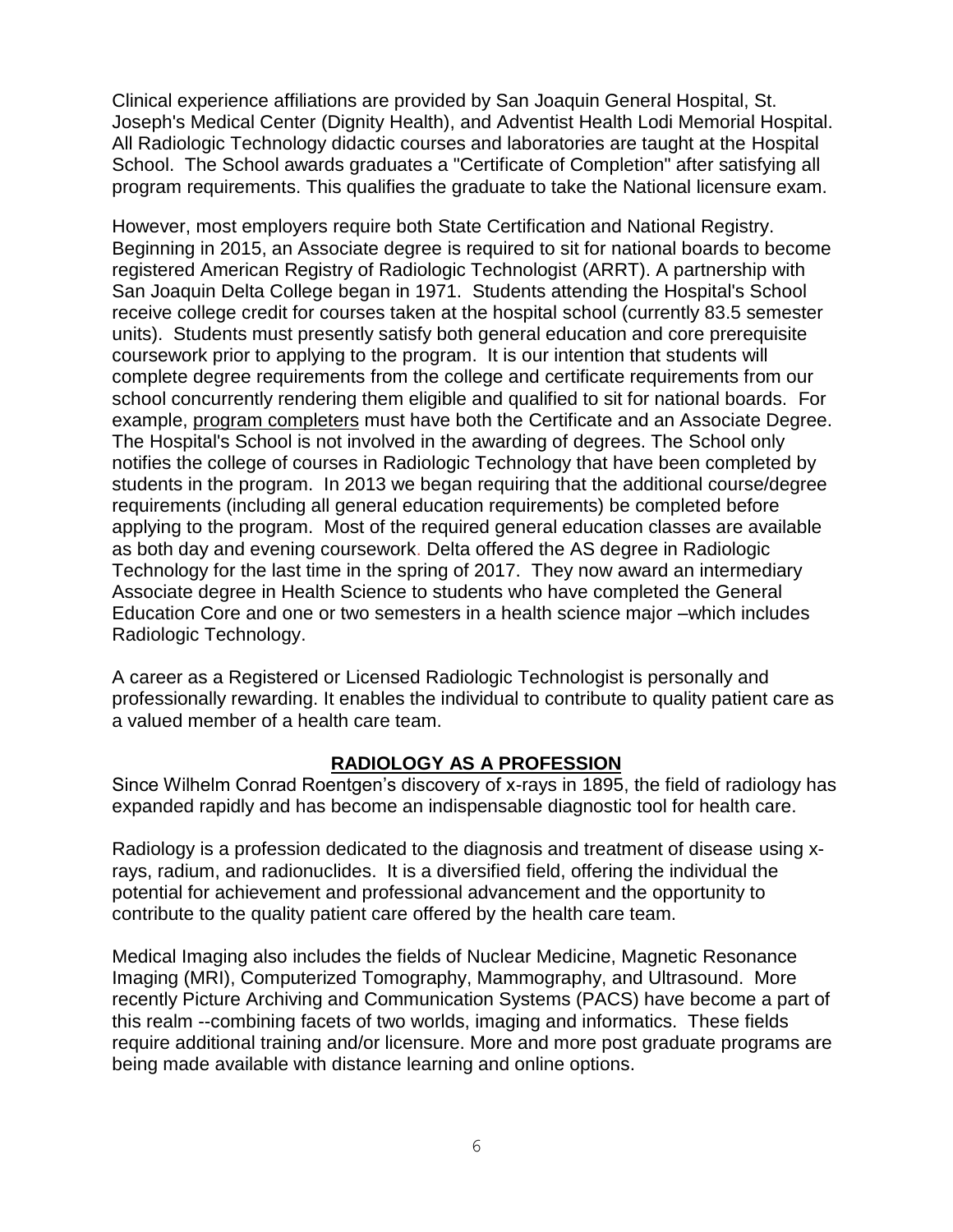Radiography was traditionally the art and science of recording on photographic film xray images of tissues, bones, organs, and vessels. With recent advances the health care enterprise has entered a digital revolution.

The Radiologic Technologist is the licensed professional who produces quality radiographic images on digital image receptors (previously radiographic film) using xrays and digital acquisition systems. These recorded images are interpreted by the Radiologist (a physician whose specialty is the interpretation of medical images) to access the presence or absence of disease processes and traumatic injuries. Radiation is an indispensable diagnostic tool of modern medicine. However, it has the potential of inflicting considerable harm to the body's tissues and organs. Radiologic Technologists, being the health care professionals responsible for performing radiographic examinations, must be thoroughly trained in anatomy and positioning as well as technical factor computations, radiation physics, and radiation biology to guard against potential radiation hazards to themselves and their patients.

#### **SCHOOL MISSION & GOALS**

Our hospital-based School of Radiologic Technology is a major component of San Joaquin General Hospital's Diagnostic Imaging Department. As such, we share their values, dedication, and commitment to providing the highest quality health care, education, and training. Our educational program remains community-oriented, culturally sensitive, and highly affordable.

**Mission:** The School of Radiologic Technology is dedicated to providing the preparation necessary for students to become well-educated, fully competent, highly motivated entry-level medical imaging professionals. The school is committed to the student and the community by promoting continued professional growth, fostering teamwork, and providing opportunities for advanced career development.

**Program Overview:** The school strives to develop professionals by fostering an environment of academic and clinical excellence and diversity. To facilitate a continued development of personal and professional goals we believe that the student must build upon a broad academic foundation of knowledge, skills, and abilities. We provide students with the technical education to safely and competently perform radiologic procedures and respond to the needs of patients with competence and compassion. Foremost we foster a global knowledge base and promote the development of strong communication skills, creativity, self-direction, critical thinking, and commitment to lifelong learning.

In fulfillment of our mission we nurture strong affiliations with the local San Joaquin Delta Community College as a source for all non-major supplementary and supporting coursework and with Clinical facilities housing state of the art modalities.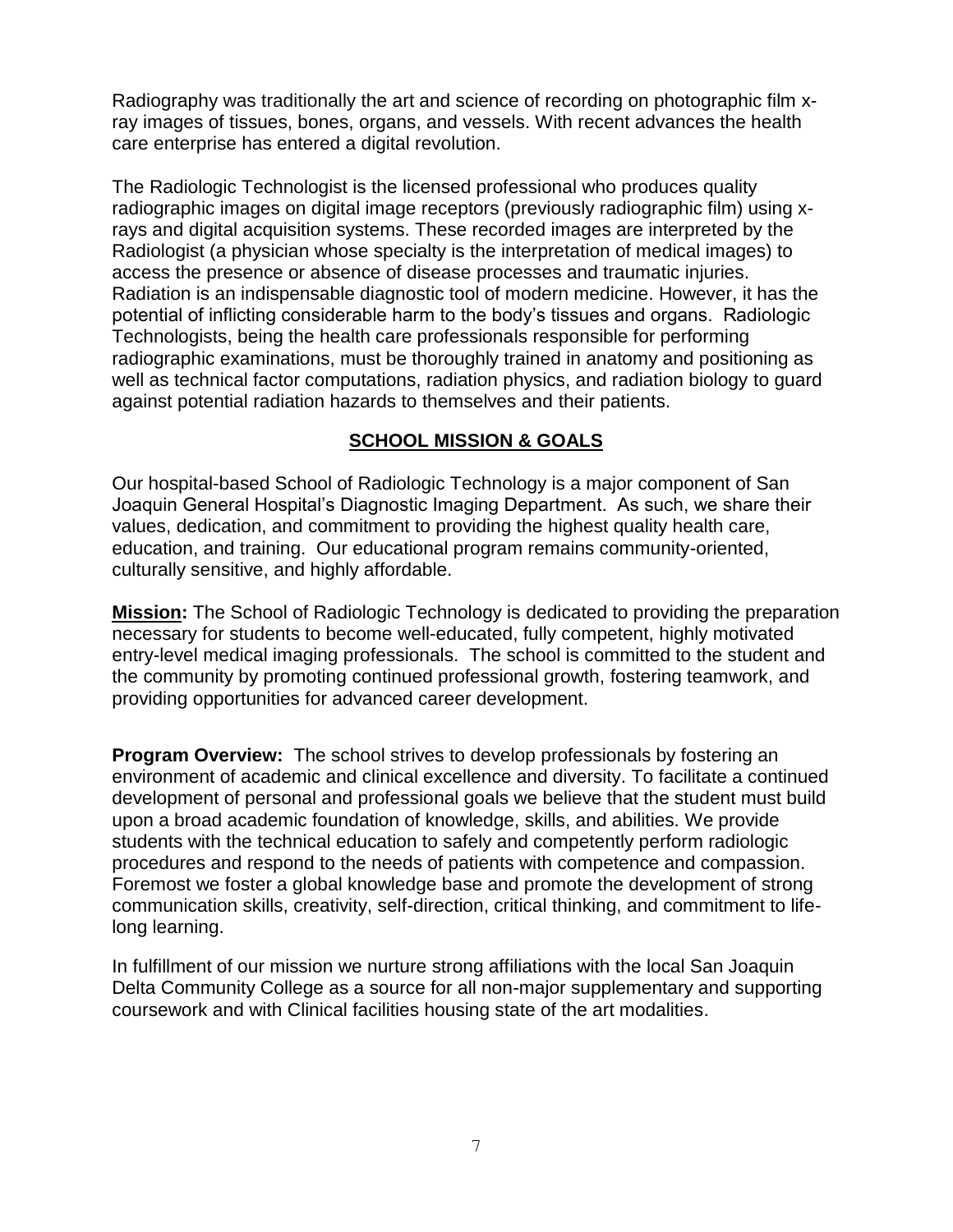# **Goals and Student Outcomes**

- 1. **Clinical Performance**  Students will demonstrate technical ability to produce high quality images, patient care, and radiation protection when performing radiographic exams.
	- a. The student will demonstrate competency in positioning, technical skills and equipment knowledge.
	- b. The student will demonstrate competency of all ARRT specified procedures.
	- c. The student will demonstrate appropriate radiation protection.
- 2. **Communication**  Students will effectively communicate in oral, written, and electronic form with patients, customers, and other members of the health care team.
	- a. The student will demonstrate competence in verbal, electronic, and written communication.
	- b. The student will demonstrate competence communicating with diverse populations, ages, and situations.
	- c. The student will demonstrate quality patient care to a variety of populations, ages, and acuities.
- 3. **Critical Thinking** Students will effectively utilize critical thinking, problem solving, and decision-making skills in the practice of Radiography within the health care setting.
	- a. The student will demonstrate critical thinking through improvisation when encountering challenging exam situations.
	- b. The students will produce comparable images by adopting adjustments to clinical factors and account for different backgrounds, ages, and pathologies.
	- c. The student will be able to identify overall image quality and make appropriate adjustments.
- 4. **Professional Development**  Students will demonstrate professionalism during all aspect of their training and dedication to professional growth.
	- a. The students will demonstrate professional conduct. This includes attendance, punctuality, initiative, ethics, empathy towards patient care and teamwork.
	- b. Students are satisfied with their educational experience and adequately prepared to enter the field of Radiologic Technology.
- 5. **Program Effectiveness** Students are adequately prepared to become entry level Radiologic Technologists in the field of Radiologic Technology.
	- a. Program completion rate does not fall below 75%.
	- b. Graduates pass the ARRT on the first attempt.
	- c. Graduates are gainfully employed within one year of graduation.
	- d. Graduate exit survey indicates that the program adequately prepared them for a career in Radiologic Technology.
	- e. Employers indicate SJGH graduates satisfy entry level performance expectations.
	- f. The program helps fulfill the local community's need for competent, entry level Radiologic Technologists.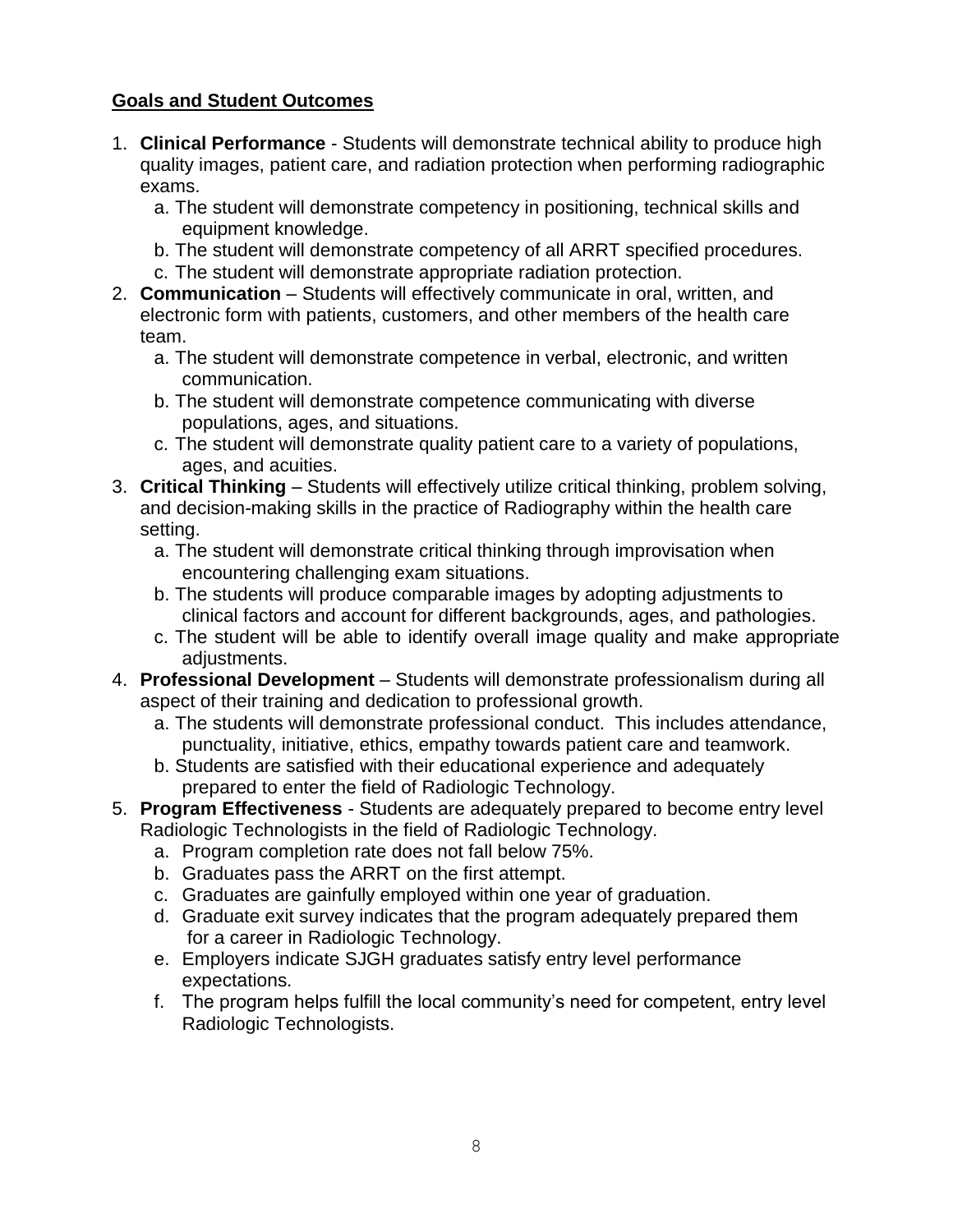The San Joaquin General Hospital School of Radiologic Technology provides a rigorous and concentrated curriculum designed to provide the student with the requisite skills to become licensed as a Radiologic Technologist. Refer to Section II of this manual for curriculum sequence and to the Delta College Catalog for course descriptions.

The clinical experience includes exposure to all diagnostic imaging procedures and modalities including nuclear medicine, ultrasound, computed tomography, radiation therapy, and magnetic resonance imaging.

The School is part of San Joaquin General Hospital (and maintains affiliations with), St. Joseph's Medical Center and Adventist Health Lodi Memorial Hospital for gaining clinical experience.

# **POLICY ON NONDISCRIMINATION / TECHNICAL STANDARDS**

The School of Radiologic Technology does not discriminate against any applicant for admission because of age, race, creed, color, political affiliation, sex, physical handicap, national origin, sexual orientation or any veteran status. Applicants should be aware, however that the occupation of a Radiologic Technologist requires a considerable amount of lifting, bending and operation of heavy equipment. Physical status and mental capabilities must be such that the applicant can perform all duties required of a Radiologic Technologist which include but are not limited to: the ability to participate in patient-technologist communication; to give verbal commands; to lift objects well over 25 pounds; to bend; to transfer patients from the x-ray table to a cart or wheelchair; to perform mathematical calculations, interpret written material and perform hand/eye coordinated maneuvers. **All students will fulfill the requirements at each clinic site to which they are assigned**.

#### **REVIEW OF NATIONAL ACCREDITATION STANDARDS & CALIFORNIA SYLLABI**

The School's policies and curriculum are based on the "Standards for an Accredited Educational Program in Radiologic Sciences" as established by the Joint Review Committee on Education in Radiologic Technology. There were 6 standards by which our program was assessed in 2015 and will be reevaluated in 2021 with the new standards:

- 1. Integrity
- 2. Resources
- 3. Curriculum & Academic Practices
- 4. Health and Safety
- 5. Assessment
- 6. Institutional / Programmatic Data

JRCERT standards are currently under a long revision process to be completed in 2019 which may make the assessment process more concise. Present considerations will delete standard #1 and standard #6.

We have also referenced the state syllabi in constructing some of our curriculum: Syllabi on (1.) Radiography / Radiation Protection and (2.) Fluoroscopy / Radiation Protection of the California State Radiologic Health Branch. These documents are all available for review in the Program Director's Office. The State does not intend to update these resources and will discontinue their availability on their website as there are many excellent publicly available resources to reference instead.

Students are encouraged to visit the JCERT website [\(www.jrcert.org\)](http://www.jrcert.org/) to review the standards.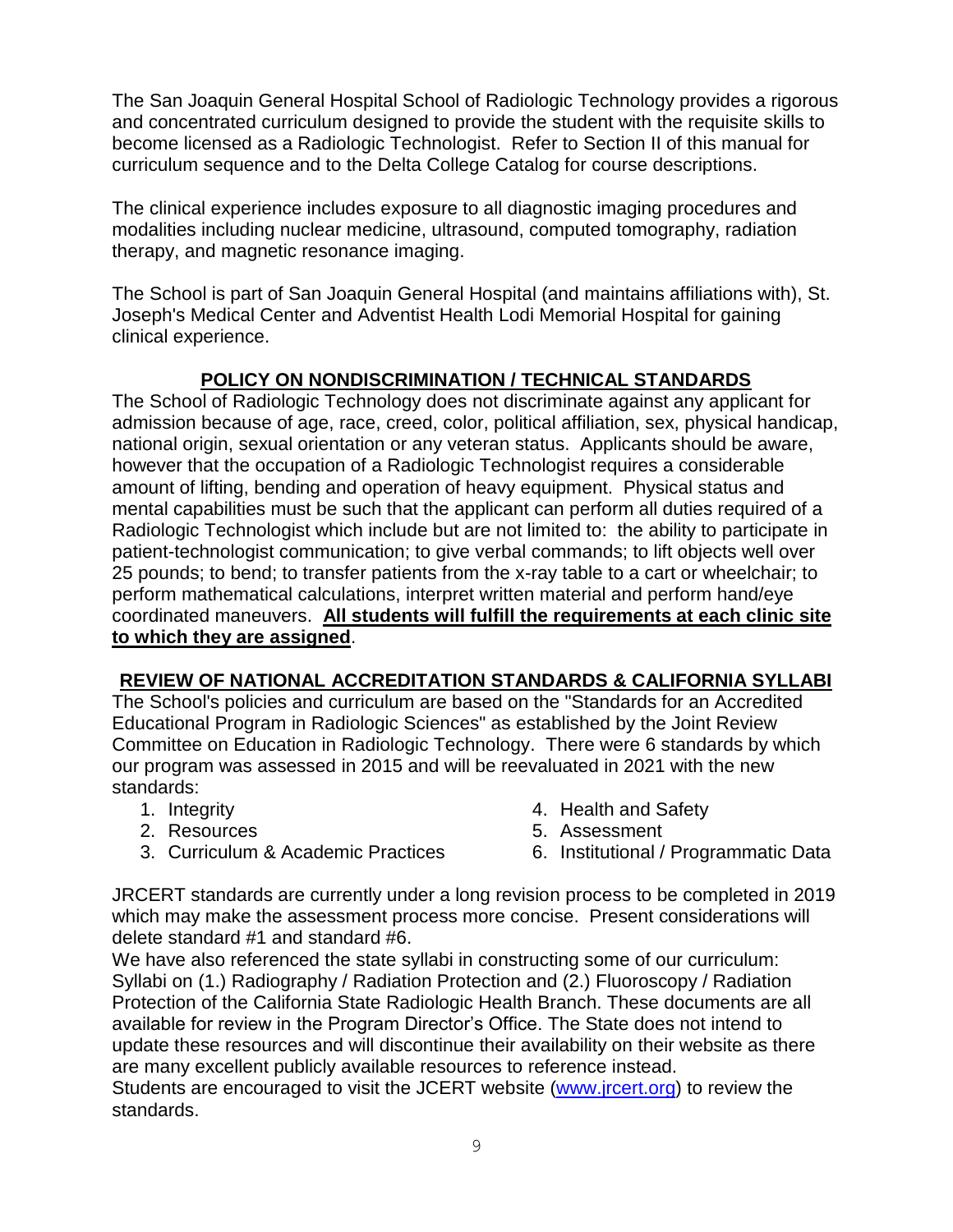# **APPLICATION PROCEDURE**

**Application Requirements:** Application to the School of Radiologic Technology is open to all persons who meet the minimum requirements. **No in-progress coursework will be considered.**

Prior to applying, you must meet the following **requirements**:

- 1. High School graduation or equivalency.
- 2. Be at least 18 years of age by July 1 of the current year.
- 3. Completion of 8 prerequisite core classes (or equivalents):
	- o **English Composition** (Eng. 1A),
	- o **Intermediate Algebra** (Math 92 or higher),
	- o **Human Anatomy** (Bio 31 at Delta College),
	- o **Human Physiology (**at Delta College Bio 32),
	- o **Medical Terminology** (HS 36 at Delta),
	- o **Intro to Psychology** (Psych 001) **or Intro to Sociology** (Soc 1A),
	- o **Fundamentals of Computer Science** (CS 11)
	- o **Survey of Rad Tech** (HS 85V)
- 4. Completion of one of the following two options:
	- o An Associate degree and the 8 prerequisite core classes.
	- o Completion of all general education coursework that would assure concurrent graduation with a Certificate from the School and an Associate degree from Delta College. The general education coursework must include the seven prerequisite core classes. At the time of this writing, Delta Associate degree requirements show that an additional 3 classes would satisfy this requirement: Speech, Humanities, and American Institutions. Consult the Delta College catalog and/or consult with a counselor to determine if you meet their current degree requirements.
	- $\circ$  (2021) Take and pass the survey class to Rad Tech.

If your '*prerequisite verification'* is lacking any of the required information, it will not be considered. **The responsibility of seeing that all prerequisite verification materials are received on time belongs to the applicant. No in-progress coursework is allowed.**

#### **APPLICATION PROCESS**

All application materials must be received by the cutoff date. Those who pass the (Survey) course will be placed into a lottery to determine their start date for the program. The first 12 will begin the program that year while the rest will be put on a waiting list for the following year(s). This will be done the last night of the class. The first 12 selected will then be given an application. The remaining will get their application before their start date.

Those selected for provisional entry into the program will be required to attend a oneday mandatory orientation session, complete 40 hours of observation in Radiology, and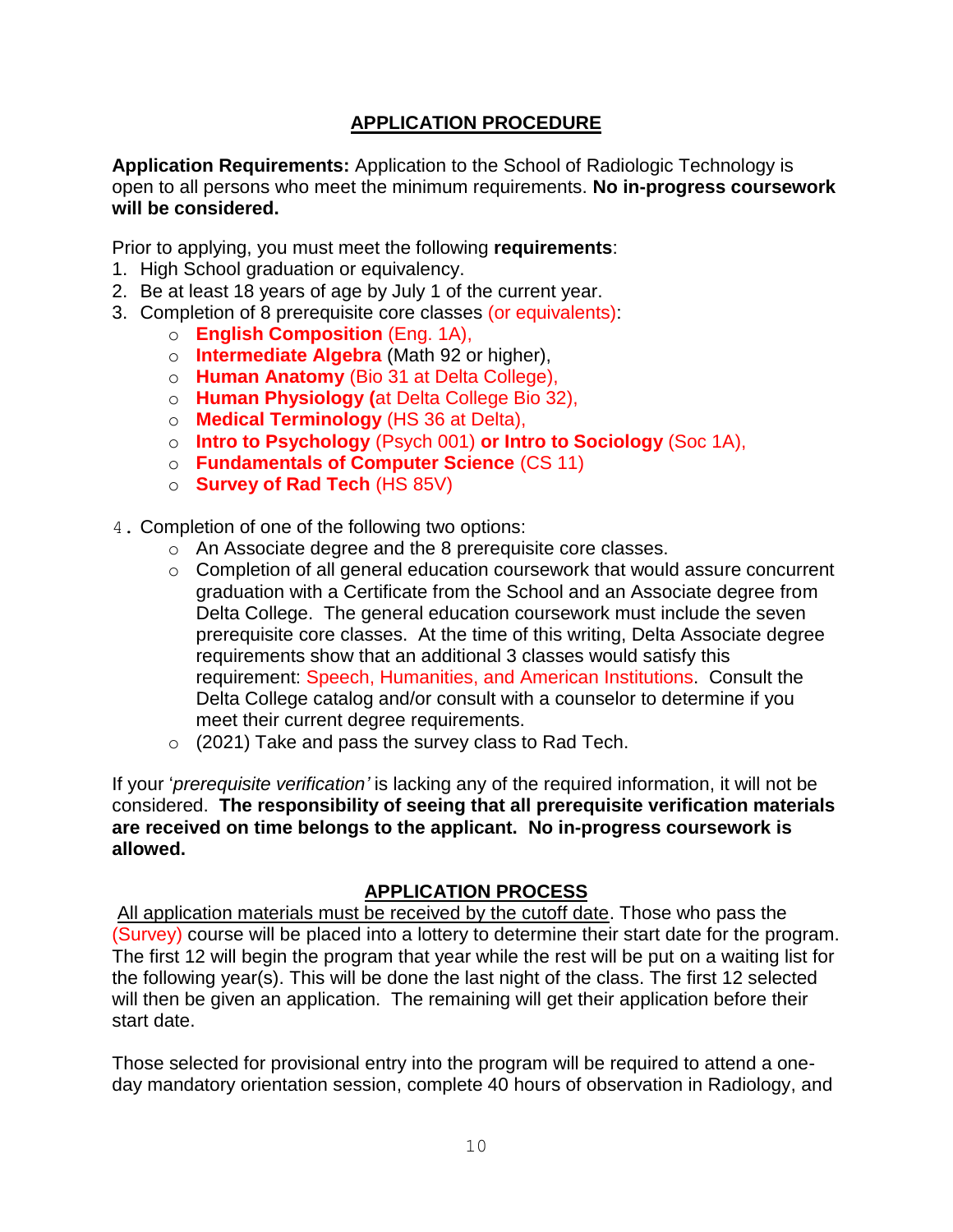successful passage of RAD 10 before you are granted official enrollment into the program. The 40 hours of observation must be done at **SJGH**.

# **TRANSFER POLICY**

San Joaquin General Hospital School of Radiologic Technology does not accept transfer students from other Radiologic Technology Programs.

# **SAN JOAQUIN DELTA COLLEGE REGISTRATION**

Because we have a contractual agreement with Delta College to provide college credit for our courses, students selected into the Radiography Program are required to enroll and register for all Radiologic Technology courses through San Joaquin Delta College prior to the start of each term. Students failing to register or attend the first three class sessions will be dropped from the course and subsequently from the program.

Students are required to pay each semester's tuition fees to San Joaquin Delta College and meet the residency requirements of the college as stated in the San Joaquin Delta College catalog.

# **TUITION AND EXPENSES and Refund Policy**

**Fees:** Course fees are based on "California Community College Enrollment Fees" as established by the Legislature. Fees are payable upon enrollment to S.J. Delta College and subject to change. Fall '17 resident tuition is \$46.00 per unit. Consult Delta's catalog for non-resident fees. The two-year program carries ~83.5 semester units.

Mandatory cost (non-refundable)\*

| Delta Tuition-(refundable through Delta depending on drop date)                             | \$3,841           |
|---------------------------------------------------------------------------------------------|-------------------|
| Application Fee*                                                                            | \$100             |
| Textbooks*-                                                                                 | \$900             |
| Uniforms*-                                                                                  | \$300             |
| Certifications/exams*-                                                                      | \$775             |
| Miscellaneous cost* (liability insurance, drug screen, background)                          | \$250             |
| Facility fee due by the end of your 1 <sup>st</sup> and 2 <sup>nd</sup> year <sup>*</sup> . | $$1,000 \times 2$ |
| Graduation cost* (pins, certificate, sashes)                                                | \$100             |
| <b>Total Approx.-</b>                                                                       | \$8,166           |

The student may be expected to undergo additional background checks throughout the two-year program to satisfy the requirements of the different clinical rotations. They will be responsible for bearing the costs of these as well. Fees are subject to change please check prior to the program start date.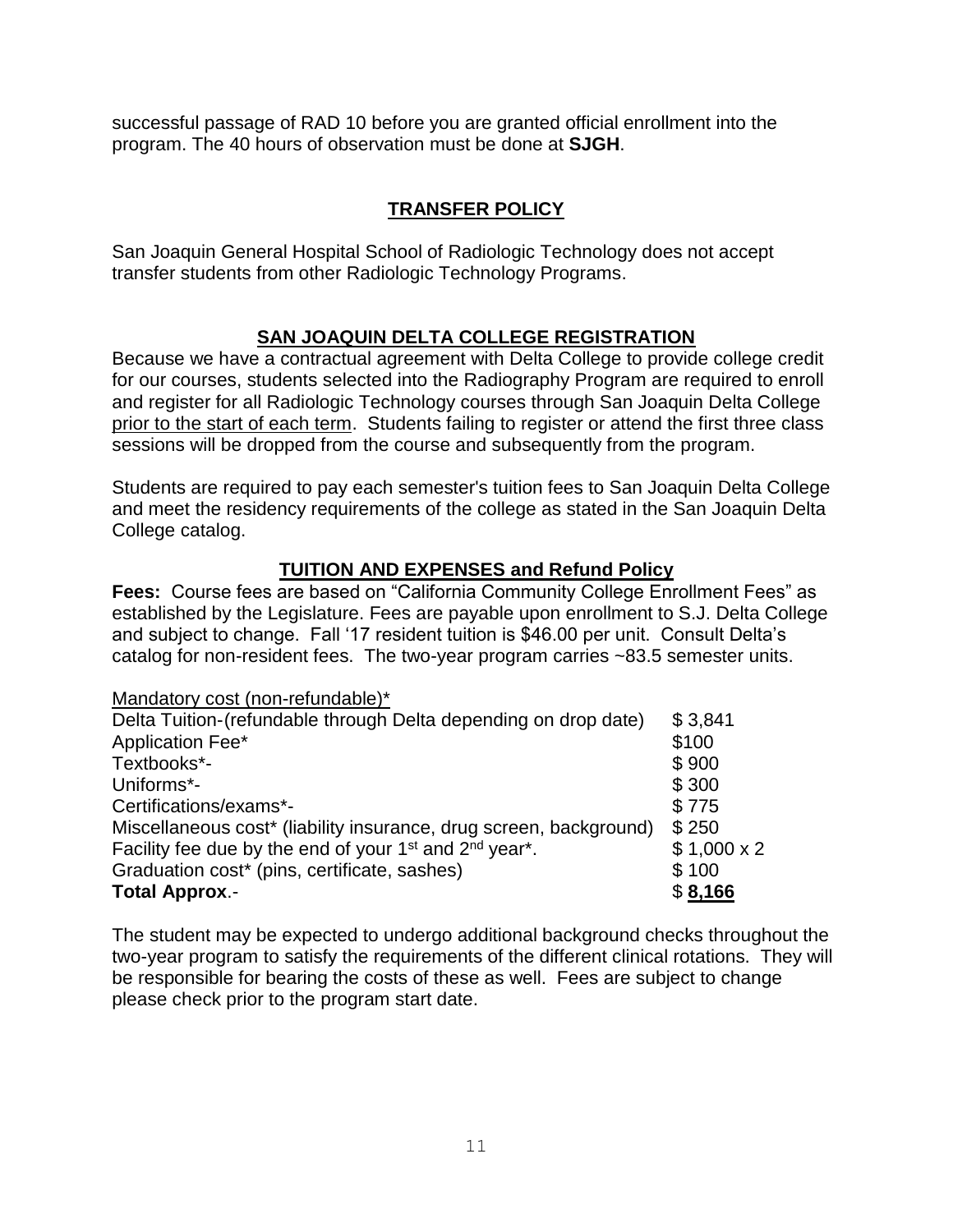#### **FINANCIAL AID**

For general information regarding financial aid, grants, scholarships and loans, the student should contact the Financial Aid Office of San Joaquin Delta College. The training program is approved for qualified veterans. Enrollment certification forms for Veterans' benefits should be obtained from the Delta Veterans' Office. Many of our students also qualify for California Board of Governors Fee Waivers (BOG).

# **STUDENT SERVICES AVAILABLE THROUGH DELTA COLLEGE**

In recognition of our contract with Delta, by enrolling through Delta College you are afforded and have access to all the **student services** and support programs available to Delta College students. Some of these include but are not limited to:

- Records
- Bookstore
- Disability Support Programs
- Extended Opportunity Programs
- Financial Aid / Scholarships
- Veterans' Services / GI Bill
- Food Services
- Guidance & Counseling
- Tutoring
- Library Services
- Computer Laboratories.
- Assessment
- Career Development
- Employment Services / Job placement
- Campus Parking

These services and many more are discussed in detail within the Delta College Student Handbook along with phone numbers and physical location addresses for each of the relative programs. Many are also elaborated on in detail throughout the Delta College webpage and their general course catalog. Their handbook is online at the Delta College webpage. Direct hyperlinks to online information from an extensive list of "student resources" can be accessed directly from your student portal on the Delta College website. These cover a wealth of information to include: Special Programs, Student Life, Student Labs, Library Sources, Bookstore, Counseling / Advisement Programs, and Financial Aid.

# **GRIEVANCES/COMPLAINTS**

Upon entering the program, any concerns involving a student's involvement in the program will be addressed through the school only (San Joaquin General Hospital) . . . any grievances/complaints will be addressed to the school. These would include any aspect of your radiography education and might involve concerns occurring within the classroom, laboratories, and clinical education settings. The School's grievance policy is included elsewhere within this student handbook (*see Section I, Number VI*).

The Delta College Grievance Policy is also found within the Delta College Student handbook. This should be referenced should the student have a concern with any of the student services or programs at Delta College as listed above and believes "that a college decision or action has adversely affected his/her status, rights, or privileges as a student".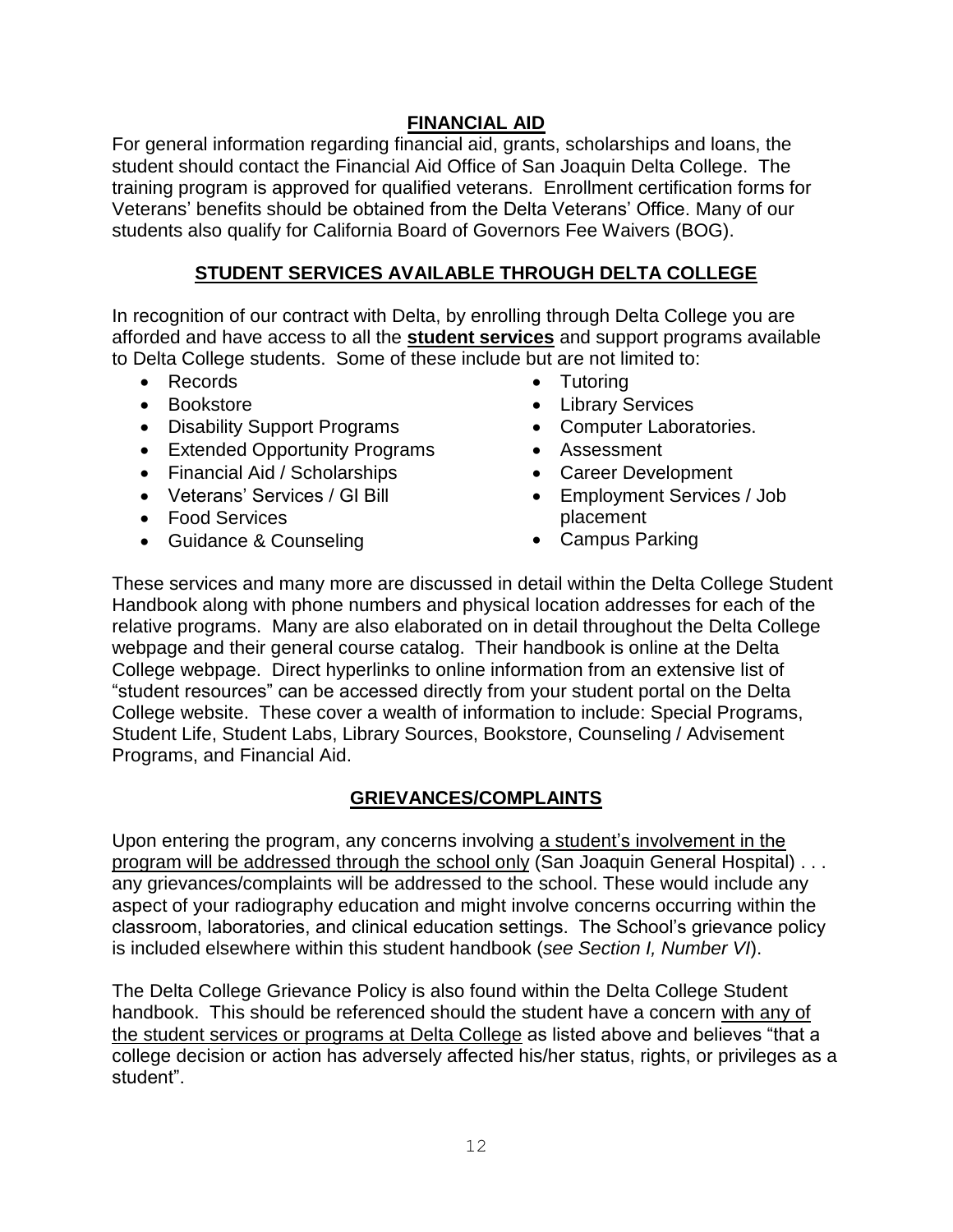#### **STUDENT DRESS CODE POLICY**

Students will wear white smocks, lab jackets or Scrub tops and pants if not wearing a uniform top. Please check with the clinical instructor at your site for specific policy at your clinical site regarding acceptable colors or prints. Hospital issued scrubs may only be worn in surgery and specials and are not to be taken home. Shoes will be uniform shoes or comfortable athletic shoes. No open toed shoes/high heels. All students will wear socks. When attending initial hospital orientation students will dress in appropriate hospital attire.

- 1. Uniforms and shoes are to be clean and neat.
- 2. Long hair must be pulled back or placed in a manner, which does not contact the patient during positioning or other related activities.
- 3. Mustaches and beards must be neatly trimmed.
- 4. Perfume and cosmetics are to be used in moderation.
- 5. Jewelry is to be conservative. Dangling or hooped earrings, obstructive necklaces, and most facial piercings are prohibited due to health and safety issues.
- 7. Excessively long natural or false fingernails are prohibited due to infection control policies.
- 8. Any jewelry or dress that is not in keeping with the health and safety policies of the clinical affiliate are not permitted.
- 9. Students violating appearance standards are subject to disciplinary action:
	- a. First Offense --Verbal warning and sent home to change. Absent time will be made up the same day.
	- b. Second Offense --Written warning and sent home to change. Absent time will be made up the same day.
	- c. Third Offense -- Student will be dismissed from the program

#### **PHYSICAL EXAMINATION / SCREENING**

All students selected for the Program will be required to pass a physical examination screen given free by the Hospital's Employee Health prior to final acceptance into the program. Employee Health hours are M-F 8:30 – 5:00. The physical screening will consist of:

1. **Verification or required vaccines** or titer to include: rubeola, rubella, mumps, varicella, poliomyelitis, and tetanus-diphtheria. (An immunization record form will be provided at program orientation.)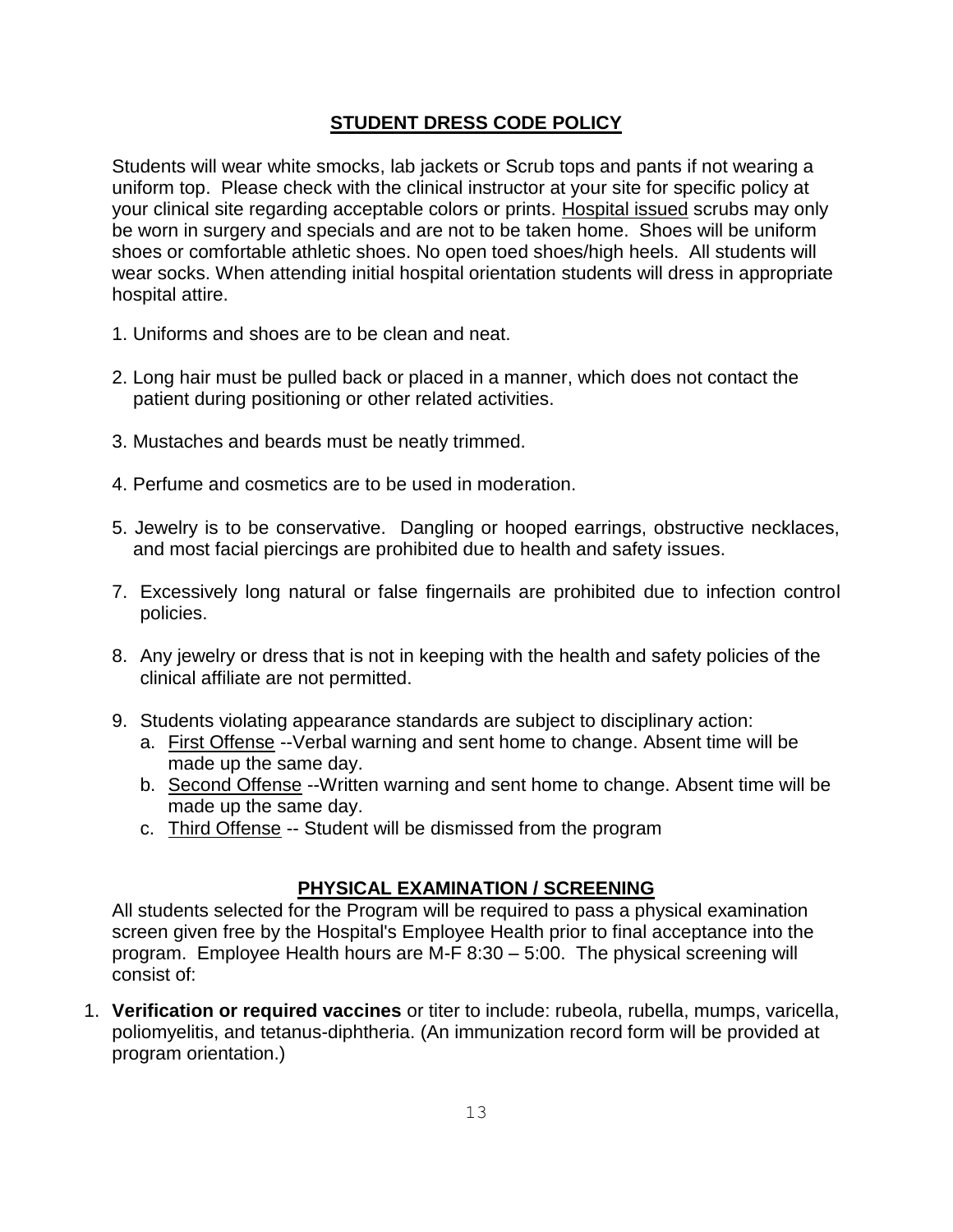2. **Skin tests** for tuberculosis (PPD). Students exhibiting a positive skin test are required to have a chest x-ray and possible follow-up check-ups by Bret Harte Clinic. Students accepted into the program may also be required to have additional PPD tests at 6-month intervals. Hepatitis-B vaccine is presently required at all clinical sites. Clinical affiliates may also require alcohol and drug screening. The student is responsible for any relative costs.

3. **Flu shot**- If a student elects not to receive a flu shot, then they must wear a mask while in the clinical setting during flu season.

#### **BACKGROUND CHECKS and DRUG TESTS**

All students are required to obtain a background check at their own expense prior to participation in the clinical environment. We have an agreement with Certified Background at Castlebranch.com where these can be requested online. (If your questions and cannot find answers online call their customer service number: 888.723- 4263). Our Package Code is SD57 for the Background Checks; and SD57dt for the Drug Test. Additional information may be provided during orientation. The process should be initiated promptly to allow ample time for processing and return of results prior to the 1st day of clinical. Any consequential late start dates may affect reductions in the students' personal time. The student is responsible for the cost of the background check and testing (currently about \$53 for the background check and \$35 for the drug test). Fees are payable directly to Castle Branch / Certified Backgrounds. Results will be made available to the Program Director. To facilitate our transition, you should provide a hardcopy of this to the school office.

#### **BACKGROUND CLEARANCE POLICY**

Background checks are commonly completed on health care personnel including students. Most of our affiliate clinical sites now require background clearance of all students assigned to their facilities prior to their rotation start date. Applicants selected into the program will be required to complete the background clearance at their expense as part of their clinical requirements for admission, and with each of the hospitals (if required) prior to any subsequent rotations. The student should complete this requirement well ahead of any scheduled start date to avoid the loss of any personal time. A student that does not obtain background clearance *will be disallowed participation in the clinical rotation, a required component of the program, and subsequently, (if nonattendance becomes excessive) completely withdrawn.* The applicant's space in the program will be forfeited. Potential applicants are strongly encouraged to assess their personal criminal background prior to applying to the program. The affiliate health care facilities will have the final determination as to student placement. Factors that will affect clearance include: Acts of violence, sexually violent crimes, recent (less than 7 years) arrests and/or convictions (a partial list). Following is a more complete description of screen scoring: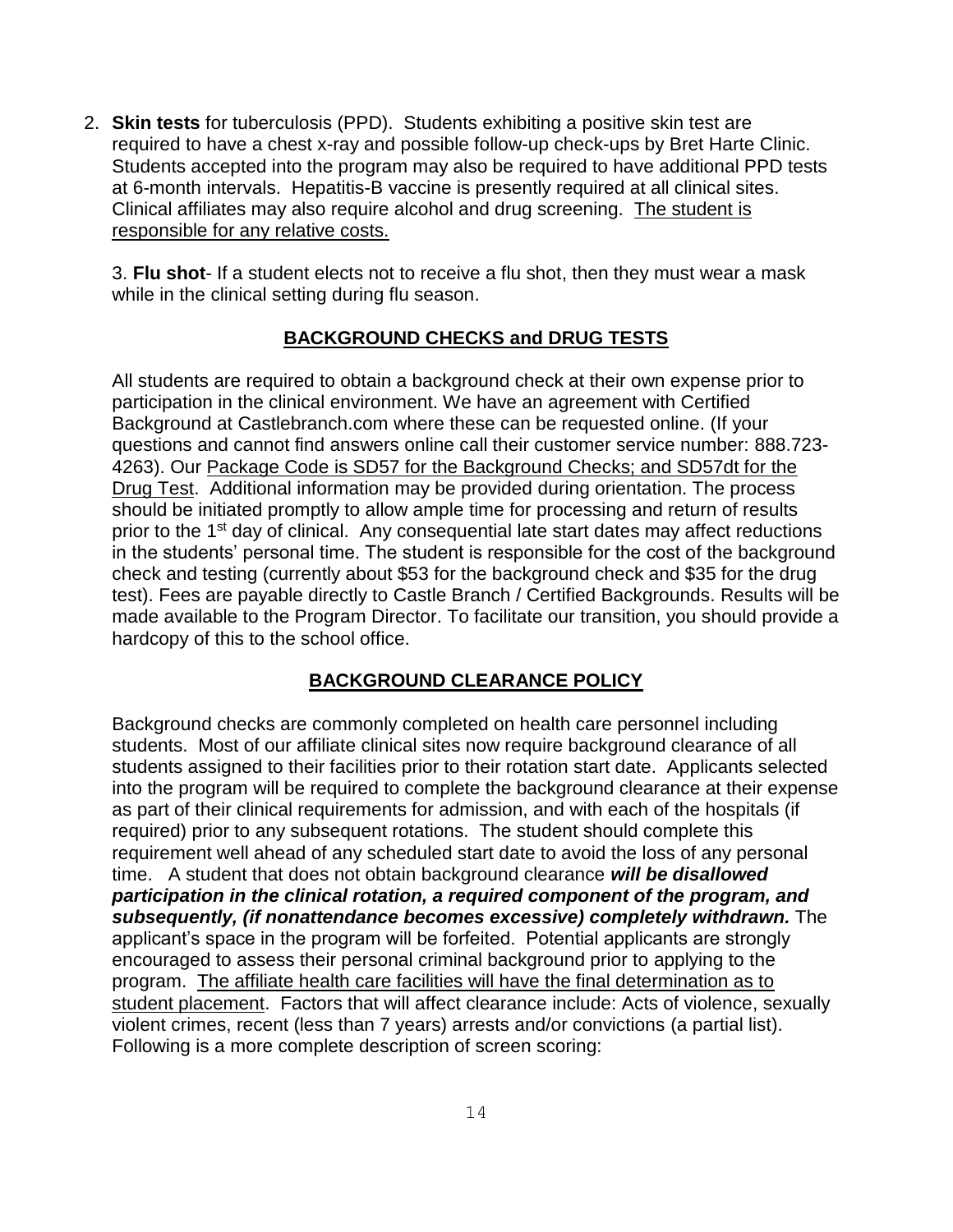#### **DRUG SCREENING POLICY**

The School of Radiologic Technology requires a mandatory drug screening tests of students prior to enrollment onto the program. Failure to pass or a refusal will result in denial into the program. Students may have a random drug screening during the twoyear program based on the sponsoring institutions Reasonable Suspicion Policy. A hospital policy may interpret a refusal to undergo a drug screen as an admission of impairment and disallow subsequent participation, followed by dismissal. Challenges to actions regarding the preceding policy may be addressed through the program's grievance procedure. Drug testing may also be requested through Certified Background at certifiedbackgrouind.com. Our Drug Test package code is SD57dt or SD57ds (for drug screen).

#### **Background Screen Scoring**

#### **Definitions**

- Non-Conviction: Any disposition other than a plea of quilty, no contest or a finding of guilt. Non-convictions can be one of three categories.
	- o Passing: Non-conviction leading to charge being dismissed, expunged, not guilty verdict or acquittal of defendant.
	- o Failing: Any adjudication withheld/deferred where the charge was not dismissed, expunged.
- Passing Disposition: Any non-conviction disposition leading to the case being dismissed, expunged, not guilty verdict or acquittal of defendant.
- Failing Disposition: Any disposition resulting in a conviction or non-conviction (adjudication differed/withheld) that has **not** led to the case being dismissed.
- Healthcare Related Misdemeanor: Any misdemeanor crime related to the following categories:
	- Theft Embezzlement Forgery Fraud Misuse of Credit Card Unauthorized Use **Shoplifting** Receiving Stolen Property Unemployment or Worker's Compensation Fraud Worthless Check

Assault and/or Battery Simple Assault Domestic Violence Resisting Arrest Obstructing Officer Evade Officer/Lawful Arrest Weapons Charges **Stalking** Menacing Child Abuse/Neglect Child Endangerment

Contributing to Delinquency Any child-related sexual activity Any nonconsensual sexual activity with child or adult Sale and/or possession of a controlled substance Public intoxication/drunkenness Elder abuse/neglect

#### **Pass**

Score all candidates as "pass" for the following conditions:

• Any misdemeanor or felony offense with a disposition date older than 7 years, **except for any misdemeanor or felony violent crimes, nonconsensual sexual crimes, and crimes against children with a failing disposition.**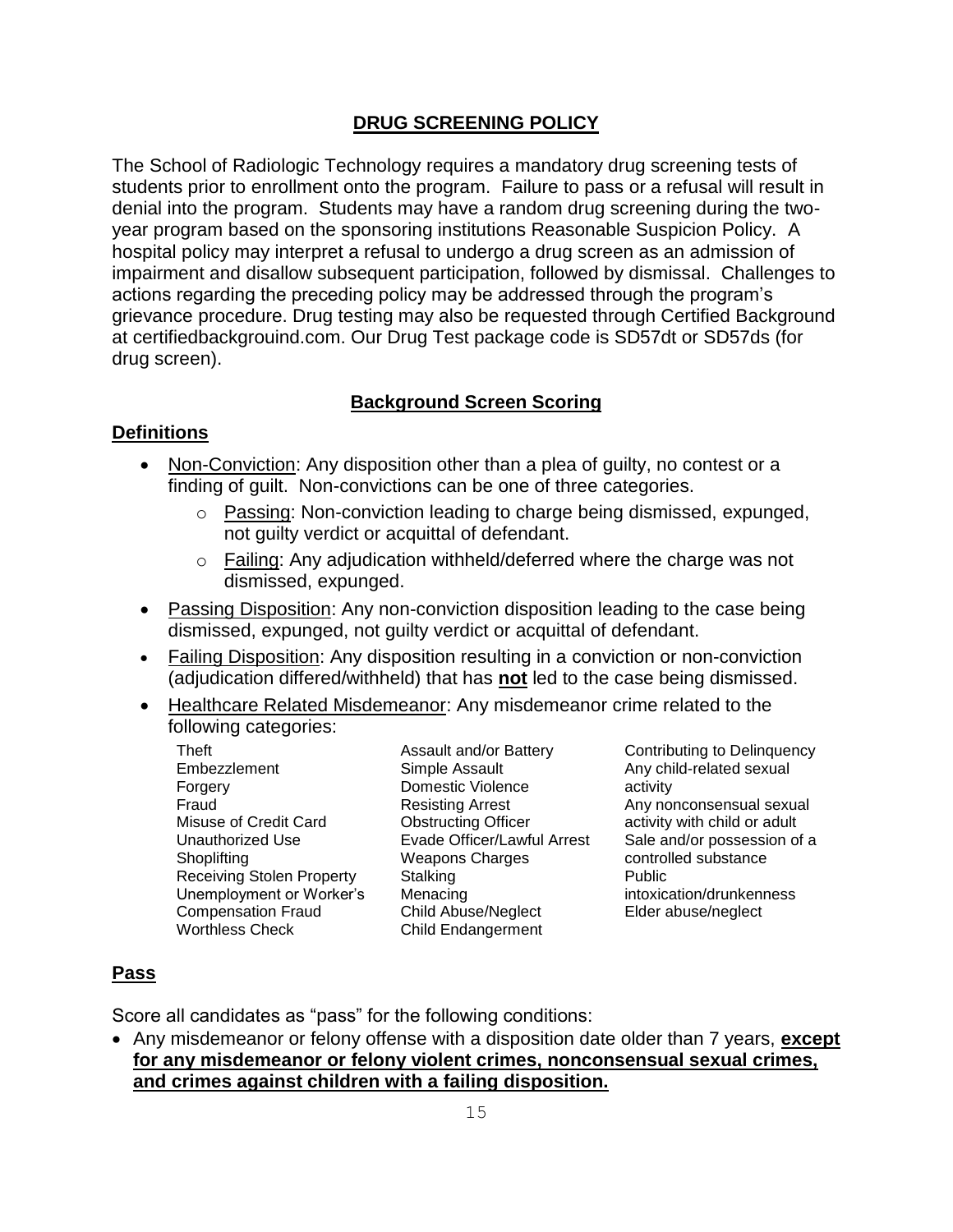- Any misdemeanor or felony crime with a passing disposition.
- Any misdemeanor marijuana offense over two years old in the state of California.
- Any misdemeanor (or lower) traffic violations.

# **Fail**

Score all candidates as "fail" for the following conditions:

- Any case with a failing disposition for misdemeanor or felony violent crimes, nonconsensual sexual crimes, and crimes against children regardless of elapsed time from disposition date.
- Any other felony crime with a failing disposition within the last 7 years.
- Any healthcare related misdemeanor crime with a failing disposition within the last 7 years (except in California, exclude misdemeanor marijuana convictions more than two years old).
- Any controlled substance offence with a failing disposition within the last 7 years (except in California, exclude misdemeanor marijuana convictions more than two years old).

(Challenges to actions regarding the above policy may be addressed through the program's grievance procedure.)

# **STUDENT RECORDS POLICY**

Records of student activities are maintained and will include the following:

1. Transcripts of high school, college or university as applicable / to include final transcript upon graduation

- 2. Academic references
- 3. Pertinent medical history
- 4. Attendance records
- 5. Laboratory experiments performed (returned to student)
- 6. Clinical education progress reports including procedure logs
- 7. Quarterly Instructor and Clinical Instructor student progress report

8. All courses taken (classroom, laboratory, and clinical); grades received, and units awarded, if any

9. Radiation monitoring

Student records relating to courses taken (classroom, laboratory and clinical) grades received, units awarded shall be kept indefinitely, as will all radiation monitoring records. All transcripts and associated records are available to the student for review. All records will be maintained in a secure environment. Written consent of the student will be required before releasing personally identifiable material about the student. Information, which is specified as being exempt from student consent for release, as prescribed by the Family Rights and Privacy Act of 1974 (Buckley Amendment) may be disclosed at the option of the School of Radiologic Technology.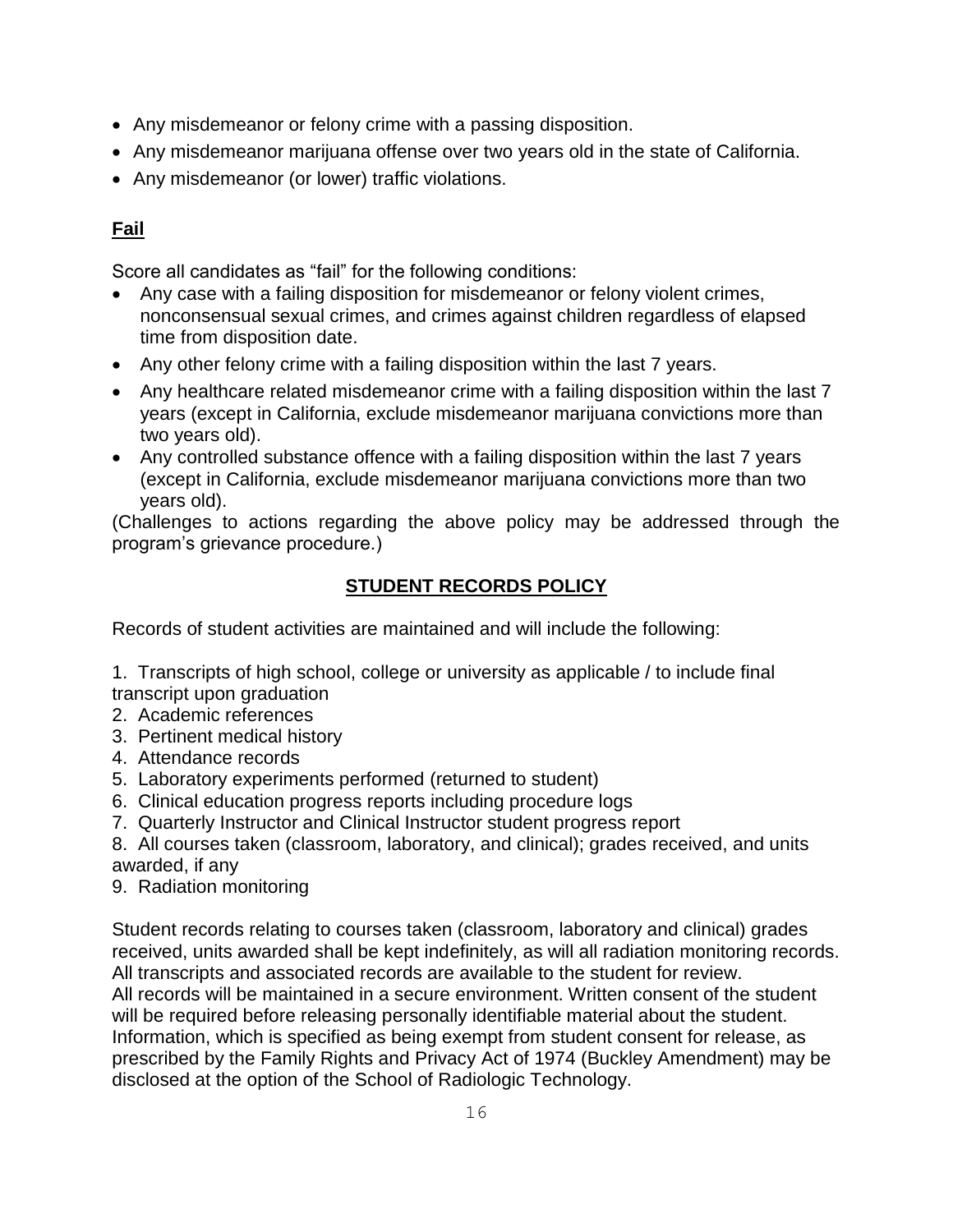Students must report immediately any changes in the following:

- 1. Name
- 2. Telephone number
- 3. Address

# **STUDENT CONDUCT POLICY**

Students are always expected to maintain professional conduct . Student conduct, which is contrary to established behavioral patterns for the medical profession are not tolerated. Proper warnings during student counseling sessions will be given during the training program. Warnings will consist of the following:

1) Verbal, documented warning

2) Written reprimand

3) Failure to correct behavior immediately following written reprimand will result in dismissal from the Program.

Misconduct of a serious or dangerous nature may result in disciplinary action beginning at the more advanced steps. This may include immediate dismissal.

Types of behavior warranting warnings include, but are not limited to:

- 1) Insubordination (**serious**)
	- a. Failure to recognize the authority of the instructor and Radiologic Technologists.
- b. Disruptive classroom behavior showing disrespect for the instructor and students
- 2) Continual tardiness to class or clinical rotation
- 3) Absent without authorized leave
- 4) Taking extended breaks or lunches or more breaks than permitted
- 5) Failure to report absences
- 6) Substance abuse (drugs, alcohol, etc.)**(serious)**
- 7) Violating patient confidentiality (**serious**)
- 8) Unsafe clinical procedure (**serious**)
	- a. Violation radiation protection standard
	- b. Leaving patients unattended in precarious situations
- 9) Cheating on examinations or assignments (**serious**)
- 10) Equipment abuse
- 11) Failure to provide safe and empathetic patient care (**serious**)
	- a. Failure to treat patients with kindness and courtesy
	- b. Failure to preserve patient's dignity
		- 1. Leaving patient uncovered
		- 2. Leaving the exam room door open when occupied by patient
- 12) Excessive use of the telephone for personal calls
- 13) Failure to comply with the Program's appearance standards
- 14) Disrespectful behavior towards the hospital's Staff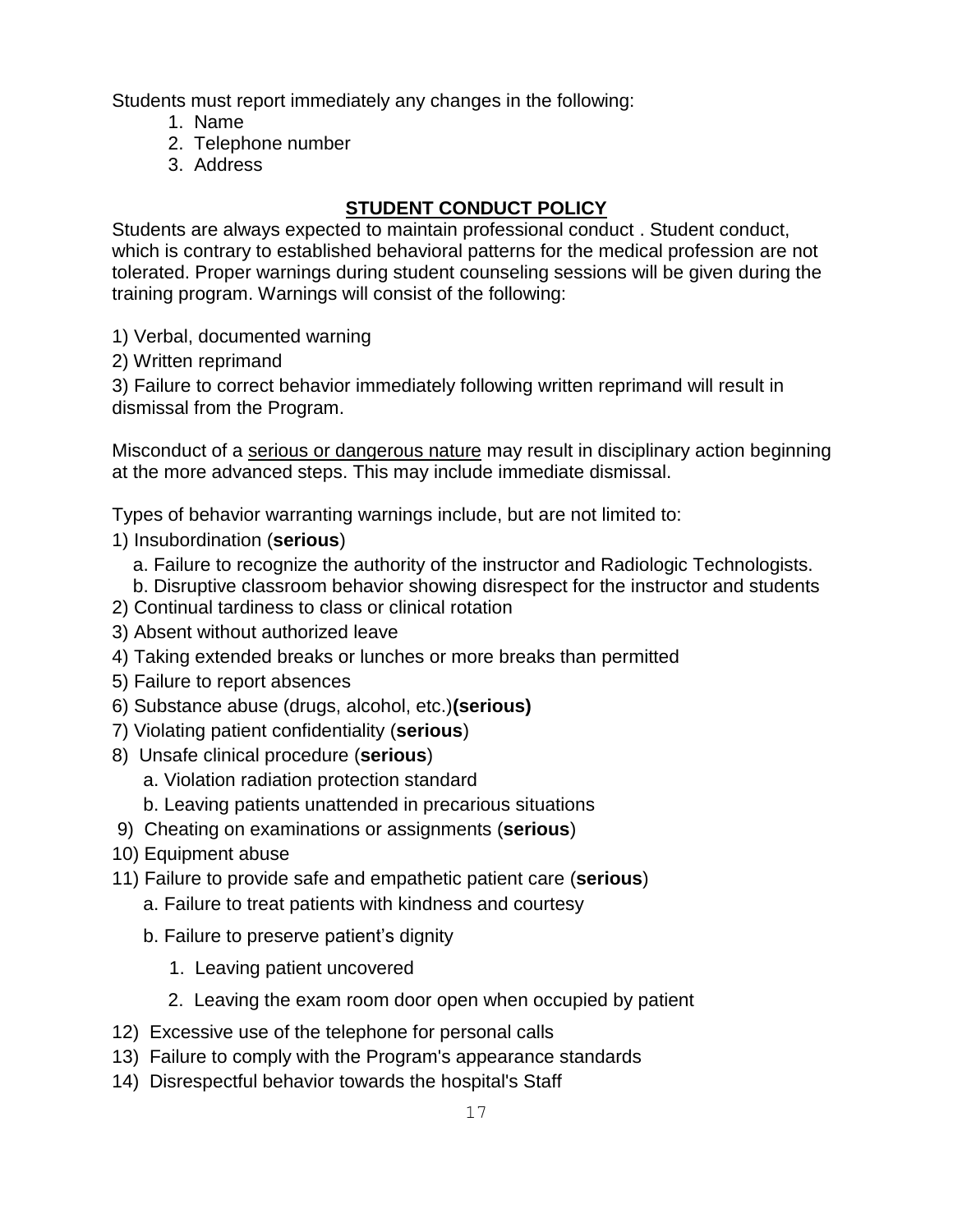- 15) Violation of hospital parking policy
- 16) Excessive absences. Refer to the attendance policy (Page 16).
- 17) Failure to abide by departmental and school policies
- 18) Eating, drinking, or chewing gum in the presence of patients or in clinic
- 19) Failure to comply with the hospital's policy regarding smoking
- 20) Congregating in the hallways or on cell phone in clinic/class
- 21) Loud or boisterous behavior in a clinical or classroom environment
- 22) Theft of personal or hospital property (**serious**)
- 23) Fighting, either verbal or physical on hospital grounds (**serious**)
- 24) Sexual Harassment (see below)
- 24) Hazing or any act that injures, degrades or disgraces an individual (**serious**).

# **SEXUAL HARASSMENT POLICY**

Sexual harassment in the workplace or educational setting is a violation of the law. Neither the hospital nor the school will tolerate any form of sexual harassment. Students who feel that they are being sexually harassed should immediately inform the Program Director or Department Manager. Students violating the schools, hospitals, or Delta's sexual harassment policies will be dismissed. Please refer to the department policy and the Delta student catalog for further definition of sexual harassment and procedures for reporting.

#### **ATTENDANCE POLICY / PERSONAL LEAVE**

Students are expected to maintain an excellent attendance record. Students are expected to be in the classroom/clinic 40hrs a week 8hrs a day. Total time off scheduled for students in a given academic year exceeds 230 total hours. This includes 1 week of vacation in each of June and December, 10 holidays, and 2 weeks of Personal Time. In accordance with hospital proceedings students are no longer provided time off for floating holidays or birthdays. Personal time should be used with discretion for illnesses or to tend to personal business. Except in extreme, extenuating circumstances, unexcused absences and absences exceeding the scheduled time allowed will be made-up after the proposed graduation date. All make-up days need to be approved by the Program Director and Clinical Instructor of the site involved in advance.

Continuous poor attendance will be cause for dismissal from the Program. The disciplinary procedure (see previous policy –Conduct Policy) will be initiated when absences become excessive. Excessive absences are considered those exceeding 1/6 of the scheduled class time or any absences exceeding the 80 personal leave hours allowed (pregnancy or other authorized leave excepted).

Examples: If absences exceed 1/6 of scheduled class times a student may be dropped from the program. Or, for cumulative leave hours:

• A student with less than 24 hours remaining in their personal leave bank will be notified that their leave may become excessive and given a verbal warning.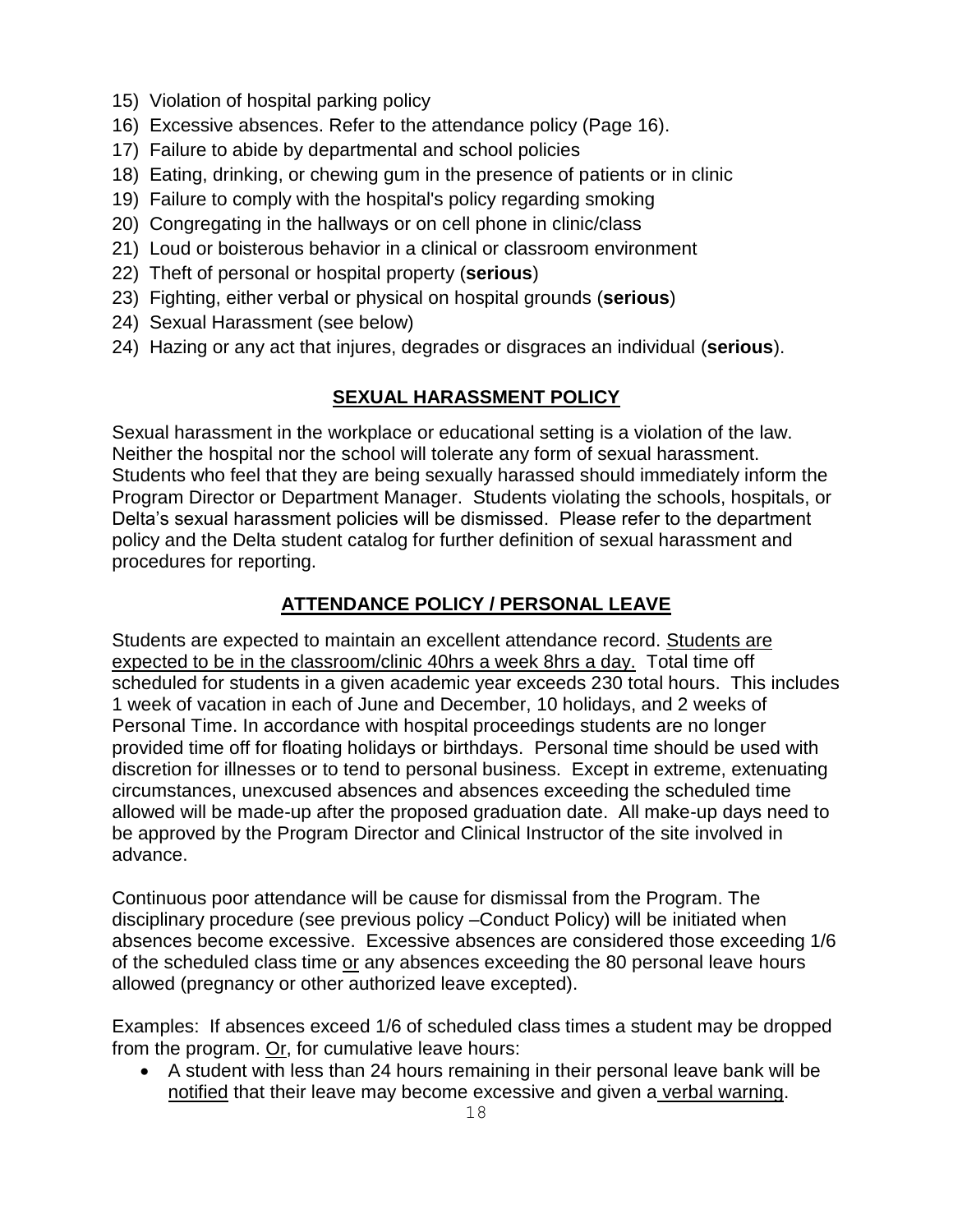- No obvious effort to improve or exceeding the allotted personal time by any negative hours the student will receive a written reprimand.
- Additional absences more than 40 hours, student will be dismissed from the program.
- All negative hours will be made up after graduation at SJGH.
- If a student has negative hours within the first 5 months the student may be dismissed from the program.

Unexcused clinical absences of any amount, and any clinical absences over those allowed will affect semester grades as evaluated on the Professional Development Evaluation form. The grading system for the clinical participation segment is as follows:

| <b>DAYS</b> | <b>GRADE</b> | Up to $3$ | $=$ B | Up to 5           | $= D$ |
|-------------|--------------|-----------|-------|-------------------|-------|
| $0 - 1$     | $= A$        | Up to $4$ | $=$ C | More than $5 = F$ |       |

Students who do not attend the first three class sessions of either clinical or didactic instruction will be dropped from the Program unless the student has advised and obtained prior approval for absence from the program director.

Personal time should be used for: doctor appointments, personal illness, immediate family illnesses, or personal days off.

Bereavement leave of 3 days/year for immediate family is also allowed in accordance with County Personnel Policy -this will be deducted from your personal leave bank,

Absences more than 3 days or chronic absences due to illness will require a physician's verification. Not calling in when taking time off by 9:00 am will be considered an unexcused absence for the entire day (with a subsequent automatic 4-hour deduction from personal leave time. Tardiness greater than or equal to 6 minutes will count against your personal leave time. All absences or major tardies must be documented on the appropriate leave request form. Foregoing this documentation and/or notification may result in a minimal 4-hour charge to your leave balance. **All unexcused absences will need to be made up after the established graduation date**.

#### **PROCEDURE FOR REPORTING ATTENDANCE IN RADIOLOGIC TECHNOLOGY SCHOOL**

The purpose of this procedure is to standardize the method for collecting and reporting student attendance in the Radiologic Technology Program. This procedure will be used in all the affiliates to this school.

- I. Time Clock Clinical Setting
	- A. Each affiliate should have a time clock for recording the starting time and ending time each day in the clinical setting.
	- B. Students can only clock in and out on their personal card. They cannot punch cards for classmates or ask any other person to punch their card.
	- C. The timecards shall be collected, and the attendance recorded on the school's monthly attendance records. The totals will be transferred to the Delta College attendance record and submitted each month. The school's attendance record will be filed in each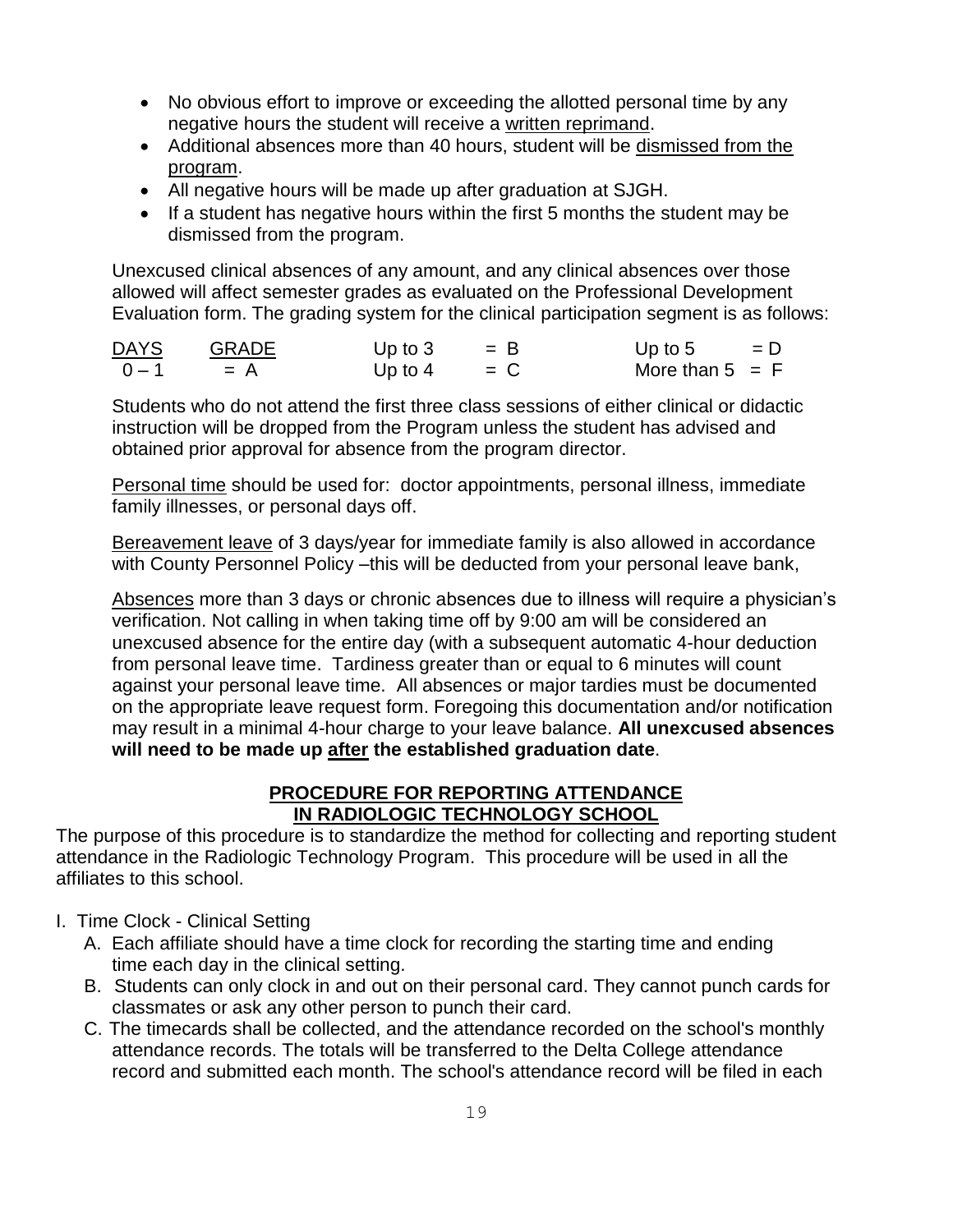student's personal file and kept indefinitely.

- D. Only the time recorded by the time clock will be considered official, handwritten times will not be accepted unless approved by the Program Director or his designee. His signature beside the written time on the card will note this approval.
- II. Classroom Records

A. Classroom or Didactic attendance will be kept separate from Clinical attendance. The Instructor will record the attendance for each day on the monthly attendance form. The total Didactic hours will be transferred to Delta College attendance records and submitted each month.

B. Classroom attendance will be recorded at the beginning of each class by the instructor.

C. If the class period ends before the normal time; all students shall return to the clinical setting and punch in unless told otherwise by the Instructor. The Instructor will note and sign each attendance record indicating if absences are excused.

- III. Make-up Time
	- A. In extenuating circumstances, and with prior permission from the Program Director and Clinical Instructor special arrangements may be allowed for students to make-up absences in the clinical setting by one of the following methods:
		- 1. Using existing compensatory/vacation time
		- 2. Attending clinic on weekends and Holidays (Make up time that would result in working over 40 hrs. per week or 8 hrs. per day is Voluntary) (Clinical Instructor must be in attendance)
	- B. The time between 7 p.m. and 5 a.m. the next day is not acceptable for making up time.
	- C. Typically, no more than 16 hours/semester may be made up in this manner and under no circumstances would this arrangement ever allow for completion of more than 25% of the total clinical hours.
	- D. Students making up time should participate in patient exams in areas where the time was missed. Make-up time cannot be used for special projects or homework. Patient log will be used to confirm your participation in exams and time of attendance.
	- E. **In all other cases excessive absences will be made up after the student's proposed graduation date**.
	- F. Didactic absences: Will be deducted from personal leave. The student is responsible for making up any work missed.
	- G. Senior students must have fulfilled all attendance requirements before taking the ARRT or State test or receiving a certificate of graduation. Requirements are based on total clinical and didactic time. See State Requirements for approved schools to determine what the hourly requirements are.
- IV. Reporting Absences and Falsifying Records
	- A. Students must fill out and submit a "**Time Off / Time Earned Request**" form (including name, date, time, reason earned or used, and indicate class or clinical) for each of the following circumstances:
		- 1. Absences from clinical or didactic environments.
		- 2. All make-up time (post grad) (Form must be signed by on-duty technologist).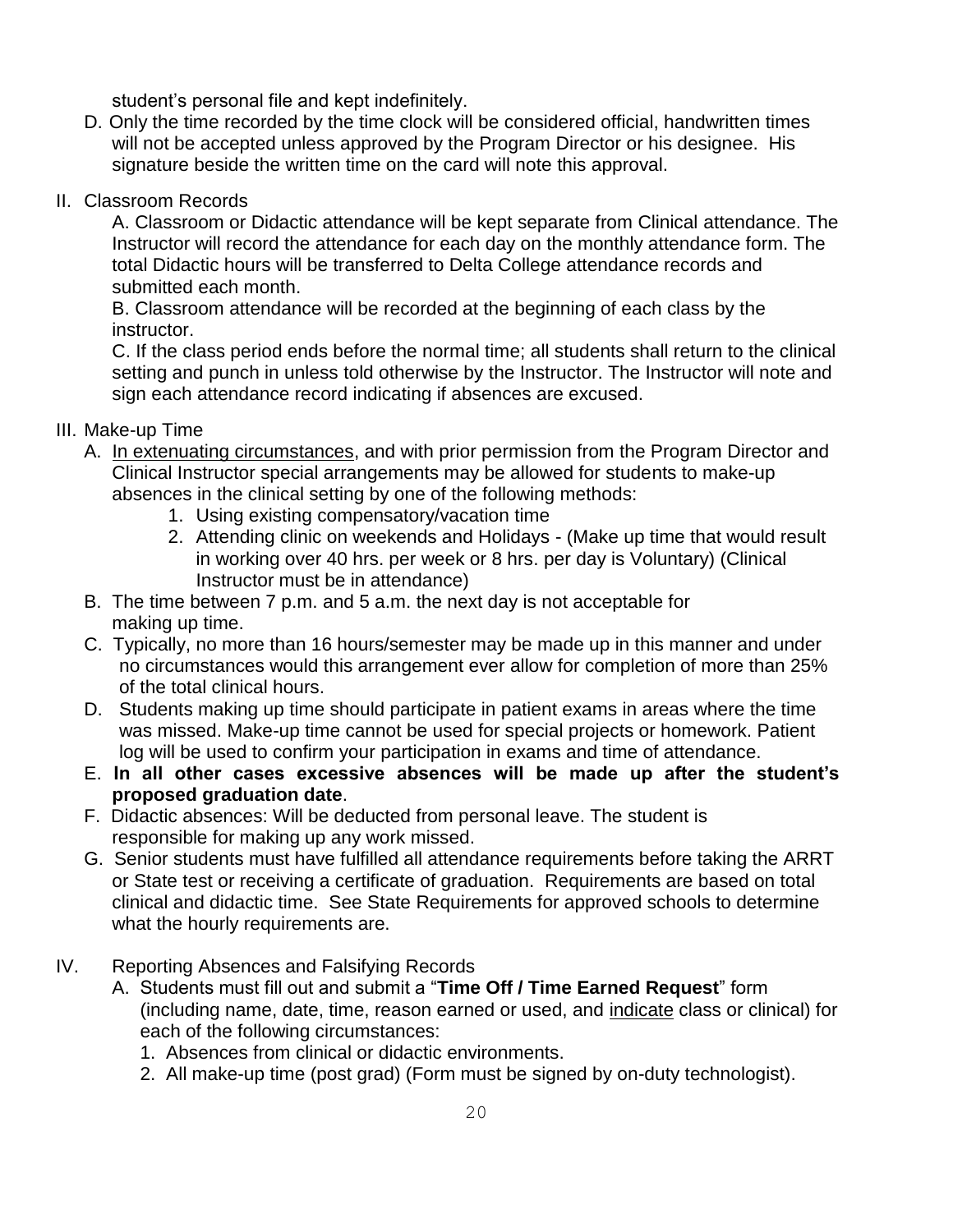- 3. Vacation / Comp time earned (working holidays, etc.).
- 4. Vacation / Comp time used.

B. Any students punching timecards for anyone other than themselves or otherwise falsifying attendance records will be subject to progressive disciplinary action, which could lead to dismissal from the Program.

#### **ANY MEDICAL PROBLEM WHICH REQUIRES HOSPITALIZATION OR LONG-TERM CARE FROM A PHYSICIAN SHOULD BE DISCLOSED. A WRITTEN STATEMENT/RELEASE FROM THE DOCTOR MUST BE PROVIDED PRIOR TO RETURNING TO THE ASSIGNED CLINICAL TRAINING CENTERS.**

#### **FAILURE TO COMPLY WITH THIS RECOMMENDATION MAY FORFEIT THE RIGHT OF THE STUDENT TO DISABILITY AND MALPRACTICE CLAIMS.**

#### **Reporting Absences to the Clinic**:

All absences must be reported prior to 9:00 AM. Failure to report a tardiness or absence will result in disciplinary action and an unexcused absence being recorded. Failure to promptly provide the obligatory leave slip upon return to class/clinic will result in leave being recorded as unexcused. These should be dated on the day they are submitted. 1. Notify the school office of your absence by calling (209) 468-6236.

2. Call your assigned clinical site to notify them of your absence.

3. Follow up with a documentary "Leave Request" slip upon return to campus (for final approval). **All unexcused absences will be made up after graduation.**

# **EVENING ROTATIONS**

In consideration of the relative educational value, students are required to participate in evening clinical rotations during the 2 years to gain skills and experience distinctly different than daytime rotations. Goals and objectives for this rotation are available in the school office.

# **VACATION TIME/HOLIDAYS**

In addition to the personal leave / personal time mentioned on page 16, students will receive two weeks of scheduled vacation per year. One week will be in December and one week in June. The exact dates will be published with that year's clinical schedule. All students will also receive time off for the 10 approved county holidays per year along with their birthday.

# **STUDENT LUNCH AND BREAK POLICY**

Students are allowed one 30-minute lunch period and two 15-minute breaks on clinical days. Lunch times vary with the area of rotation. Students are to ask permission from their supervisor before taking lunch or breaks as departmental situations vary and may warrant break or lunch postponement.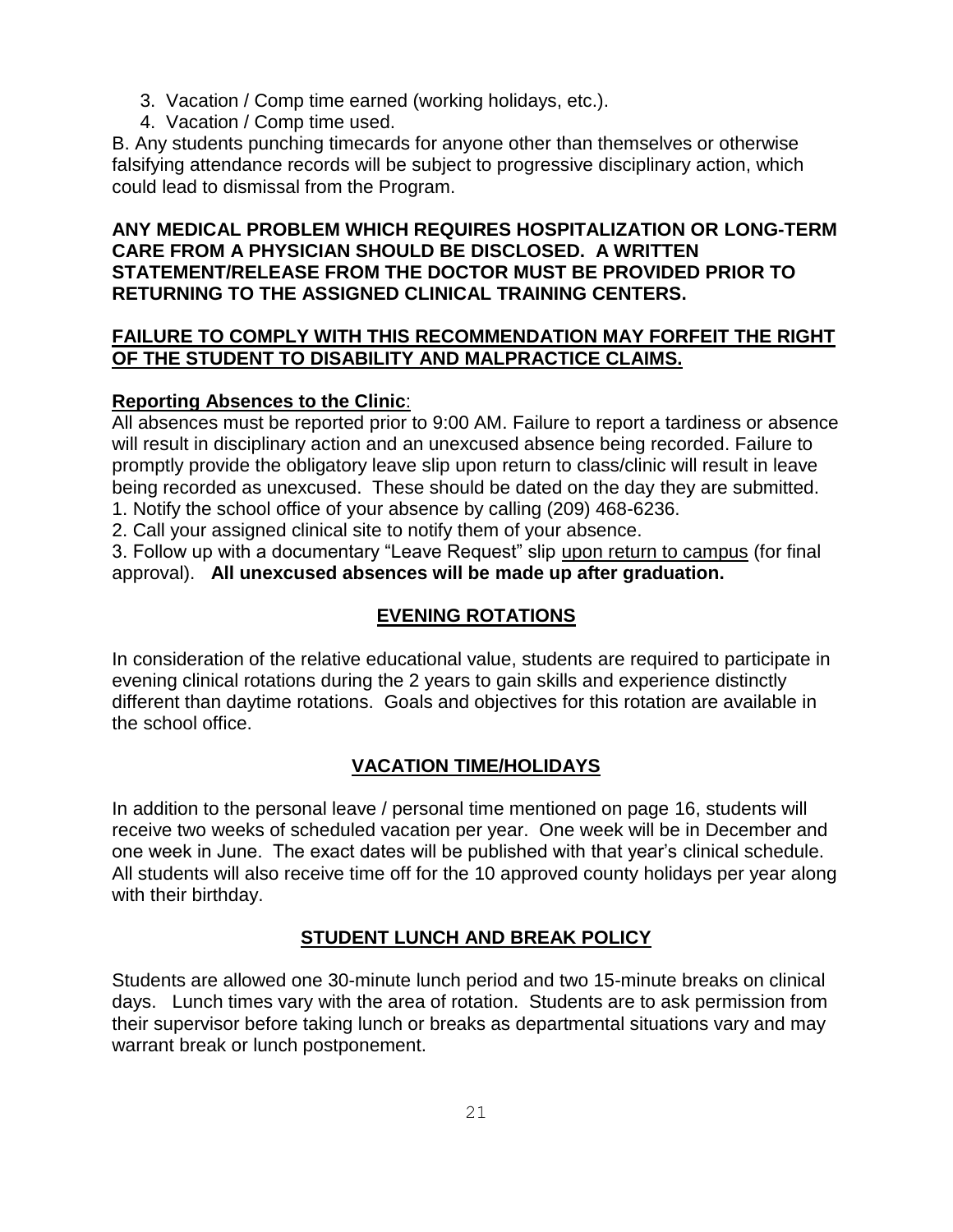#### **EMPLOYMENT POLICY**

It is against state law for an unlicensed individual to take x-rays unless participating in an approved educational program. Students who may be employed in a Radiology dept. in other capacities after school hours are cautioned that to take x-rays under such circumstances is in violation of the law and could result in expulsion from the school and inability to take the licensing exams.

#### **STUDENT PROFESSIONAL LIABILITY INSURANCE**

All students will be required to provide proof of Professional Liability Insurance coverage to the Program Director and to San Joaquin Delta College, prior to participation in Clinical experience. Policy information is available from the School Office.

# **HEALTH INSURANCE AND SERVICES**

It is recommended that students have some form of private health insurance as no insurance is provided for students by the school.

#### **COMMUNICABLE DISEASES**

Students having or having been exposed to communicable diseases are considered a potential threat to patients' well-being. Students are to immediately report any type of infection such as: upper respiratory, conjunctivitis, strep throat, to the Program Director Or Clinical Instructor.

Depending upon the type of infection, a student may be removed from direct patient contact. The type and duration of any action taken will be consistent with the policies established by the Hospital.

#### **TUBERCULOSIS POLICY**

All students are required to have a yearly skin test or chest x-ray as part of their yearly physical. Any student, regardless of clinical site, who receives notice that they may have been exposed to TB is to follow this procedure:

1. Notify the program Director of your exposure and obtain the necessary forms.

2. Report to SJGH Employee Health for your post-exposure TB test. Notify the Program Director and your clinical instructor of the test results.

3. If follow-up treatment is necessary, obtain a Workman's Compensation form from S.J. Delta College Contracts and Insurance office.

4. Obtain a Delta College accident report form. This form must be given to the Program Director within 24 hours.

Any student who participates in an exam involving a known active TB patient must wear a personally fit mask. Consult your instructor on how to obtain a respirator.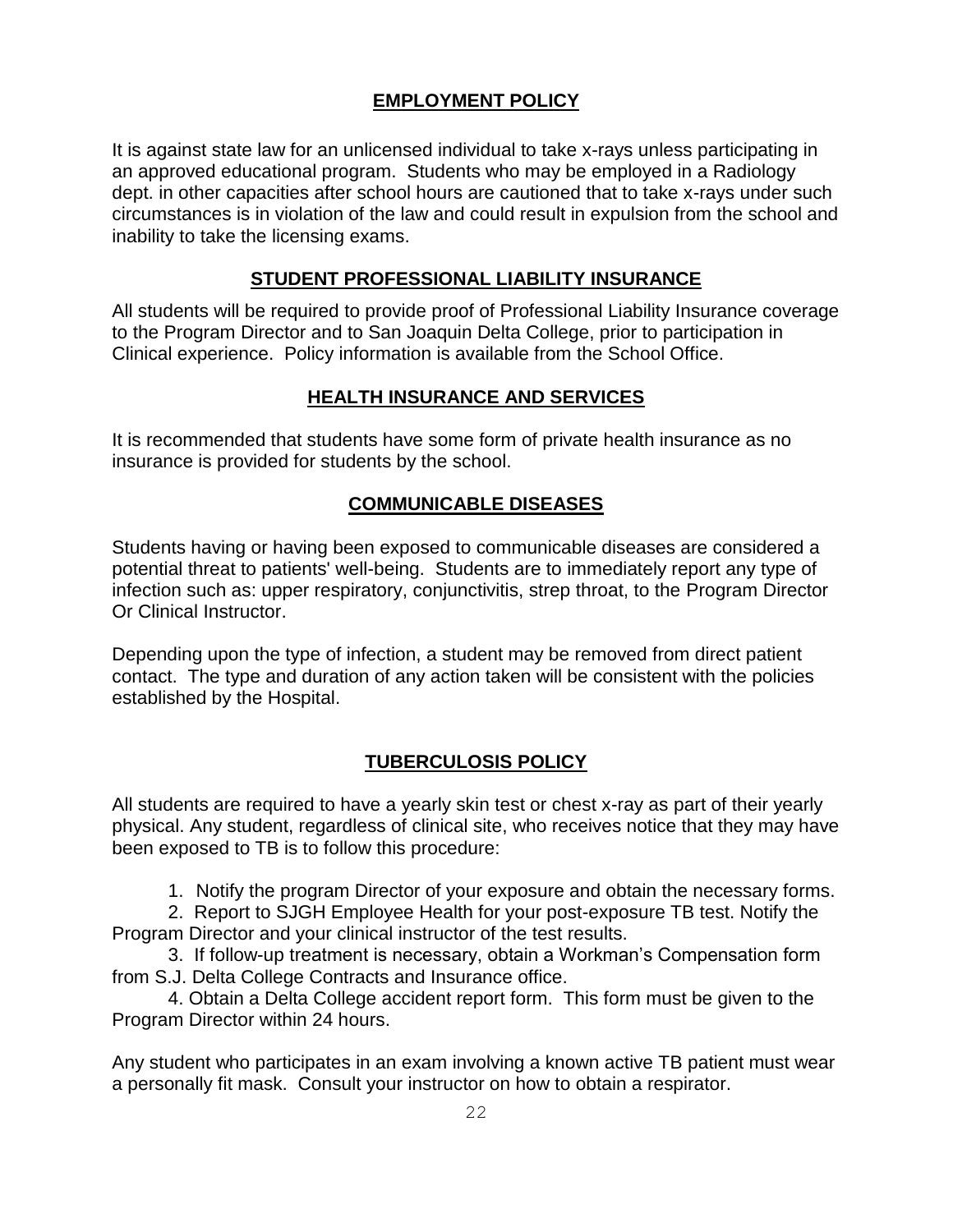#### **WORKMAN'S COMPENSATION POLICY & PROCEDURE**

All injuries occurring during instructional hours whether in classroom or clinic should be covered by San Joaquin Delta College's Workman's Compensation policy.

Immediately report any injury to the program director or your clinical supervisor prior to seeking treatment so that Delta College accident report and Workman's Compensation forms may be provided. You should initially and immediately call the "Company Nurse" (risk management). They will evaluate the incident and refer you for treatment as necessary.

Any injury of a serious or unstable nature may be treated immediately at your clinical site. Paperwork will be completed by your clinical supervisor and submitted to Delta within 24 hours.

In such an event "Delta College" should be named as the responsible party for billing purposes. Failure to follow correct Workman's Compensation procedure may result in your being billed directly by the service provider, with potential, subsequent referral to collections. To avoid this inconvenience familiarize yourself with the policy on the following page and keep the card in your possession for immediate reference.

#### **If a student should become injured in clinic 021317**

The following is Delta College's Policy copied from their website for your information and your convenience. You can access it directly by following the links on the left. The card to the right will be printed and provided to each group of students for a quick reference in the event of an incident.

- <https://www.deltacollege.edu/>
- **Faculty & Staff Resources** (bottom of page)
- **Shared Resources** (3rd section)
- $\Rightarrow$  [Company Nurse / Workers Compensation](https://www.deltacollege.edu/dept/hr/workers_comp.html) (left column)
- site call: 1-877-518-6702 **Provide Search** Code QS146 **Injury Hotline**

In case of injury at a clinical

\* \* IN CASE OF WORKPLACE INJURY OR ILLNESS\* \*

If you have experienced a work-related injury or illness, effective December 1, 2015, Company Nurse should be the first call the injured student makes at 1-877-518-6702. It is accessible 24 hours / 7 days a week. All claims should be reported within 48 hours of the injury.

The Company nurses are registered nurses who use their medical training and clinical experience to treat injured student and assess job hazards. Company Nurse will be able to direct the injured student as to whether they can be treated as first aid or if they should immediately go to the worker's comp clinic (Dameron Industrial Relations.)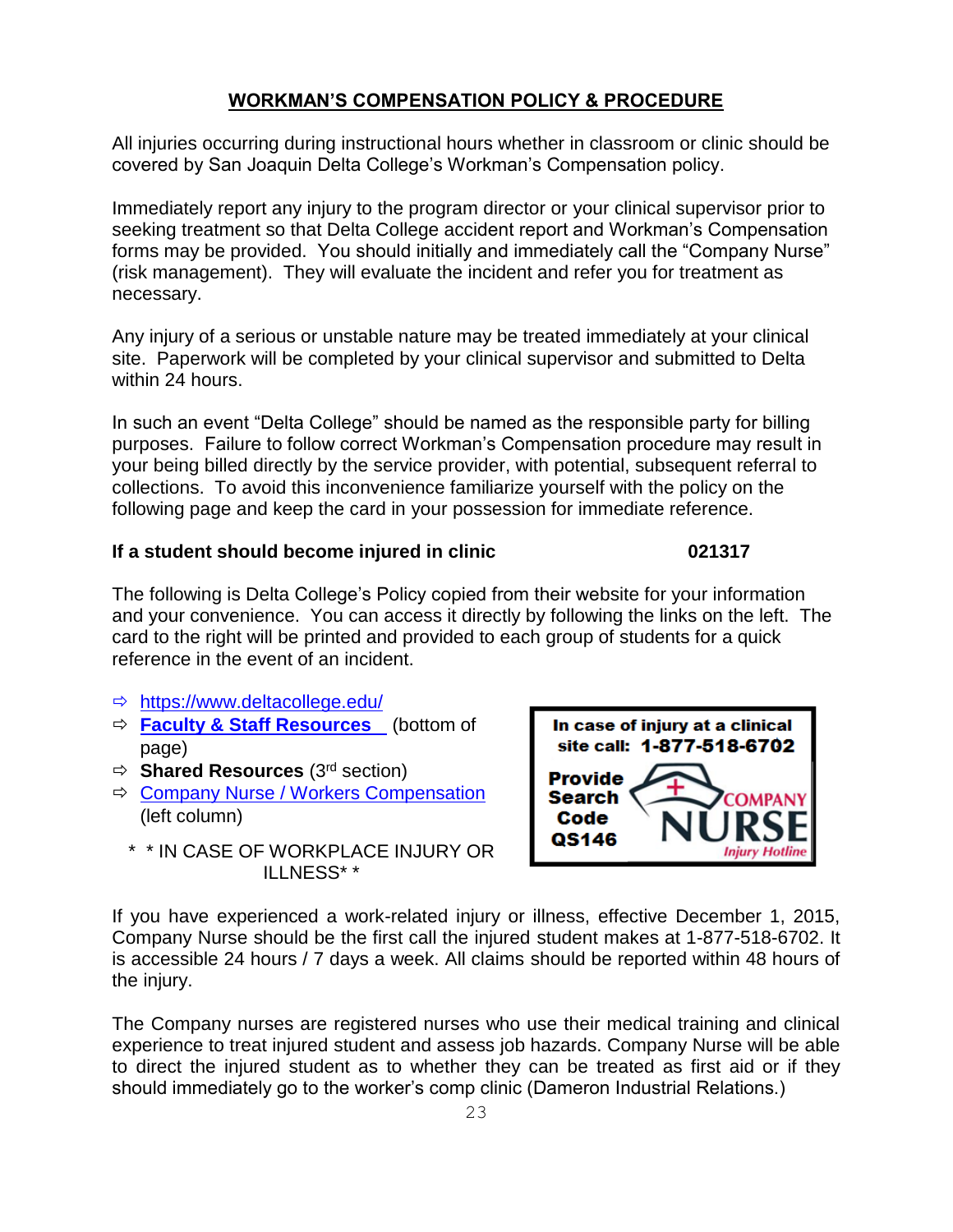The process is very simple. Employees, supervisors, and students must follow these steps for work-related injuries.

- Students should immediately notify their supervisor of the injury.
- If the injury is life threatening, seek emergency care immediately Call 911.
- Call the Company Nurse at 1-877-518-6702 any time medical treatment is needed. If the student is unable to call Company Nurse, the student's supervisor should make the call for the student.
- A nurse who answers the hotline will gather information and make a care recommendation and advise the student on the next step.
- The Company Nurse will send the claim form to the Department of Human Resources. Additional information and signatures will be required by the student and their supervisor. An Instructor will contact the student to complete this process.

The student will need to be cleared by a company nurse before returning to clinical

When contacting Company Nurse, please provide Search Code QS146 to expedite the process. If you have questions, please contact Suzanne Franco at 209-954-5016, or Rhonda Lobosco at 209-954-5062.

#### **PARKING POLICY**

Students shall abide by parking policies established by each clinical site.

#### **DROP/WITHDRAWAL POLICY**

Students failing to meet attendance, academic, and clinical standards as outlined in this handbook and/or the Delta Catalog will be dropped from the Program. **Students failing to register for required classes through Delta College will be considered to have voluntarily withdrawn from the program**. Voluntary withdrawal from the program should include written notice to the Program Director and an exit counseling session. Refunds of fees and student transcript entries are according to Delta College policy. (See Delta's Catalog on their online webpage.)

Students will be allowed one re-entry to the program following a withdrawal or dismissal. Students who are dismissed or withdrawal will not be reconsidered for five years. Students wishing to re-enter must follow the same standard application and selection procedure (approved leave of absence excepted). Prior courses completed may need to be repeated for recency credit and information renewal. Due to the nature (and/or seriousness) of the infraction (integrity, drugs, moral turpitude) an applicant may be denied re-admission (academic, behavioral and conduct reasons).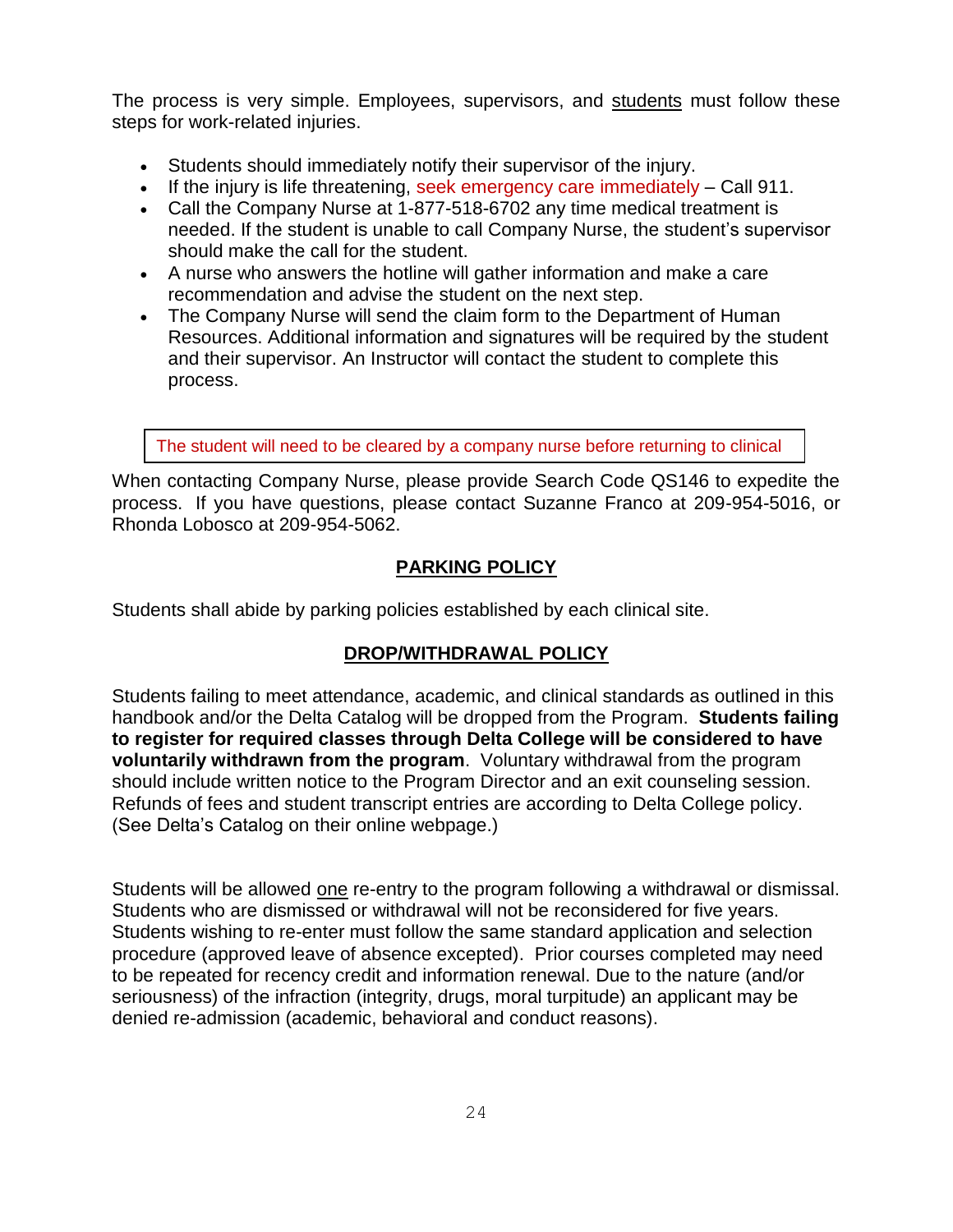#### **SCHOOL REFERENCE LIBRARY CHECKOUT POLICY**

All books removed from the Education Office, whether for a brief period or for a longer period, must be checked out. A checkout folder will be kept beside the bookcase. Persons checking out books will list the author, book title, reference number, and date removed. Student and/ or staff signatures are required.

When returning books, give them to the Program Director or Clinical Instructor. The date of return will be entered in the checkout folder.

- School Library Hours: M-F 7:30 AM to 4:00 PM
- Hospital Library Hours: M-F 8:00 AM to 4:30 PM
- Delta College Library Hours: M-Th 7:30 AM to 9:30 PM, F 7:30– 3:30, Sat. 1-5

Delta College has several Radiography titles within their campus library. In addition, they have subscriptions to e-journals and e-books for your use. Some of these, including current texts may be in their reserve section. Please check with their library staff for the location of all library resources.

#### **COUNSELING**

Counseling and advisement are always available to students and will be scheduled on a regular basis to discuss student progress. Students who want extra counseling should make an appointment with the appropriate faculty member.

#### **STUDENT PREGNANCY POLICY**

If a student becomes pregnant during training, she has the legal option of voluntarily declaring herself pregnant. A "declared pregnant woman" is one "who has voluntarily informed her school, in writing, of her pregnancy and the estimated date of conception" (10CFR 20.1003). This declaration allows a pregnant student to take advantage of a lower fetal dose limit and fetal dose monitoring.

The pregnant student also has the option to continue within the program without modification or interruption of her educational plan. Other options might include modification of clinical assignments or a leave of absence from the program. It is the position of NRC that a student be allowed to make an informed decision based upon her individual needs and preferences.

The student also has the option of withdrawing her declaration of pregnancy if she so choses. The lower dose limit for the embryo/fetus will remain in effect until the student withdraws her declaration of pregnancy in writing or is no longer pregnant. If the declaration is not withdrawn, the written declaration may be considered expired one year after submission.

A student contemplating a declaration of pregnancy may meet with the Program Director to discuss the potential consequences of embryonic and fetal radiation exposure and be provided the Nuclear Regulatory Commission (NRC) Guide 8.13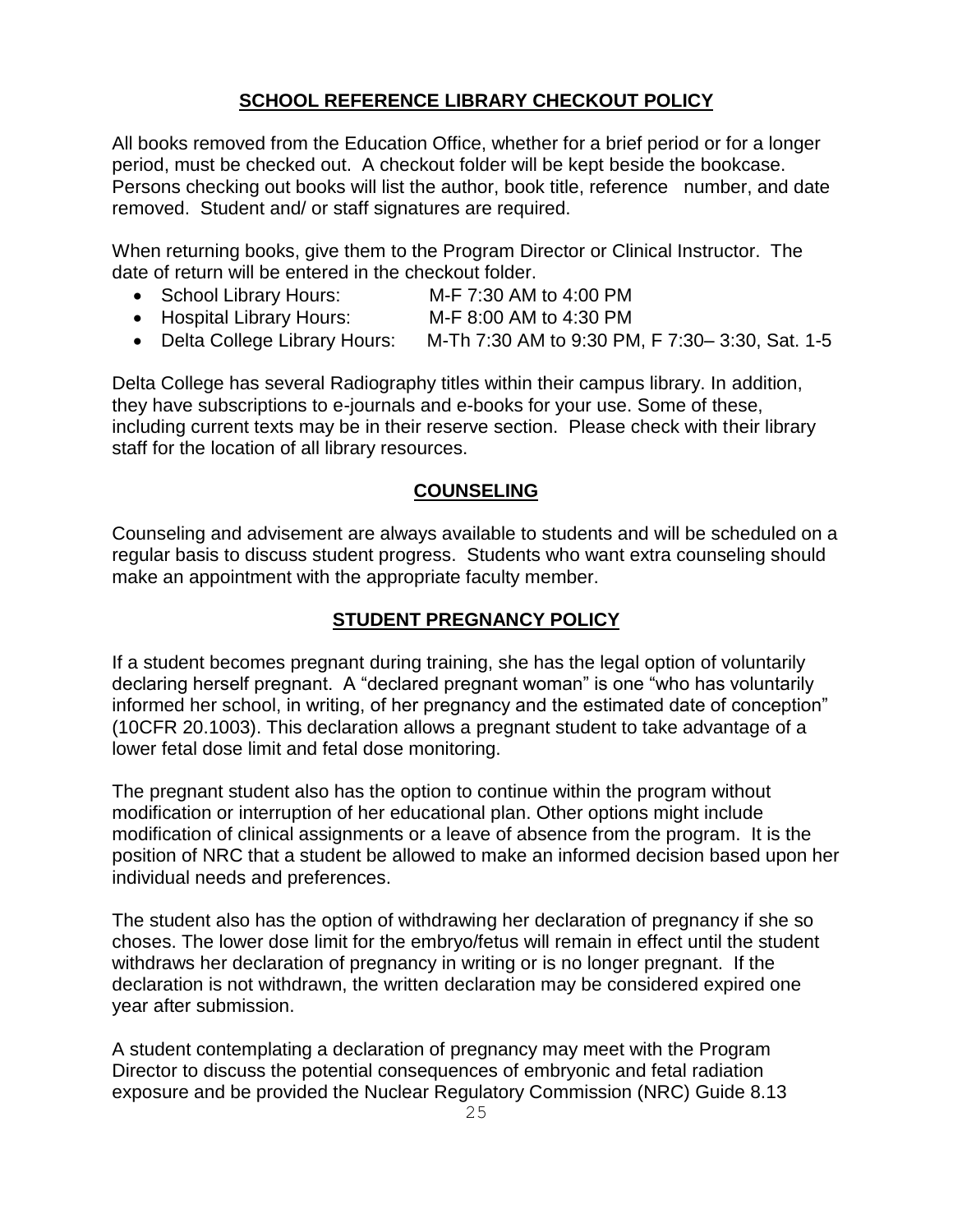"Instruction Concerning Prenatal Radiation Exposure", to read and discuss (as well as any other publications required by hospital department policy). She may then make an informed decision for herself and her unborn child as whether to or not declare herself pregnant.

During her pregnancy, when in the radiographic environment, the declared pregnant student will wear an additional abdominal badge under her protective apron during all fluoroscopic procedures, and at abdomen level for all other radiographic exam. The student is responsible for practicing all radiation protection procedures as instructed.

NCRP recommends a monthly equivalent dose limit of 0.05 rem ((0.5mSv) to the embryo/fetus once the pregnancy is known. Occupational exposure dose will continue to be monitored at established regular intervals. The abdominal badge will be monitored to ascertain that the maximum permissible dose equivalent to the fetus resulting from occupational exposure does not exceed 0.5 rem (500 millirem) (delivered at a uniform monthly exposure rate) during the entire gestation period. In the event that the embryo/fetal dose might exceed this limit reasonable accommodations would be considered allowing the student to safely continue in her regular learning activities.

These accommodations may include clinical scheduling considerations for fluoroscopic, portable, and surgical assignments. If necessary, the student may be removed from the clinical environment until after the child's birth. Every effort will be made to make accommodations that will allow the pregnant student to remain in training. The student must understand, however, that graduation from the Program may be postponed, as all fluoroscopic, portable, and surgical rotations must be completed as well as academic studies prior to graduation.

If necessary, the student will be permitted to remain in training past the set graduation date in order to complete all necessary academic and clinical assignments. The student will not complete training until all requirements for graduation, as established by the California State Department of Health, the Joint Review Committee on Education in Radiologic Technology and the School of Radiologic Technology, have been met. Any student electing to remain in training during pregnancy does so voluntarily and releases the Hospital, San Joaquin County Health Care Services and the School of Radiologic Technology from all responsibility in connection with possible consequences, which may occur due to embryonic or fetal radiation exposure. Female students of childbearing age will sign a release that they have read this policy and understand it.

#### **GRIEVANCE/COMPLAINT PROCEDURE (S)**

Informal Grievance or Complaint-please contact Program Director to present complaint and obtain complaint form. All complaints are filed in the student's personnel file.

Formal Grievance- Within 5 days of occurrence, the student grievant should first attempt to resolve the complaint by informal consultation with the Program Director.

If a resolution is not reached regarding the problem, the complaint is entered as a formal grievance: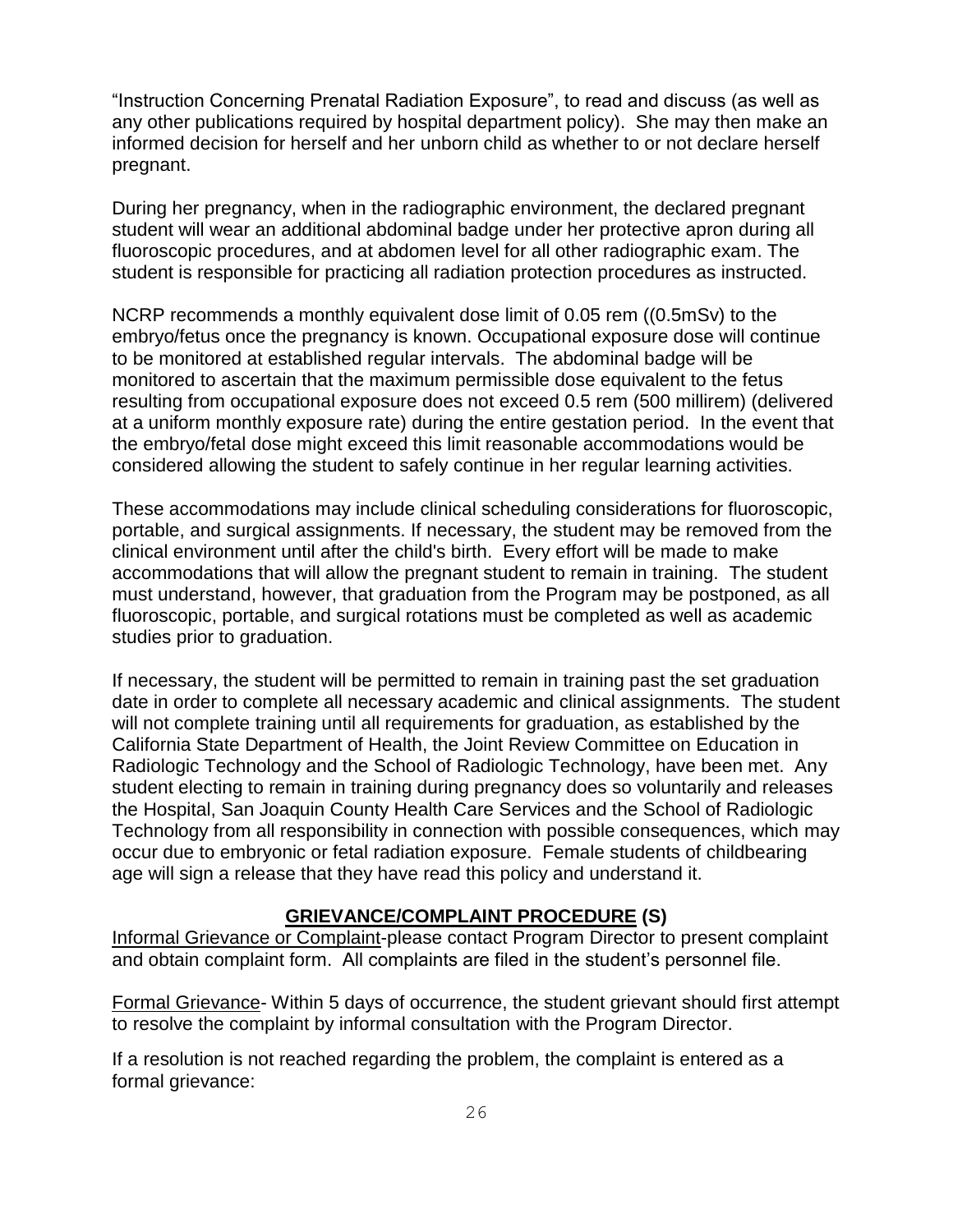1) Write a brief statement explaining the nature of the complaint including, such facts as time, date, place, and action that is cause for review (within 10 school days) to Director of Diagnostic Imaging.

2) Director of Diagnostic Imaging will arrange a meeting within 5 school days after receipt of the written statement, with the Faculty Director, Director of Diagnostic Imaging and Dean of Health Sciences Delta College.

3) Within 5 school days, the student shall receive a written decision regarding the grievance.

4) Student may accept or reject the decision within 10 school days following the decision.

5) If the decision is rejected, the student shall submit the grievance report and all communications with respect to the grievance to the Hospital Director for review and a final decision is made within 10 school days.

Every attempt shall be made to resolve the matter at the lowest possible level. The Student will remain active in the Program during the grievance procedure until the final decision is made. **Grievances regarding student services at Delta College would be a concern of Delta College and handled through DC as referenced elsewhere within this student handbook. (See policy on Student Services and relative elaboration) (08/09)**

#### **EMERGENCY SITUATIONS**

Students should familiarize themselves with the appropriate emergency responses in each clinical facility. Emergency responses will be covered for each clinical facility during the orientation period of the Program.

#### **JRCERT COMPLIANCE / COMPLAINTS / POLICY**

We maintain ongoing accreditation with the Joint Review Committee on Education in Radiologic Technology and continuous approval by the State of California Department of Public Health, Radiologic Health Branch to provide training and education to students in the field of Diagnostic Imaging. JRCERT is our accreditation body. To remain compliant, we religiously strive to adhere to a set of standards designed to assure quality, integrity, efficiency, and effectiveness in imparting quality imaging skills to our students. The program is structured upon and evaluated against this set of standards. These standards address program compliance in each of the following general areas:

- **1. Accountability, Fair Practices, and Public Information**
- **2. Institutional Commitment Resources**
- **3. Faculty and Staff**
- **4. Curriculum and Academic Practices 5. Health and Safety**
- **6. Programmatic Effectiveness Assessment**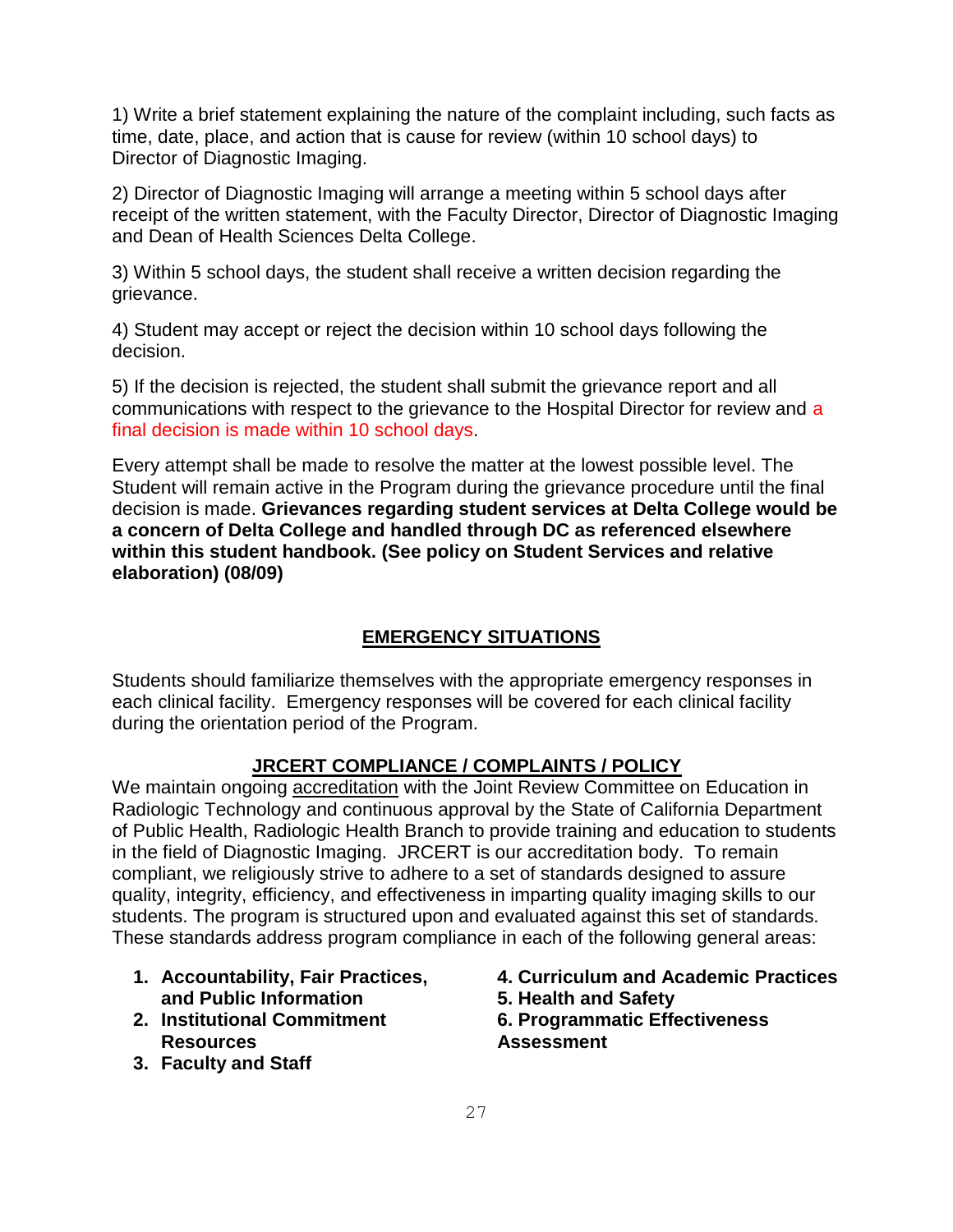A complete set of Standards and their relative objectives are available for review within the Program Office or online. These may be elaborated on in part or whole in our Introduction to Radiography class. We take pride in exercising a great effort to adhere to each of these standards in maintaining a quality education program for our students. If you have difficulty interpreting these standards, please discuss this directly with the Program Director. If you feel that we are not living up to any one of them (compliant with) or potentially in violation of a JRCERT policy, please let us know --and discuss this with the program director or other program representative. If you remain unsatisfied with our discussion and wish to make a formal complaint, please put this in writing and share with the program director. If we are unable to resolve any issue to your satisfaction you will be directed to submit your written, signed complaint to the national JRCERT office.

> JRCERT, 20 N. Wacker Dr., Suite 2850, Chicago, IL 60606, (312) 704-5300) and is approved by the California State Department of Health, Radiologic Health Branch, (P.O. Box 997414, Sacramento, CA 95899-7414, (916) 327-5106

#### JRCERT's sequence of action

JRCERT follows due process upon receipt of a written, signed allegation, which indicates that one of their programs may not be in substantial compliance with one of the six standards or may be in violation with a JRCERT accreditation policy.

Upon receipt of complaint the JRCERT's CEO will be delegated to facilitate investigations and resolution to determine the existence and extent of noncompliance or violation. They will acknowledge receipt of a written complaint to the complainant within 20 days indicating therein that an infraction either may or may not exist. If it is decided or determined that an infraction does indeed exist, they will then set about gathering information. The JRCERT will first determine whether non-formal resolution was attempted (or considered nonproductive). They will then notify the sponsor's CEO and Program Director of the complaint and substance of the allegation. A program response will be required within 30 working days. The JRCERT will determine whether a violation or infraction does exist relative to the Standards or Policies, promulgate a course of action and notify the program within 10 days. If a violation does exist, the program will then have 30 days to correct or resolve any pending issues. If the JRCERT is satisfied with the resolution the program director and sponsor's CEO will be notified and the accreditation status reaffirmed. A record of any such complaints and relative action will be retained in program files indefinitely.

#### **ARRT REGISTRY**

Beginning in 2015 program completers must have a degree to sit for the national board exam. Means and guidelines have been affected to potentiate concurrent graduation from our school (SJGH) and the contract college (DC). Students will either enter the program with a degree or will have completed Delta's general education component so as to assure concurrent completion of a degree with graduation from the school. The school provides a certificate; the college provides the degree. We encourage a degree check early in the program to assure that all non-program (degree) requirements have been satisfied prior to graduation. Only after graduation from the school and verification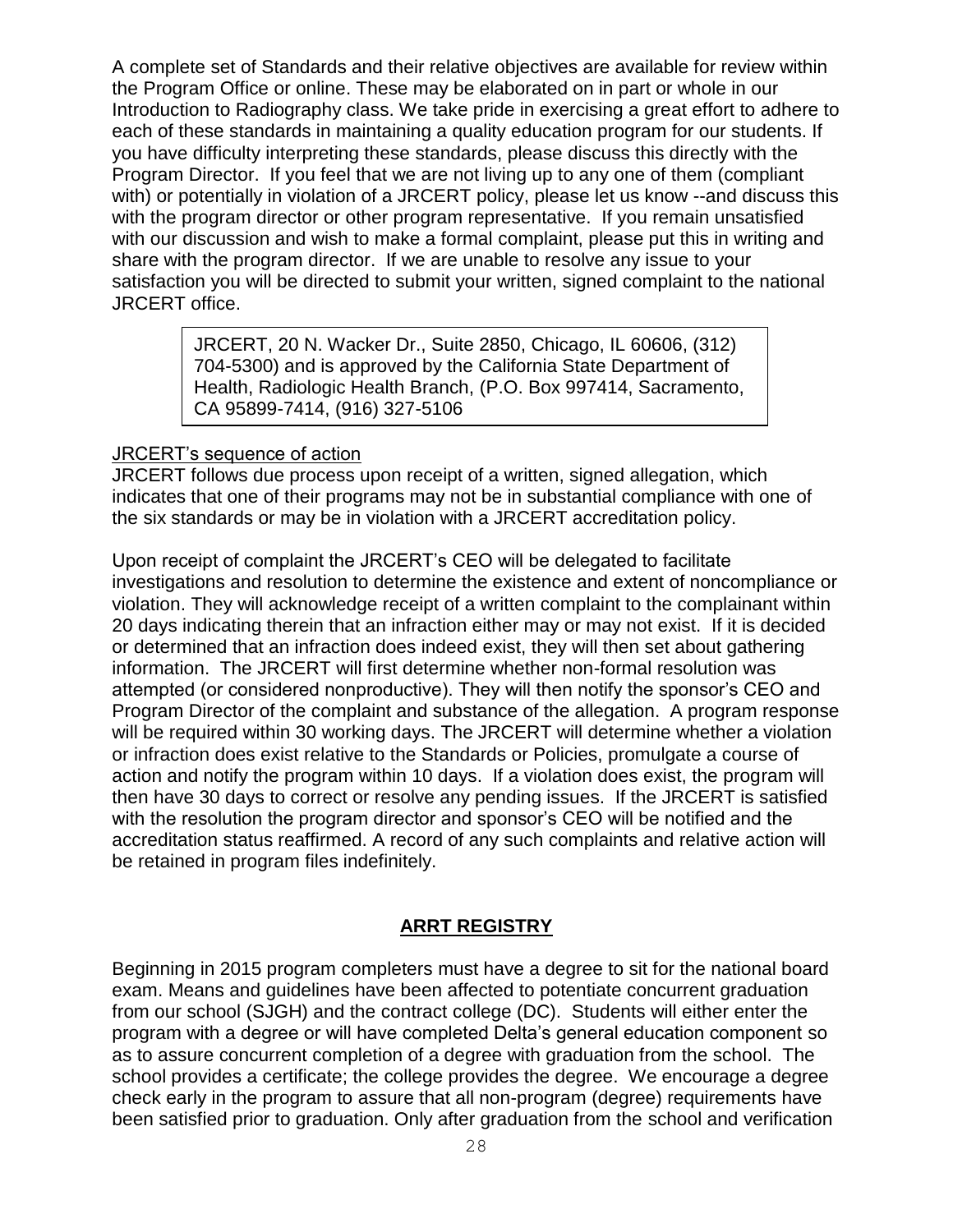of a degree will your eligibility be certified to the ARRT for examination. Successful passing of the ARRT examination entitles the individual to be known as a Registered Technologist in Radiography and use the initials "R.T. (R)" after his/her name.

If you have been convicted of a felony or misdemeanor other than speeding or parking violations, it is recommended that you request a pre-application review by the ARRT prior to beginning your studies.

# **California Certification**

Radiologic Technologists working in the State of California must be licensed by the State of California Department of Health Services, Radiologic Health Branch. Successful completion of the ARRT examination entitles the individual to apply for state certification without additional testing (via a unidirectional reciprocal agreement), provided all other state eligibility requirements are met.

Individuals not meeting ARRT exam requirements or those having other reasons to do so may take a state certification exam. To certify in Fluoroscopy, you will need to apply for a separate state-certification. This can be done at the same time as applying for the state certification. Many employers presently require this certification. Contact the Program Director or state Radiologic Health Branch for more details.

# **Venipuncture Policy**

Section 106985 of the California Health and Safety Code authorizes a radiologic technologist, under the general supervision of a physician and surgeon, a registered nurse or a person the physician or nurse has previously deemed qualified to provide personal supervision to perform venipuncture in the upper extremity for the purpose of administration of contrast materials, provided the technologist has received sufficient education and training as outlined in the code, which beginning in 2013 requires an additional 10 supervised punctures on live subjects and competency verification in their place of employment. The code further states that schools for radiologic technologists shall include instruction of venipuncture in their curriculum.

Students will ordinarily obtain venipuncture training during their first year of training. The student will be issued a certificate following satisfactory completion of both the didactic and clinical components of training. This certificate must be signed by both the didactic and laboratory instructor to be valid. Additional competency assessment and verification will need to be completed post-certification at site of employment.

Students must follow department policy regarding the performance of venipuncture. All venipuncture performed by students must be under the direct supervision of either a technologist who is certified in venipuncture, a registered nurse, or a physician.

# **GRADUATION and PROGRAM COMPLETION REQUIREMENTS**

Students qualifying for graduation from the San Joaquin General Hospital, School of Radiologic Technology must satisfy the following requirements: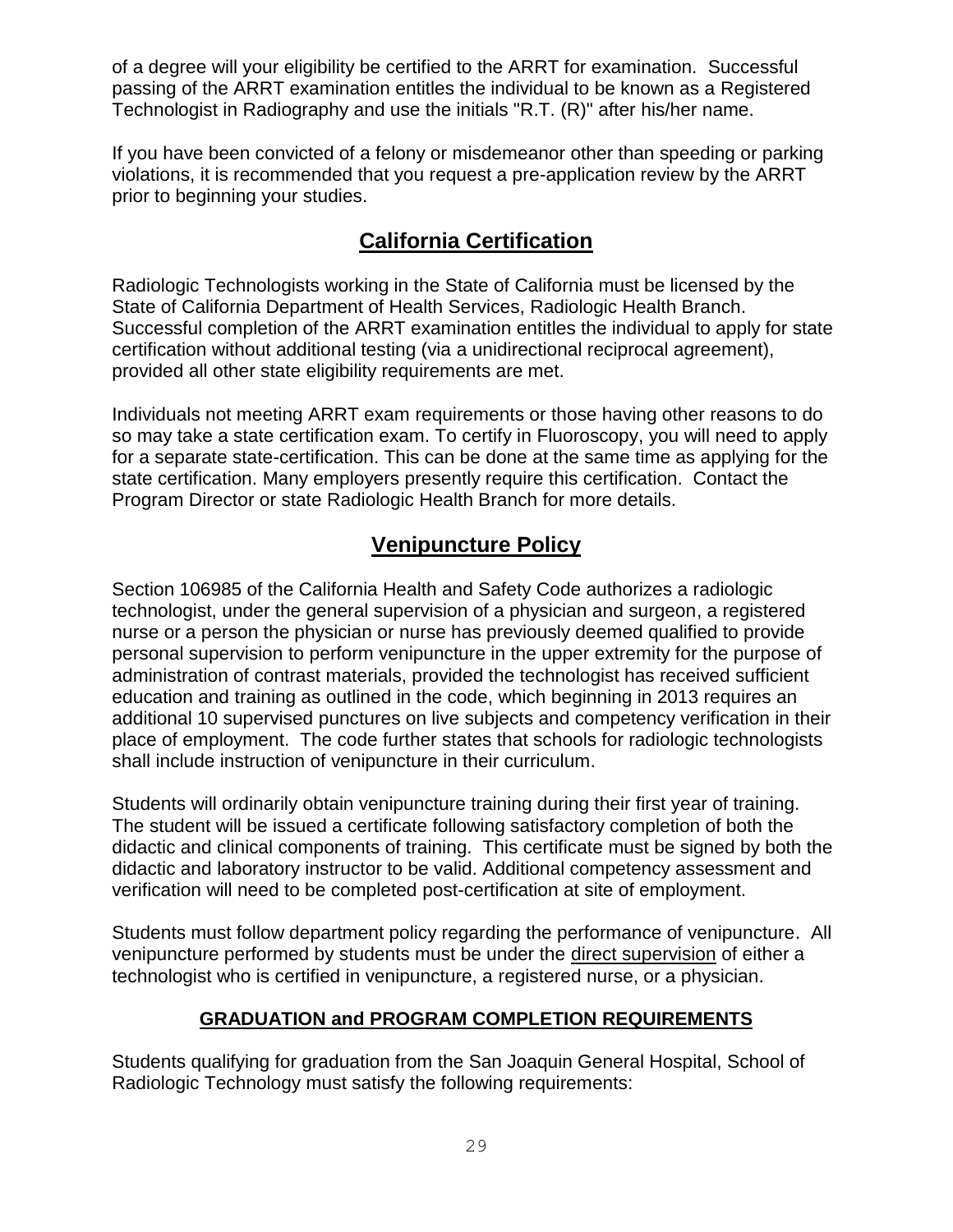1. Successful completion of each course with at least a "C" grade. Passing scores for examinations is 80%. All didactic courses must be taken and passed in sequence. Any incomplete clinical experience or missed time beyond the allotted hours (in the second year) will be made-up after graduation. The graduation certificate will be withheld until all program requirements have been completed. Verification to ARRT for testing will require both graduation and degree status.

2. Attendance at the School for a period of 24 months including vacation and holiday time allocations.

3. Maintenance of an overall 2.5 grade point average, clinical and academic combined.

4. Demonstration of clinical competency in all aspects of general radiography and fluoroscopic radiography necessary to assume a position as a Radiologic Technologist.

5. Must fulfill the terminal competencies as outlined in the Master Plan for Education, ARRT requirements, and this handbook.

6. In order to meet program requirements each student must complete a minimum of 3359 hours of clinical and academic training. (Due to State and/or program regulations requiring a minimum number of hours of instruction, there is no provision for early release from the program)

- 4. Complete by participation and evaluation of no less than 2000 Radiologic examinations.
- 5. Program completion in addition to a Certificate of Completion from the School must have a college degree prior to being certified to sit for the ARRT board exam.

# **IDENTIFICATION BADGES**

Each student is issued a photo identification badge that is always to be worn, while in attendance, with the picture and classification visible. If the badge is lost or a name change has occurred, contact the Personnel Department immediately. The badge is to be returned to the School at program completion.

# **RADIATION PROTECTION**

Students are expected to follow all radiation protection policies and protocols established at their clinical sites. (See the departmental policy guide for your facility.)

The following applies to first semester students prior to the successful completion of the radiation protection segment of Introduction to Radiography (Rad 10).

- 1. The first 4 weeks of the first semester the student may not actively participate in exams other than to assist the technologist as part of the "Tech Assistant" rotation.
- 2. The first 4 weeks of the first semester the student may not be present in the fluoroscopy room during exposure.
- 3. The first 4 weeks of the first semester the student may observe, with the technologist's permission, from the safety of the control booth.
- **4. At no point are students ever to hold patients or image receptors during any radiographic procedures.**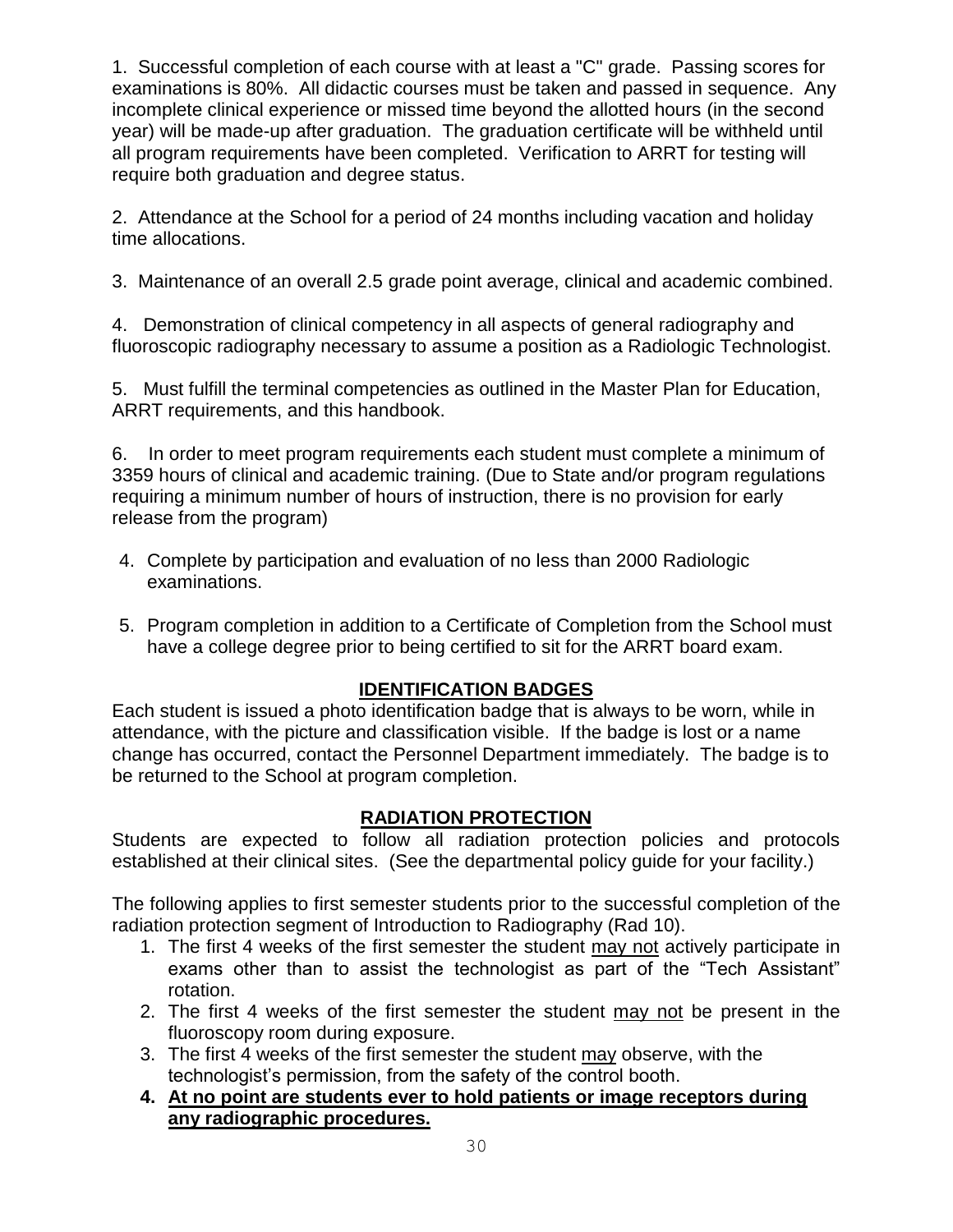Following successful completion of the radiation protection segment of Rad 10 and RAD 11, first semester students may participate in exams following established standards of supervision.

# **RADIATION DOSIMETRY BADGES**

A radiation badge (dosimeter) will be issued to each student and is to be worn daily while in the clinical setting. We presently provide a chest dosimeter. It should be worn at chest level between the waist and collar. If you wear a protective lead apron the badge should be worn at collar level outside of the apron. Badges will be exchanged bimonthly and it is the student's responsibility to turn in the old badge for a new one. Radiation badges are not to be worn during an individual's personal x-ray examinations. They are for occupational exposure only.

If the badge is damaged, exposed accidentally, washed, or lost, the student is to report the incident immediately to the Program Director. All badges must be turned in upon termination of schooling. A cumulative radiation exposure report may be sent to the student after the last radiation report is received. This report should be kept indefinitely in order to monitor lifetime occupational exposure.

The report of your previous month's as well as your cumulative reading is posted outside the door of the School Office. Each student should place their initials next to their name once they have reviewed their readings within 7 school days upon receipt.

# **HIGH DOSIMETER READING**

If it is determined that a bimonthly dosimeter reading is above the normal limit per review of the Radiation Safety Officer, the Radiology Manager and/or Program Director will initially meet with the individual affected (be it technologist or student) to gather additional information relative to the circumstances surrounding the cause of the high reading. Additionally, an observation and documentation of the Tech/student's clinical performance habits will occur. –i.e., was this attributable to a determinable cause: mobile radiography, fluoroscopy, nuclear medicine, or specials? A written documentation of the clinical activities would also be obtained from the student / tech covering the monitoring period in question. If the results and activities do not offer a likely correlation, further counsel and notification will be made with dosimeter company (Landauer).

#### **The Improvement Plan:**

The student / tech will be counseled by the Radiation Safety Officer and the Health Physicists may be consulted and a correction plan devised. Dependent upon the extent or severity (level of exposure) this may involve an adjustment of the student's clinical assignment for a specified period. Restrictions may be implemented to assure that the individual's dose tolerance level or allowable cumulative dose totals do not exceed 4 Rem/yr. (NRC maximum allowable occupational dose  $=$  5 Rem/yr.). If deemed necessary, the individual could be monitored more frequently to assure adherence to decreased monthly or weekly dose levels. If the dose exceeds 4 REM per year or 1 REM per quarter the student will be reassigned. (Amended 04/18)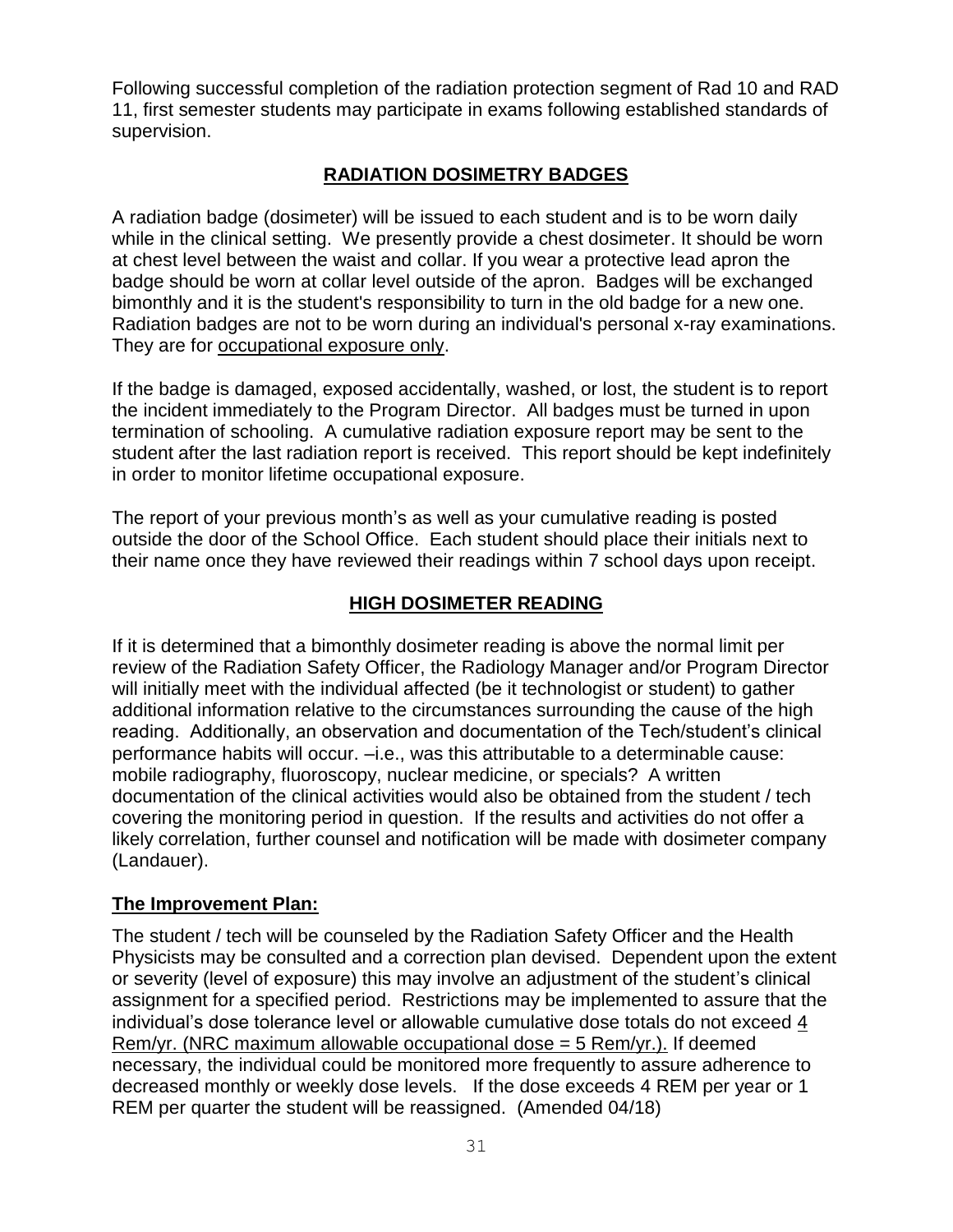#### **Reporting High Dosimeter Readings or Operator over Exposure to X-radiation (09/09)**

Any incidence of student overexposure to x-radiation (i.e., dosimeter readings which occur above the acceptable tolerance threshold) will be reported to California Department of Public Health within 10 days of such occurrence. (Typically, this would be an occupational exposure exceeding 50 millisieverts (5 Rem) in one year or 12.5 mSv (1.25 Rem) per calendar quarter). In November 2013 we modified our tolerance threshold to reflect a level below NRC regulations. We now require that readings above 40 millisieverts (4 Rem/yr.) and 10 mSv/quarter (1.0 rem) be promptly reported (w/in 10 days). (Amended 12/13)

This narrative report should indicate an initial assessment of the incident to include:

- The name of the individual student affected
- A general statement of what occurred (i.e., an unusually high dosimeter reading / unacceptable reading(s)).
- Did any relative personal injury occur? Was there any need for medical examination or attention?
- The place where the incident occurred.
- The time period during which the incident occurred.
- An estimation of dose or the actual reading or level of exposure.
- Potential cause or narrative of events leading to this incident.
- Particulars of any investigations into the incident and the results of this investigation.
- Particulars of any initial steps taken (or improvement plan affected) to rectify the incidence.
- The name and signature of person (or persons) completing this report.

A copy of the above inquisition and findings will be maintained within the student's record file and be made available to CDPH if requested. This completed initial report will be emailed and a hardcopy of the same report is sent via surface mail to CDPH in Sacramento.

#### **CLINICAL AND DIDACTIC CORRELATION**

The clinical environment is designed to correlate all phases of the didactic instruction with examinations performed in the clinical setting. The student must first complete and successfully pass didactic and relative laboratories. After having passed practical examinations in the classroom, the student is permitted to perform examinations on patients under direct supervision of a licensed Technologist. The examinations a student can perform are listed in their clinical competency workbook. The student cannot enter the exposure room(s) until after successful completion of radiation protection instruction.

Final terminal competency evaluations will be performed by the Clinical Instructor or approved Program Director designee before the student can perform examinations under general supervision. These exams will be logged in the competency-based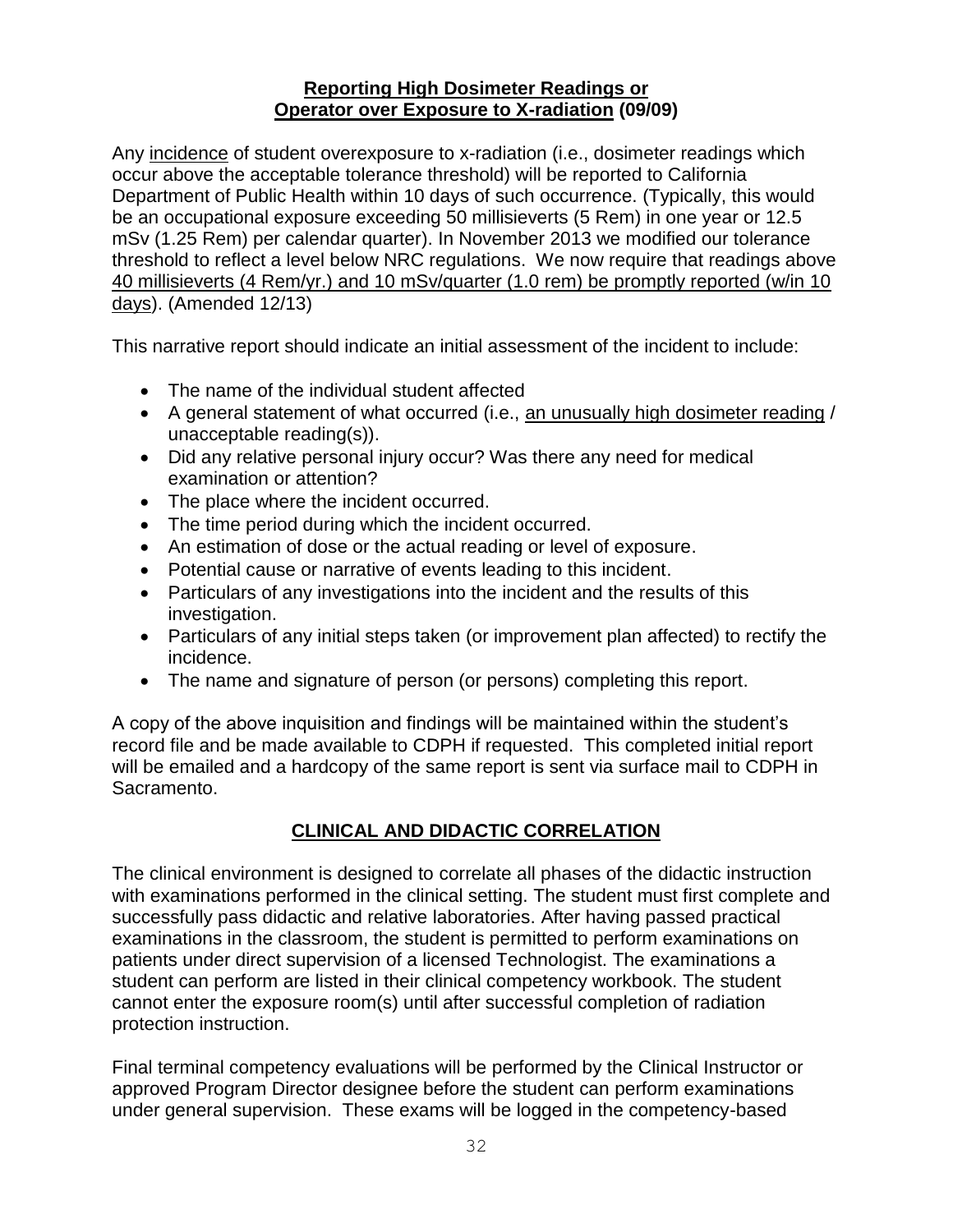Radiologic Technology workbook and on a master log, which lists all competencies required for graduation and by the ARRT.

In addition to patient exams, the student will perform examinations on the phantom during their technical laboratory sessions. Positioning, technical ability, image evaluation, and other clinical knowledge are evaluated during these laboratories. The students can incorporate learned material from the classroom with first-hand experience in the clinical setting. Direct supervision is required prior to demonstrating competence in each area. Setting of exposure factors must be done under direct supervision until the student has successfully completed their course in Radiographic Technique.

At any time, upon request by the Program Director or Clinical Instructor, the student will provide random sets of images from exams that they have completed. These will be evaluated for radiographic quality.

# **CLINICAL PREPARATIONS**

**To be completed before starting the program and at each of the clinical sites** For the duration of the 2-year program students need to remain drug free, compliant, and current with the following matters. We maintain a personal record file for each student within the program office. *(Failure to complete these requirements may prevent you from entering the school of radiologic technology and having to reapply).*

- **Immunizations**, [provide copies to the Program Director],
- **Background clearances**, [provide copies to the Program Director],
- **CPR certification** (professional level, American Heart Association) [provide copies to the Program Director].
- **Malpractice / Liability Insurance** (this must be purchased annually, prior to starting your first clinical and prior to beginning your second year clinical) [provide copies to the Program Director]. --\$1 million/claim, \$3 million/aggregate
- **Course registration** (due to records and insurance requirements you cannot be allowed to attend classes, laboratories, or clinicals until you have registered for the relative course). Any missed days will be deducted from your personal hours.

Unfortunately, each of the facilities has their unique set of requirements. Just because you have satisfied the requirements of one facility does not mean that you will have satisfied the requirements of all facilities. If additional tests or immunizations are called for and completed at another facility, there may be a cost involved. This is one of the incidental costs of the program. Be prepared to satisfy the requirements at each clinical affiliate to which you may be assigned. And be prepared to pay the costs. You should start your preparation for each clinical assignment early by contacting the HR where you will be attending. Allow at least 3 to 4 weeks for completion of individual clinical requirements so that you will not have to miss any valuable clinical time (and or potentially delay your graduation date),

#### **SJGH**

Initially all students will be required to complete a TB test and have their immunization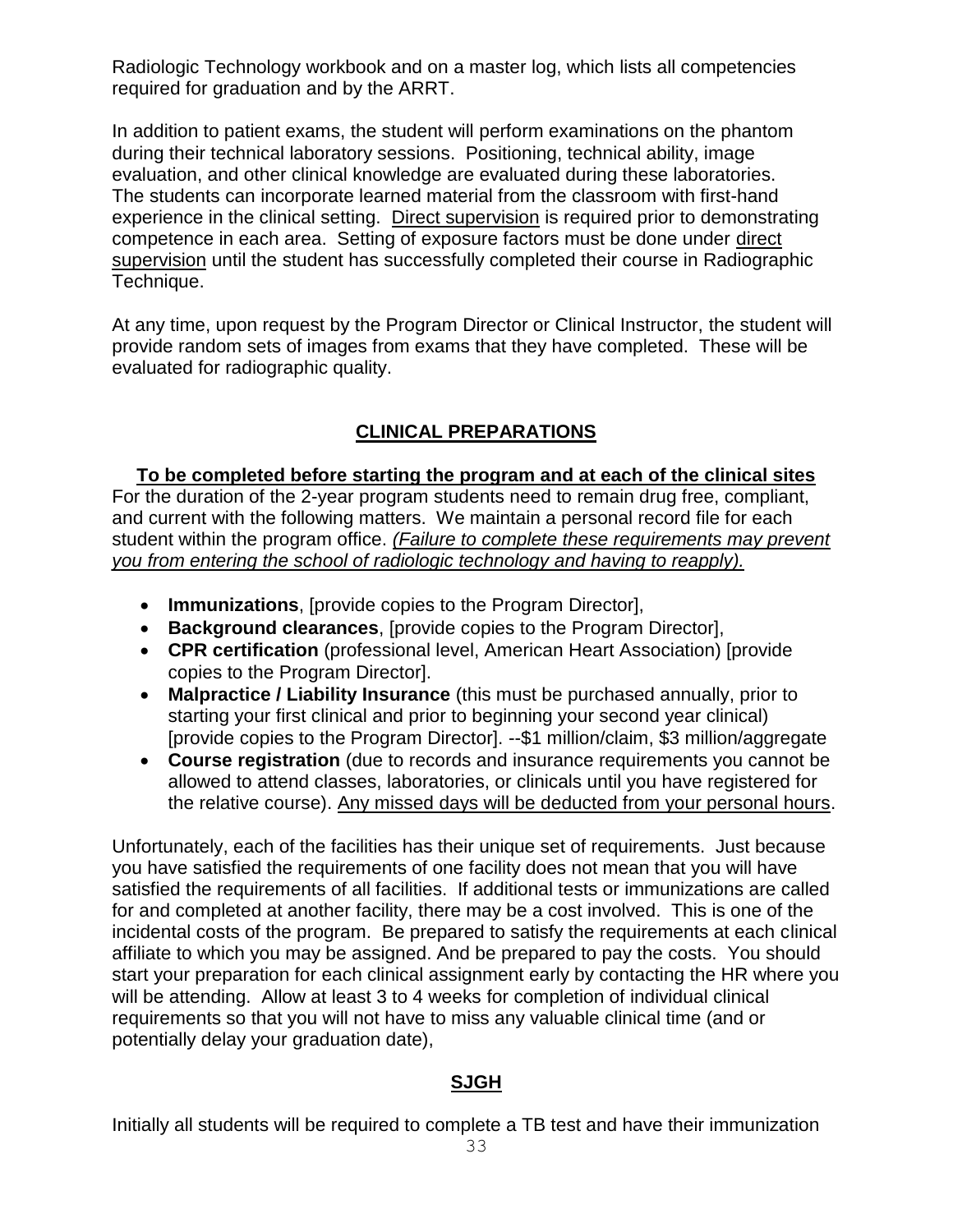records checked and updated at San Joaquin General. PPD must be repeated annually.

# **Malpractice/Liability Insurance** \$1 million/claim, \$3 million/aggregate

**CPR/BLS** –Professional level, American Heart Association. These are typically valid for 1 year or 2 years. These can be renewed or recertified at SJGH if scheduled. If you are not allowed to enter a clinical rotation due to an expired CPR certification the clinical time missed will be deducted from your personal leave account.

# **St. Joseph's Medical Center**

A couple of things must be done before being cleared to start clinicals at St. Joseph's. You will need to have completed a background check, a 7-panel drug screen, and a TB skin test. Your Program Director will provide a compliance checklist to Sandra Thayer in HR verifying that these have been done (well in advance of your scheduled start date). She in turn will ask you to come in for a hospital I.D. badge and schedule you for a Monday morning orientation session. **Orientations are only done on Monday mornings and you must have an appointment.** Start early, weeks before your scheduled start date, to allow time to complete everything . . . so that you will not have to miss any valuable clinical time or lose any personal time. If needed, both the background check and the drug screen can be arranged through 'Certified Background'.

- **TB signs and symptoms** questionnaire and 1, 2, or 3
	- 1. 2-step TB skin test if no PPD w/in 12 months
	- 2. 1-step TBst with negative PPD w/in 12 months
	- 3. Chest radiograph for Students with proof of positive TBst
- **Background Screening** --failure to pass this background check will prohibit you from participation in the clinical activities of the facility and you will subsequently be dropped from the program.
- **Hepatitis B vaccination** or titer or statement of refusal
- **Immunizations**: Rubella (vaccination after 1<sup>st</sup> BD, serology, or born before 1957), Rubeola (vaccination after 1<sup>st</sup> BD, serology, or born before 1957), Chicken pox / Varicella (documented vaccination) Flu shots will be required and verified during flu season.
- **7-panel drug screen** w negative results
- **Malpractice / Liability Insurance** --\$1 million/claim, \$3 million/aggregate
- **CPR/BLS** –Professional level, American Heart Association.

# **Lodi Hospital**

A computer-based hospital/departmental orientation will be required before starting at Lodi. Contact the clinical instructor at this facility at least two weeks prior to you scheduled rotation start date.

- **PPD**: Negative PPD or Chest x-ray w/in 6-months.
- **Immunizations**: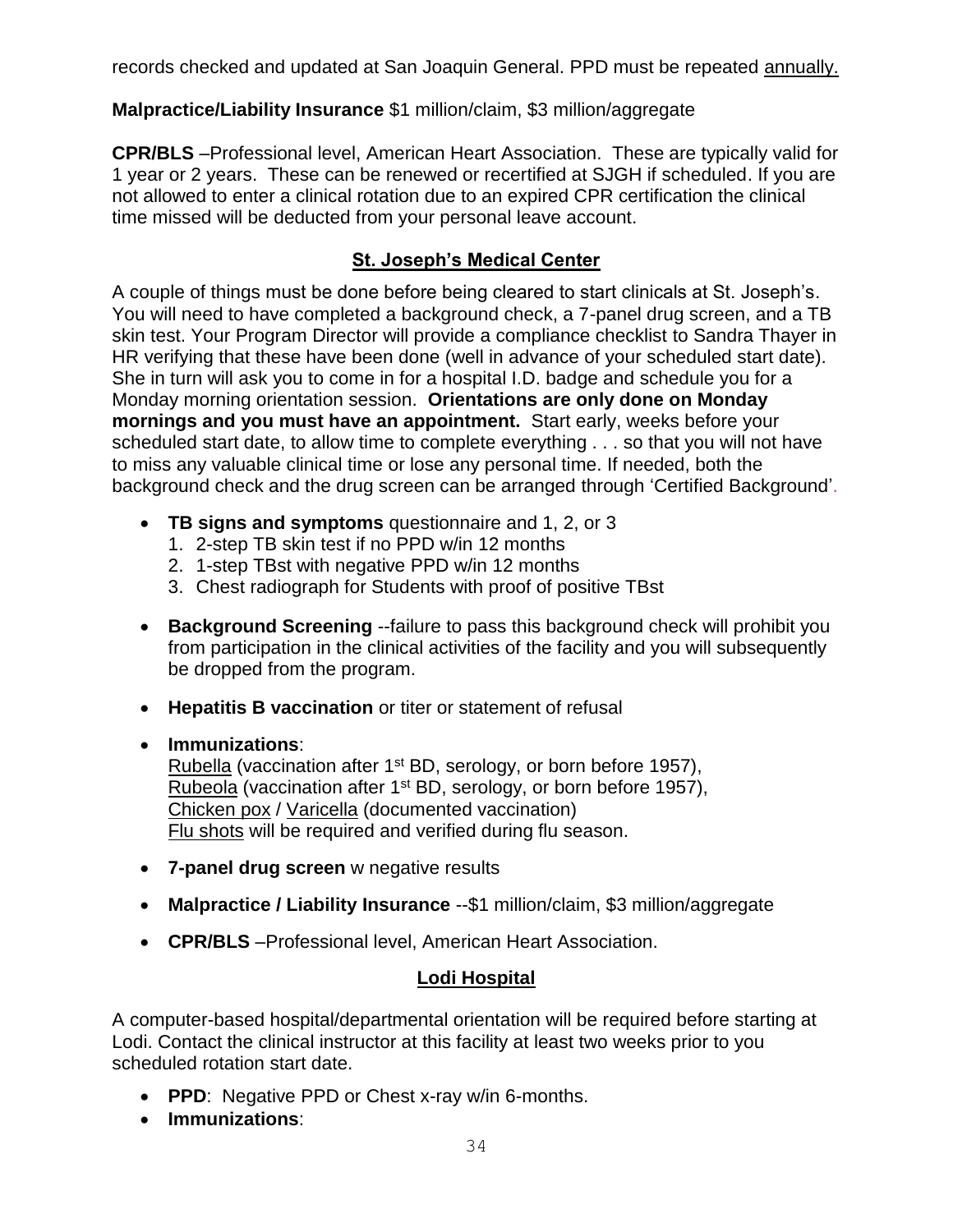Tetanus-Diphtheria (w/in last 10 years), Mumps, Measles, Rubella (if born after January 1, 1958), Poliomyelitis (documentation), and any other vaccination required of hospital employees. Hepatitis B trivax series (or signed statement declining series)

- **Malpractice/Liability Insurance** \$1 million/claim, \$3 million/aggregate
- **CPR/BLS** –Professional level, American Heart Association.
- Your information will be given to the clinical instructor at Lodi and someone from there will contact you.

# **Sutter Gould Medical Foundation**

A computer-based departmental orientation will be required before starting at Sutter. This will be done through **my clinical exchange**. Contact the clinical instructor at this facility at least two weeks prior to you scheduled rotation start date.

- **PPD**: Negative PPD or Chest x-ray w/in 6-months.
- **Immunizations**: Tetanus-Diphtheria (w/in last 10 years), Mumps, Measles, Rubella (if born after January 1, 1958), Poliomyelitis (documentation), and any other vaccination required of hospital employees. Hepatitis B trivax series (or signed statement declining series)
- **Malpractice/Liability Insurance** \$1 million/claim, \$3 million/aggregate
- **CPR/BLS** –Professional level, American Heart Association.
- Your information will be given to the clinical instructor at Lodi and someone from there will contact you.
- Pass a drug screen
- Pass a background.

Most facilities will accept a prior background check completed at another hospital or through Certified Background. But it may have to have been completed within the year.

To assure that you do not miss any valuable clinical time, lose any personal time, and/or delay your established program completion date, allow yourself ample time to make the appropriate appointments and complete the requirements of each clinical facility well in advance of your scheduled start date. None of the facilities including SJGH provide the results of your testing directly to the program. Where you are required to provide verification of your current insurance coverage and CPR, it is recommended that you obtain copies of your immunization screening from occupational health, any PPD updates, and/or background testing done here or at any of our affiliate sites and provide these to the program office to be maintained within your student file. This will alleviate some future disharmony when trying to gather and provide the appropriate documentation for the different clinical sites. All clinical sites assigned must be attended. If you are unable to complete one of the clinical components this may affect your graduation.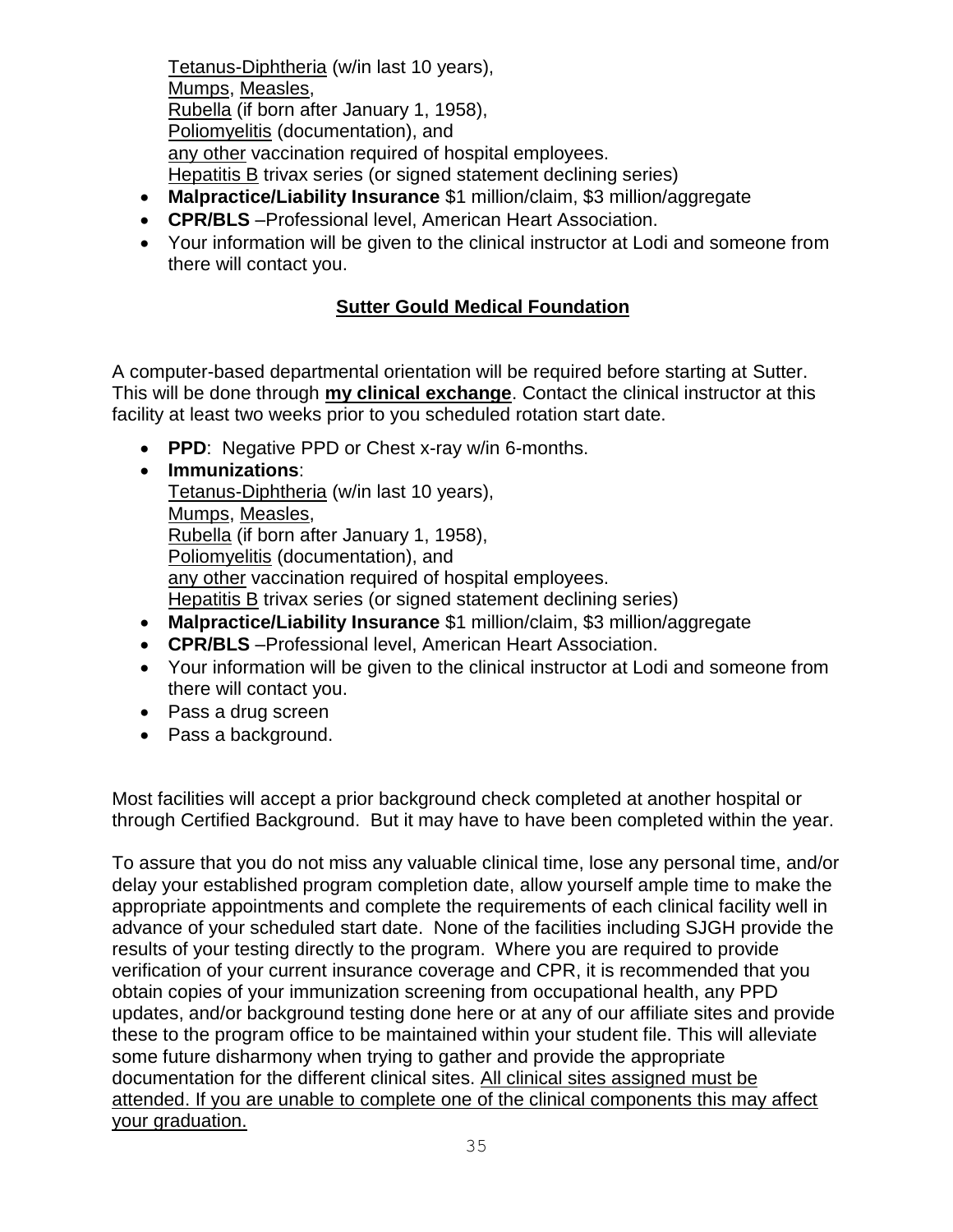# **CLINICAL TRAINING STUDENT REGULATIONS/POLICY**

I. Clinical instruction is correlated with each academic segment of the curriculum.

#### A. Student performance criteria in the clinical setting.

- 1. You will receive instruction in the classroom on each positioning exam.
- 2. You must successfully pass written and practical examinations before being permitted to perform exams on patients under direct supervision.
- 3. Exams you are permitted to perform on patients will be listed on your clinical terminal competency workbook.
	- a. You are only allowed to perform those exams, which you have successfully passed during practical examinations.
	- b. These exams are to be done under DIRECT SUPERVISION until the 4th criterion is met.
- 4. You are evaluated on clinical examinations by supervising Technologists. When you feel confident you will take a clinical terminal competency examination in the presence of the Clinical Instructor or Program Director. Once you have completed a terminal competency for a particular exam you will be able to perform such exams under GENERAL (Indirect) SUPERVISION.

#### B. Definitions:

#### 1. **DIRECT SUPERVISION**:

a. A qualified Technologist reviews the requisition for the examination and checks your clinical competency summary. A qualified Technologist reviews the condition of the patient in relation to your clinical experience. b. A qualified Technologist provides assistance during the examination and checks final positioning and technical factor selection. A qualified Technologist reviews and approves the finished radiographs.

#### 2. **GENERAL (Indirect) SUPERVISION**:

a. That supervision provided by a qualified Technologist IMMEDIATELY AVAILABLE to assist students regardless of the level of student achievement.

b. A technologist must approve your images prior to them being turned in. c. **REPEAT** EXAMS ARE ALWAYS DONE WITH THE ASSISTANCE OF A QUALIFIED TECHNOLOGIST PRESENT IN THE ROOM.

\*\* A *qualified technologist* is defined as a technologist holding ARRT certification or equivalent. Limited permit technicians are not permitted to supervise students or approve student films. Students failing to follow supervision or repeat policy will be subject to disciplinary action: First Offense: Documented verbal warning. Second Offense: Formal written warning. Third Offense: Dismissal from the program.

#### **STUDENT ROOM OBLIGATIONS**

Each student will be responsible for the following in his or her assigned area. Your performance in your area will be reflected on your clinical grade.

- 1. Keep rooms stocked and organized.
- 2. Stock linen in room every day (or as needed).
- 3. Stock cupboards every day (or as needed).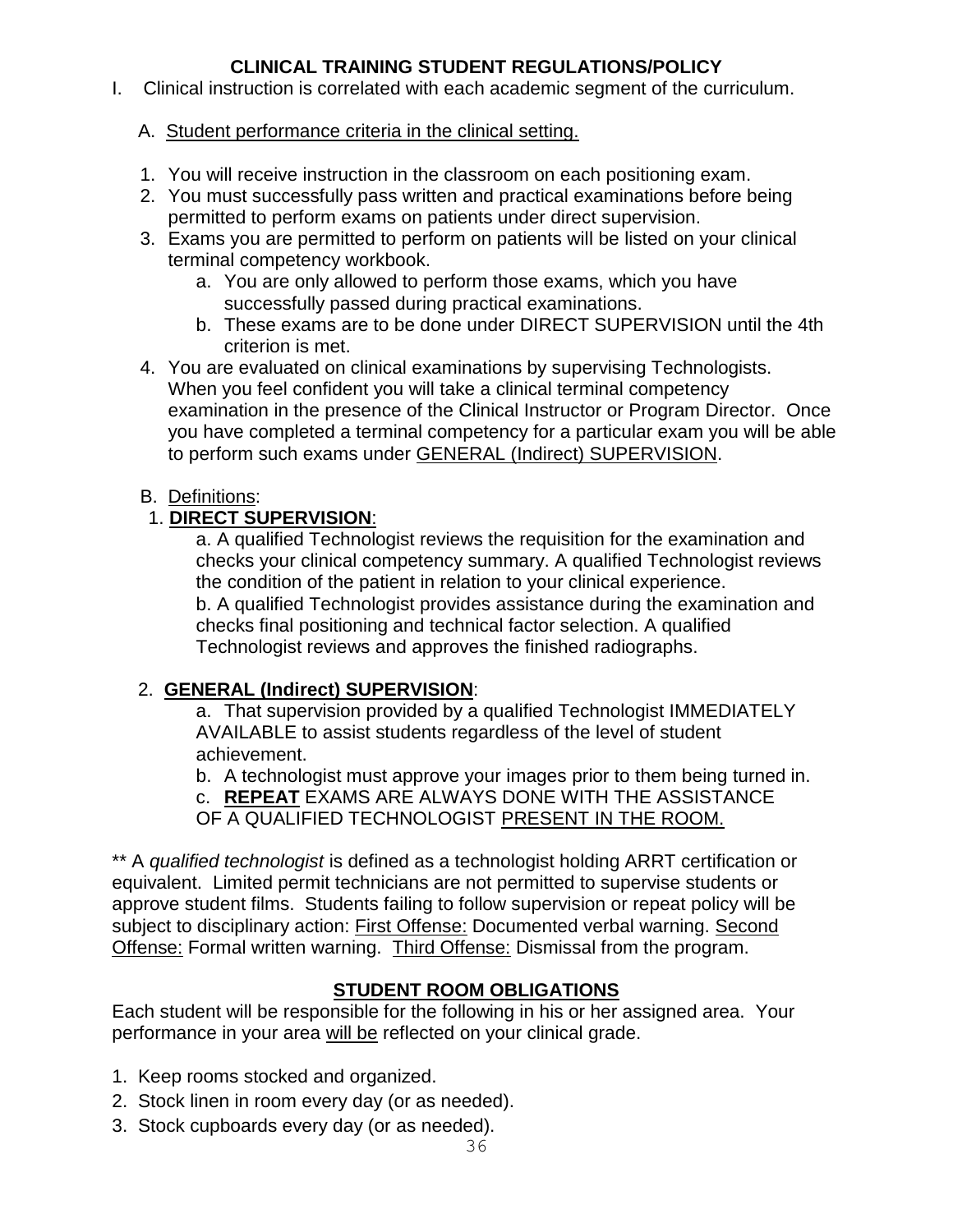- 4. Keep lead aprons and gloves clean, available, and appropriately hung.
- 5. Keep dressing rooms clean. This is everyone's responsibility, but don't wait for everyone else to do it!!
- 6. Clean x-ray table with disinfectant after each patient during the course of the day.
- 7. Each student is responsible for monitoring of the bathroom adjacent to his or her assigned room. If cleaning is needed, call housekeeping.
- 8. All students are responsible for general tidiness in the department.
- 9. You are not to study in your room unless there is absolutely nothing else to do.
- 10. You are responsible for initiating questions in your area, carefully observing the procedures, helping as much as you are allowed, and for learning as much as you

can while in your specific area. If you have any questions about your responsibilities or where to find supplies for your area, please ask!

# **TERMINAL COMPETENCIES**

- 1. Use and interpret written medical communications.
- 2. Position patient and imaging system to perform routine radiographic examinations.
- 3. Demonstrate competency in all 37 mandatory Radiologic procedures (+6 patient care mandatories) and at least 15 of the 34 elective procedures identified by ARRT.
- 4. Select appropriate contrast material for demonstration of anatomical structures.
- 5. Demonstrate knowledge of human structure, function, and pathology common to the radiographic environment.
- 6. Anticipate and provide basic patient care, comfort, and emergency aid.
- 7. Apply principles of body mechanics.
- 8. Perform basic mathematical functions in computing exposure factors.
- 9. Modify standard procedures to accommodate for physical and pathological conditions.
- 10. Describe the principles and procedures of image processing.
- 11. Determine exposure factors to obtain diagnostic quality, low dose radiographs.
- 12. Adapt exposure to radiographs for various pathological conditions, equipment and accessories to maintain optimal radiographic quality.
- 13.Describe the principle factors affecting detail, distortion, contrast, and density, and their relationship to mA, kVp, time, and distance.
- 14. Evaluate radiographic images for appropriate positioning and image quality.
- 15. Describe the basic principles of Computerized Tomography, Ultrasound, Digital Subtraction Radiography, Nuclear Medicine, Radiation Therapy, and MRI.
- 16. Describe components and specific functions of devices comprising the x-ray circuit.
- 17. Be able to perform routine portable radiography and surgical examinations.
- 18. Describe the responsibilities of the Technologist to the patient, hospital and radiographic environment.
- 19. Perform image filing, editing, retrieval, and office procedures.
- 20. Describe the benefits and destructive potentials of ionizing radiations.
- 21. Apply the principles of safe radiation protection for self, patient, and others.
- 22. Describe the radiation units employed in assessing radiation exposure.
- 23. Demonstrate knowledge and skills relating to quality assurance.
- 24. Demonstrate the ability to utilize a common-sense approach to radiographic procedures and patient care.
- 25. Must successfully pass each course with a "C" average with an overall 2.5 GPA.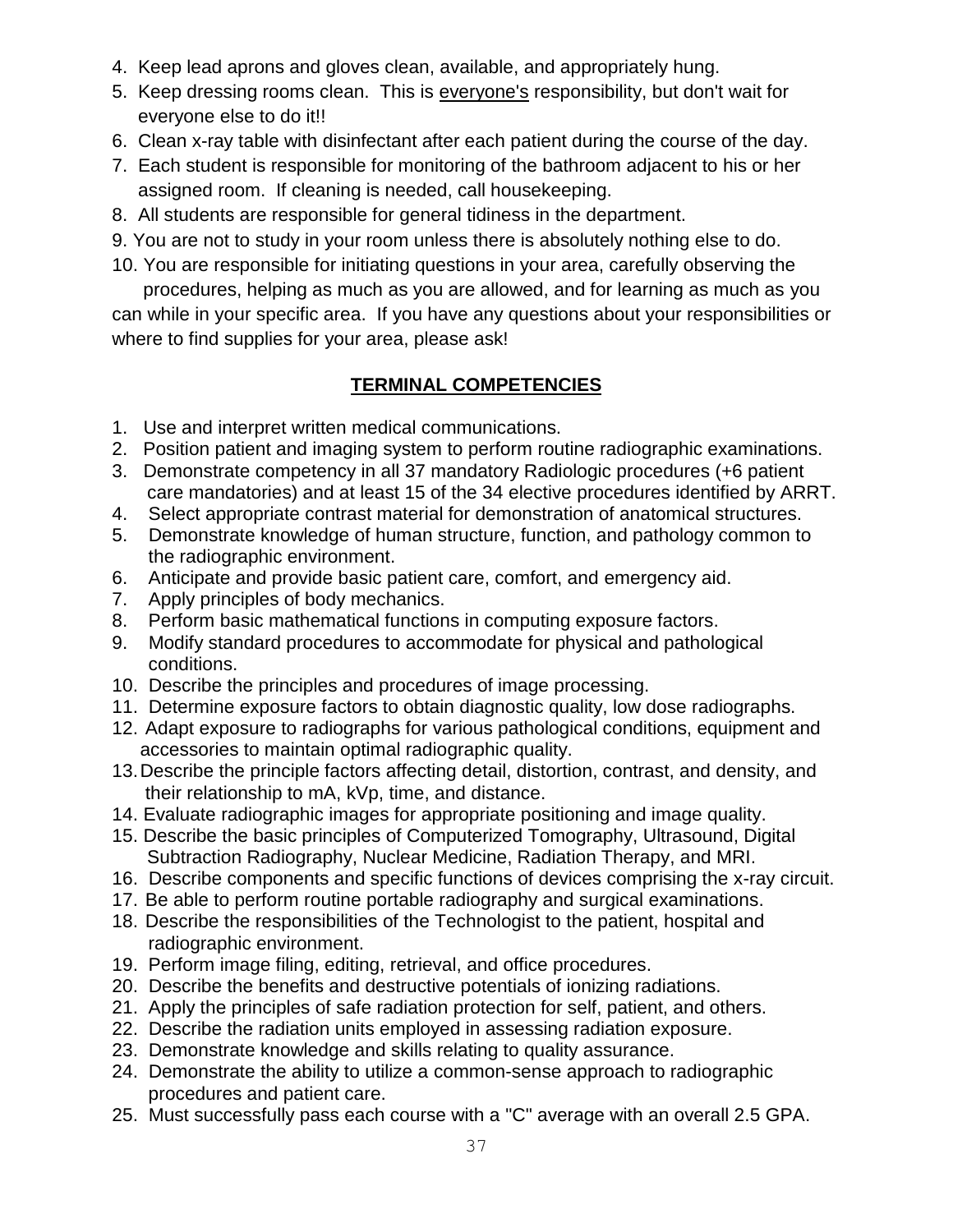#### **ACADEMIC STANDARDS**

The School of Radiologic Technology requires that all students admitted to the Program maintain a C average. Passing scores for examinations is 80%. Terminal Exam Competencies require a score of 80% to pass. The following course grading system will be applied

| <b>ACADEMIC</b>      | <b>GRADE POINTS</b> |  |  |
|----------------------|---------------------|--|--|
| <b>SUBJECT GRADE</b> | Clinic              |  |  |
| <b>Class</b>         | $A = 3.70 - 4.00$   |  |  |
| $92 - 100 = A$       | $B = 3.00 - 3.69$   |  |  |
| $86 - 91 = B$        | $C = 2.50 - 2.99$   |  |  |
| $80 - 85 = C$        | $D = 1.00 - 2.49$   |  |  |
| $70 - 79 = D$        | $F = 0.00 - 0.99$   |  |  |
| Below $70 = F$       |                     |  |  |

Whole points are required for a letter grade. Students must complete each selected course with no lower than a 2.5 (C) average and maintain an overall 2.5 (C) G.P.A., academic and clinical combined, to remain in training and qualify for graduation.

#### CLINICAL STANDARDS

Clinical grades are based on clinical performance, terminal competency grades, and room evaluations as assessed on the Professional Development Clinical Evaluation. Room Evaluations are due the week following the end of that rotation. Room Evaluations turned-in more than two weeks late will not receive credit.

Students who are terminal competency eligible must complete a minimum of five exam competencies per semester (three per summer session) unless all routine and required competencies have already been completed. Students who do not complete the minimum will receive an incomplete clinical grade for that semester.  $2<sup>nd</sup>$  year students will also be rechecked on competencies already completed. A minimum of four rechecks will be done each semester.

Students failing to maintain a 2.5 cumulative grade point average based on a 4.0 scale, or who otherwise do not satisfy the terminal competencies as established by the program, will not be permitted to graduate or take the National Registry Exams.

#### **CLINICAL EDUCATION**

Each student will complete by participation and evaluation no less than 2000 Radiographic examinations during their 24 months of clinical rotation. You will demonstrate competency in all 37 mandatories (+6 mandatory patient care activities) and at least 15 of the 34 elective procedures identified by ARRT. Further, you will observe the following "minimum" totals (California BRH, title 17) in satisfying these competencies.\*

- 1. Each student will keep adequate and separate records of the following:
	- a. Procedures performed independently.
	- b. Procedures performed as an assistant.
	- c. Images or procedures repeated, including reasons for repeating.
- 2. It is understood that most, but not necessarily all, of the procedures listed below will be carried out in medical imaging facilities.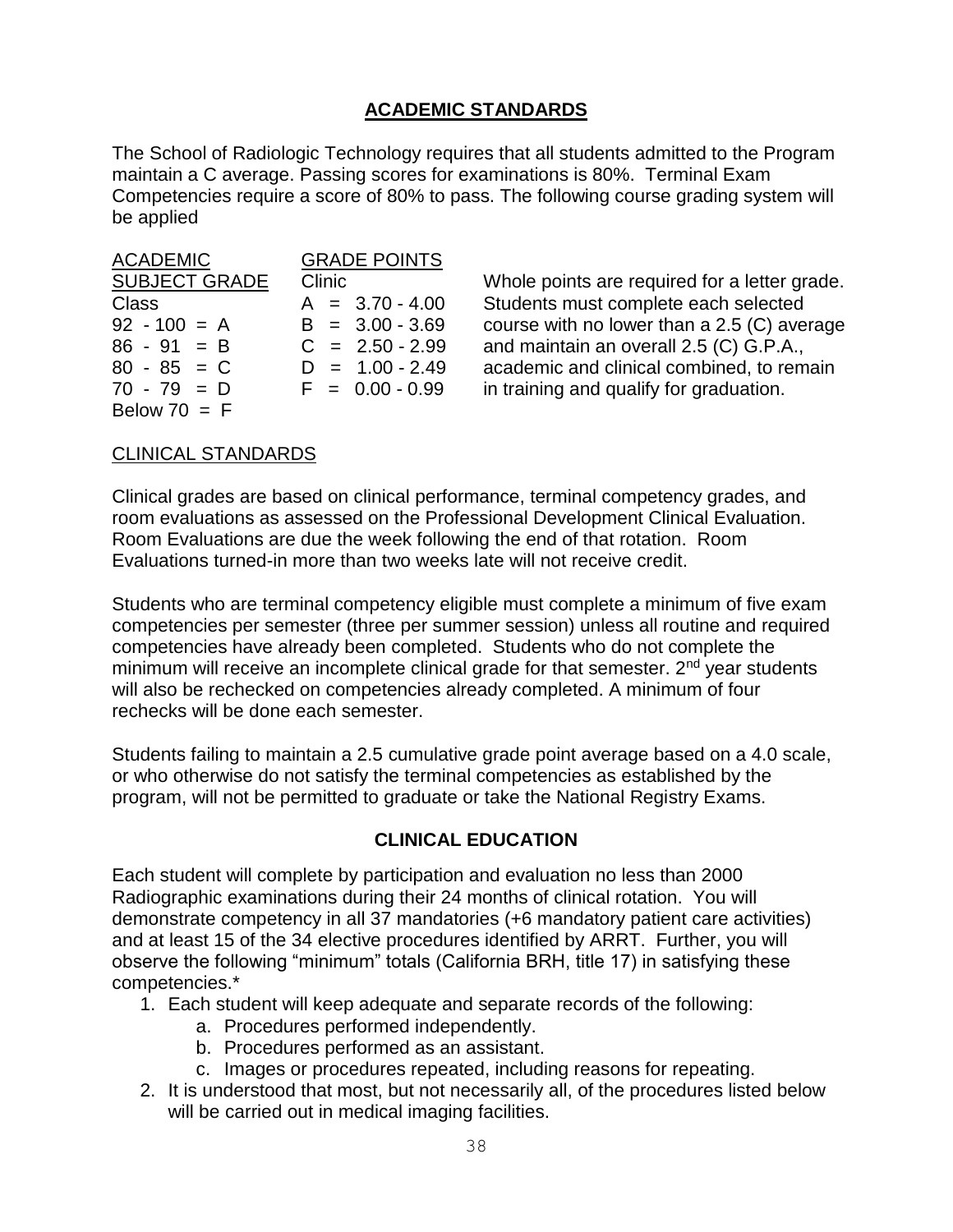| <b>CATEGORIES</b><br><b>PROCEDURES</b>             |                                                                                                                                                                                                            |         | <b>NUMBER OF PROCEDURES</b> |  |  |
|----------------------------------------------------|------------------------------------------------------------------------------------------------------------------------------------------------------------------------------------------------------------|---------|-----------------------------|--|--|
|                                                    |                                                                                                                                                                                                            | Minimum | Optimum                     |  |  |
| <b>Chest</b>                                       | Lungs, heart                                                                                                                                                                                               | 200     | 400                         |  |  |
| Bony skeleton                                      | Upper extremities, including shoulder<br>girdle; lower extremities; spine,<br>Including pelvis and hips; rib cage and<br>sternum; skull; sinuses; facial and nasal<br>bones; mandible; mastoids, TMJ, etc. | 400     | 800                         |  |  |
| Gastrointestinal<br>And genitourinary              | Esophagus, upper gastrointestinal tract,<br>small bowel, colon;<br>urography (excretory, retrograde), KUB,<br>cystogram, urethrogram, etc.                                                                 | 200     | 400                         |  |  |
| Vascular studies<br>And contrast<br><b>Studies</b> | Angiography, aortography, arteriography,<br>venography, myelography,<br>sialography. arthrography,<br>hysterosalpingography, etc.                                                                          | 50      | 200                         |  |  |
| <b>Special studies</b><br><b>And Medical</b>       | Tomography, scanography, eye foreign body<br>localization, mammography, CT, MRI,<br>Imaging Modalities DEXA, Ultrasound **                                                                                 | 50      | 100                         |  |  |
| <b>Portable and Surgical Procedures</b>            |                                                                                                                                                                                                            | 50      | 100                         |  |  |
| <b>Elective Procedures</b>                         | (50)                                                                                                                                                                                                       | 100     |                             |  |  |
| <b>TOTAL</b>                                       |                                                                                                                                                                                                            | (1000)  | 2100                        |  |  |

\*\* Each student will perform or assist in the performance of these exams.

#### *Policy for Mammography:*

*According to Standard One objective 1.2*

The radiography program sponsored by *San Joaquin General Hospital* has revised its policy, effective *12-1-2020*, regarding the placement of students in clinical mammography rotations to observe and/or perform breast imaging. (Additionally, the policy may be applied to any imaging procedures performed by professionals who are of the opposite gender of the patient.)

Under the revised policy, all students, male and female, will be offered the opportunity to participate in clinical mammography rotations. The program will make every effort to place a male student in a clinical mammography rotation if requested; however, the program is not able to override clinical setting policies that restrict clinical experiences in mammography to female students. Male students are advised that placement in a mammography rotation is not guaranteed and is subject to the availability of a clinical setting that allows males to participate in mammographic imaging procedures. The program will not deny female students the opportunity to participate in mammography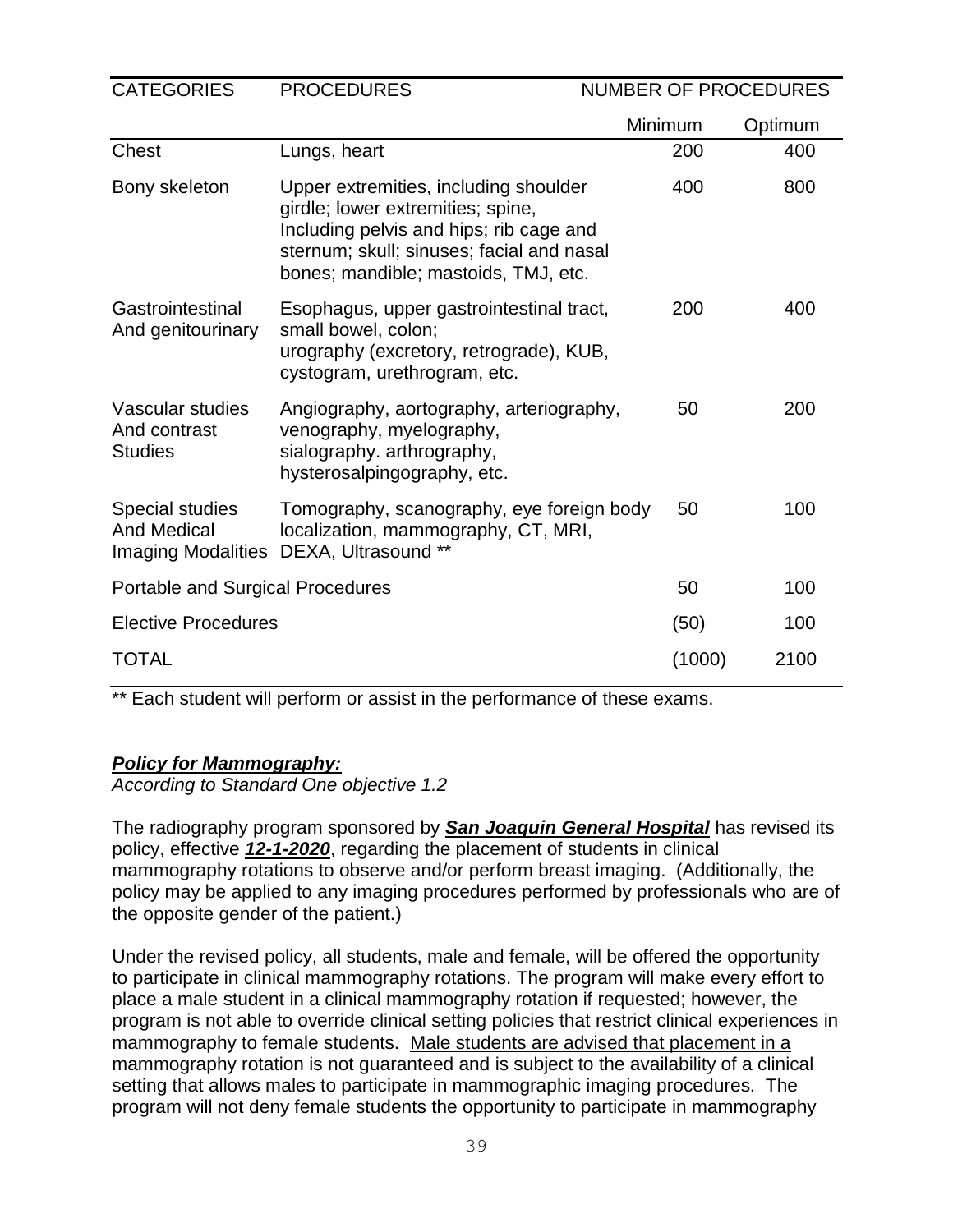rotations if clinical settings are not available to provide the same opportunity to male students.

The change in the program's policy regarding student clinical rotations in mammography is based on the sound rationale presented in a position statement on student clinical mammography rotations adopted by the Board of Directors of the Joint Review Committee on Education in Radiologic Technology (JRCERT) at its April 2016 meeting. The JRCERT position statement is included as Addendum A to the program's policy and is also available on the JRCERT Web site, [www.jrcert.org,](http://www.jrcert.org/) Programs & Faculty, Program Resources.

#### **DIDACTIC 2-Yr Plan**

(UNDERGOING A TRANSITIONAL PERIOD RESULTING FROM A LATER PROGRAM START DATE –COURSE SEQUENCE REMAINS BUT TERMS MAY VARY)

| Rad. 10                     | <b>COURSE TITLE</b><br>Introduction to Radiography | <b>HOURS</b><br>64 | <b>CREDITS</b><br>3.5 |
|-----------------------------|----------------------------------------------------|--------------------|-----------------------|
| Rad. 11                     | Radiographic Positioning &                         | 162                | 6.0                   |
|                             | Terminology                                        |                    |                       |
| Rad. 12                     | Radiographic Anatomy                               | 36                 | 2.0                   |
| Rad. 13                     | Principles of Radiographic Technique               | 72                 | 4.0                   |
| Rad. 14                     | Image Processing                                   | 18                 | 1.0                   |
| Rad. 20                     | <b>Advanced Radiographic Positioning</b>           | 126                | 4.0                   |
|                             | & Terminology                                      |                    |                       |
| Rad. 21                     | <b>Advanced Radiographic Anatomy</b>               | 36                 | 2.0                   |
| Rad. 22                     | Fundamentals of X-Ray & Radium                     | 72                 | 4.0                   |
|                             | Physics                                            |                    |                       |
| Rad. 23                     | Positioning & Technical Laboratory                 | 36                 | 0.5                   |
| <b>Positioning Practice</b> |                                                    | 100                |                       |
|                             | Clinical Training 1 <sup>st</sup> year             | 936                | 19.0                  |
| Rad. 30                     | Intermediate Positioning and                       | 36                 | 0.5                   |
|                             | <b>Technology Laboratory</b>                       |                    |                       |
| Rad. 31                     | <b>Advanced Positioning and Technical</b>          | 72                 | 1.0                   |
|                             | Laboratory                                         |                    |                       |
| <b>Rad 32</b>               | <b>Sectional Anatomy</b>                           | 63                 | 2.0                   |
| Rad. 40                     | Senior Review, Advanced Radiation                  | 108                | 6.0                   |
|                             | Protection, & Fluoro Systems                       |                    |                       |
| <b>Rad. 41</b>              | Radiographic Pathology and Film                    | 54                 | 3.0                   |
|                             | Critique                                           |                    |                       |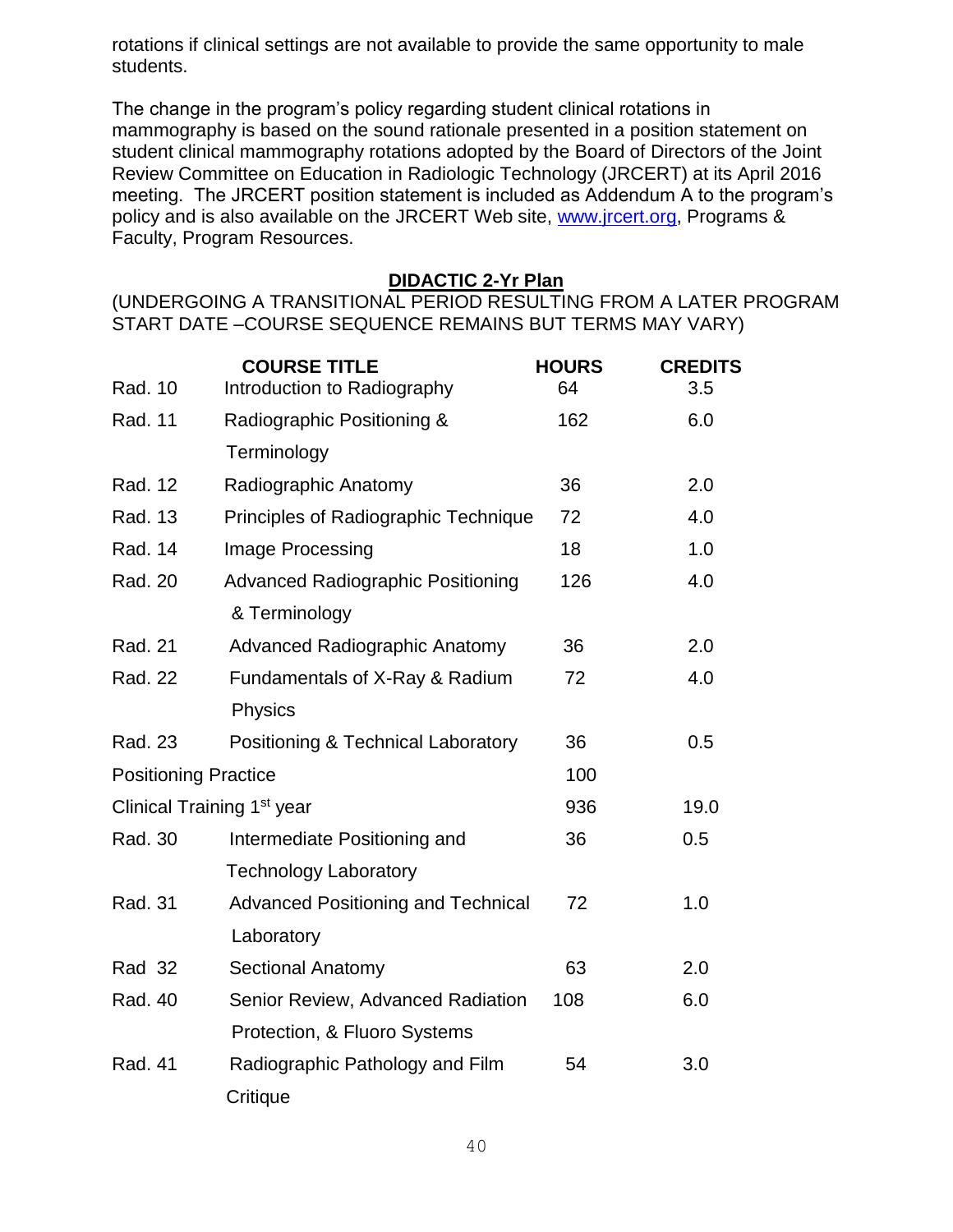| Rad. 43 | Capstone Clin Experience (electives) 200 |           | 3.0          |
|---------|------------------------------------------|-----------|--------------|
|         | Clinical Training 2 <sup>nd</sup> year   | 1268      | 22.0         |
|         | Two Year Totals (clinic & didactic)      | 3559 hrs. | 83.5 credits |

#### **Tentative / Transitional 2 Year Plan (2016 forward)**

Starting in 2016 we moved the Student/Program start date forward from July 1 to mid-August. We worked closely with Delta College to make it as seamless as possible - fitting into a workable 2-year scenario without affecting any major changes in the curriculum. This was achieved by moving 1 didactic class forward each semester and taking the first summer clinical and moving to the end in which to do electives.

#### **Radiologic Technology**

| First year:                                                    |              | <b>Lecture / Lab Hours</b> |
|----------------------------------------------------------------|--------------|----------------------------|
| <b>Fall:</b>                                                   |              |                            |
| Rad 10 Introduction to Radiography (3.5 sem units)             |              | 56/0                       |
| Rad 10A/B Beginning and Intermediate Clinical Lab (6)          | (clinical)   |                            |
| Rad 11 Radiographic Positioning and Terminology (6)            |              | 80/64                      |
| Rad 12 Radiographic Anatomy (2)                                |              | 32/0                       |
| <b>Spring:</b>                                                 |              |                            |
| Rad 13 Principles of Radiographic Technique (4)                |              | 64/0                       |
| Rad 14 Image Processing (1)                                    |              | 16/0                       |
| Rad 20 Advanced Radiographic Positioning and Terminology (4)   |              | 48/64                      |
| Rad 20A Advanced Clinical Lab (8)                              | (clinical)   |                            |
| Rad 21 Advanced Radiographic Anatomy (2)                       |              | 32/0                       |
| Rad 23 Positioning and Technical Lab (0.5)                     |              | 0/36                       |
| <b>Summer</b>                                                  |              |                            |
| Rad 22 Fundamentals of X-ray and Radium Physics (4)            |              | 64/0                       |
| Rad 30A Senior Clinical Lab (5)                                | (clinical)   |                            |
| <b>Second year:</b>                                            |              |                            |
| <i><b>Fall</b></i>                                             |              |                            |
| Rad 30 Intermediate Positioning and Technical Lab (0.5)        |              | 0/36                       |
| Rad 30B Advanced Senior Clinical Lab (10)                      | (clinical)   |                            |
| Rad 31 Advanced Positioning and Technical Lab (1)              |              | 0/72                       |
| Rad 32 Sectional Anatomy (2)                                   |              | 24/32                      |
| <b>Spring</b>                                                  |              |                            |
| Rad 40 Senior Review, Adv Rad Protection, & Fluoro Systems (6) |              | 96/0                       |
| Rad 40A Radiographic Laboratory (9)                            | (clinical)   |                            |
| Rad 41 Radiographic Pathology & Film Critique (3)              |              | <u>48/0</u>                |
| <b>Summer:</b>                                                 |              |                            |
| Rad 43 <b>Capstone</b> Clinical Lab (3)<br>(clinical)          |              | 0/200                      |
|                                                                |              |                            |
|                                                                | 2-yearTotal: | 560 / 304                  |

**Lecture / Lab Hrs**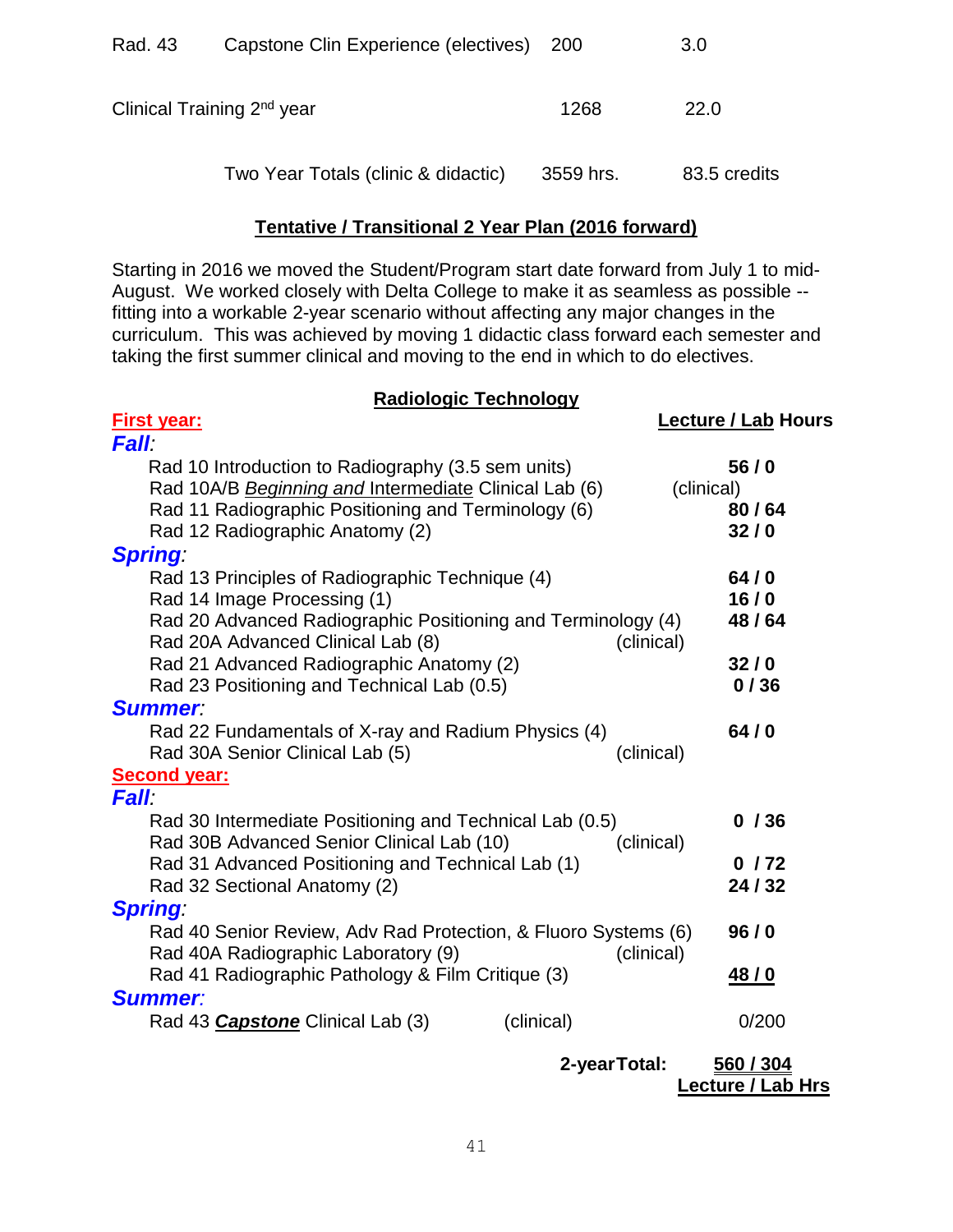# **ACADEMIC TOTALS**

| <b>First Year</b><br><b>Second Year</b>    |                                          | <b>HOURS</b><br>722<br>533<br>1255   | <b>UNITS</b><br>27<br><u>15.5</u><br>42.5        |
|--------------------------------------------|------------------------------------------|--------------------------------------|--------------------------------------------------|
| <b>CLINICAL TOTALS</b>                     |                                          |                                      |                                                  |
| <b>First Year</b><br><b>Second Year</b>    |                                          | <b>HOURS</b><br>936<br>1368<br>2304  | <b>UNITS</b><br>19<br>$\frac{22}{2}$<br>41       |
| TOTAL ACADEMIC AND CLINICAL HOURS          |                                          |                                      |                                                  |
| Academic<br>Clinical                       |                                          | <b>HOURS</b><br>1255<br>2304<br>3559 | <b>UNITS</b><br>42.5<br><u>41.</u><br>83.5       |
| <b>CLINICAL 1ST YEAR</b>                   |                                          |                                      |                                                  |
| Summer<br>Fall<br>Spring<br>Summer         | Rad 10A<br>Rad 10B<br>Rad 20A<br>Rad 30A | 144<br>360<br>432<br>288             | 3.0 Units<br>3.0 Units<br>8.0 Units<br>5.0 Units |
|                                            |                                          | 936 Hrs                              | 19<br><b>Units</b>                               |
| <b>CLINICAL 2ND YEAR</b>                   |                                          |                                      |                                                  |
| Fall<br>Spring<br><b>Capstone Clinical</b> | Rad 30B<br>Rad 40A<br>Rad 43             | 566<br>502<br>200 Hr                 | 10.0 Units<br>9.0 Units<br>3.0 Units             |
|                                            |                                          | 1268 Hrs                             | 22<br><b>Units</b>                               |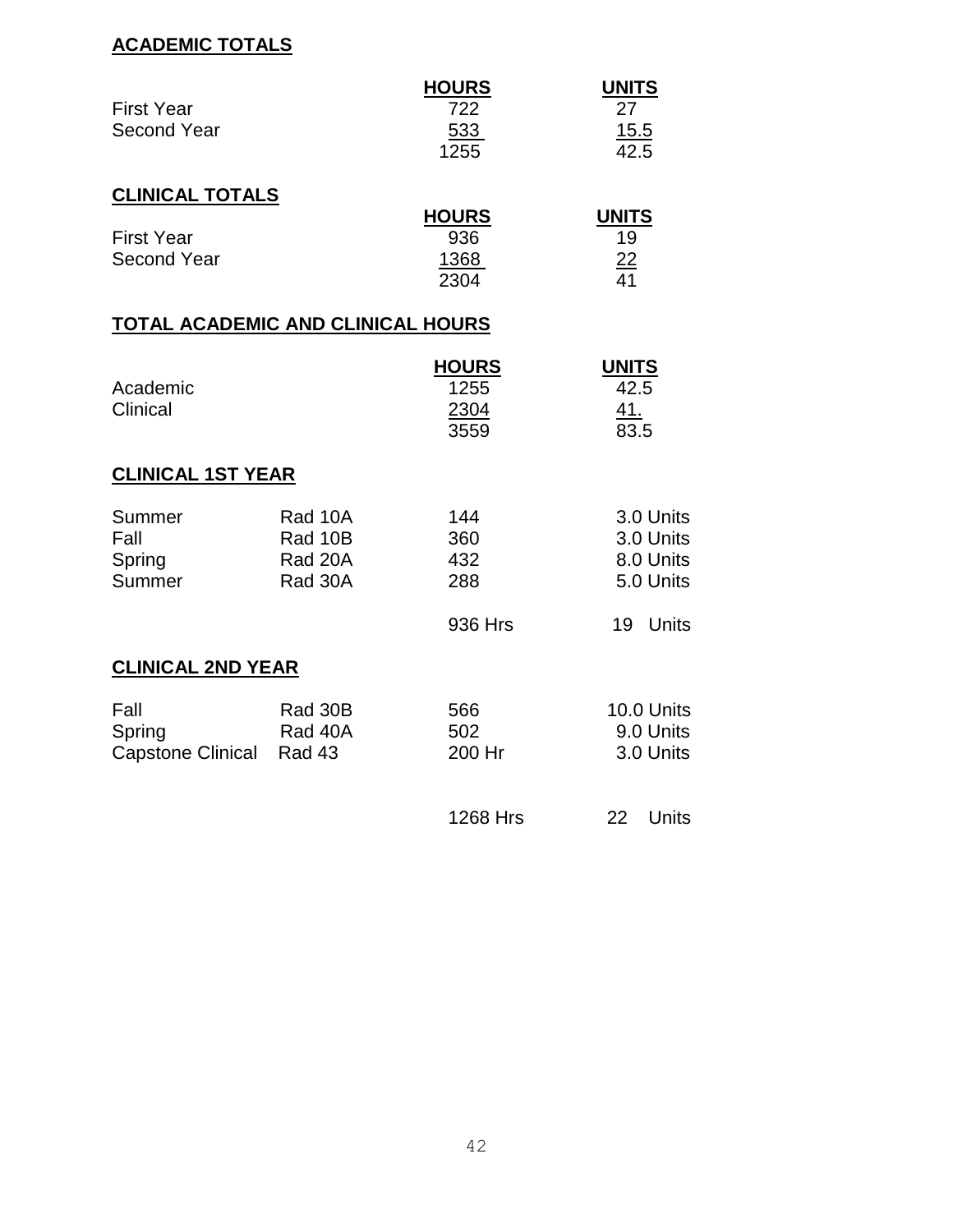# **Radiologic Technology Annual Academic Calendar**

|              |                                | Class of 2022                                | Class of 2023                                       |                                                                                                |  |
|--------------|--------------------------------|----------------------------------------------|-----------------------------------------------------|------------------------------------------------------------------------------------------------|--|
| <b>Month</b> | Week                           | <b>Seniors</b>                               | <b>Juniors</b>                                      | <b>Administration</b>                                                                          |  |
|              |                                |                                              |                                                     |                                                                                                |  |
| Aug          | 1                              | Finish Summer Classes (1 <sup>st</sup> year) |                                                     | <b>Summer Grades Due</b>                                                                       |  |
|              | $\overline{2}$                 | Start Fall Classes (2 <sup>nd</sup> year)    | Start Program w/Fall Classes (1 <sup>st</sup> year) | <b>Start Classes</b><br><b>Start Fall Rad Anatomy</b><br>Positioning Class Initial Orientation |  |
|              | 3                              |                                              |                                                     | <b>SJGH</b>                                                                                    |  |
| <b>Sept</b>  | $\mathbf{1}$                   |                                              |                                                     |                                                                                                |  |
|              | $\overline{2}$                 |                                              |                                                     |                                                                                                |  |
|              | $\mathsf 3$                    |                                              |                                                     |                                                                                                |  |
| Oct          | $\mathbf{1}$                   |                                              |                                                     |                                                                                                |  |
|              | $\overline{2}$                 |                                              |                                                     |                                                                                                |  |
|              | 3                              | <b>Register for Spring Semester</b>          | <b>Register for Spring Semester</b>                 |                                                                                                |  |
|              | $\overline{4}$                 |                                              |                                                     |                                                                                                |  |
| <b>Nov</b>   | $\mathbf{1}$<br>$\overline{2}$ |                                              |                                                     |                                                                                                |  |
|              | 3                              |                                              |                                                     |                                                                                                |  |
| <b>Dec</b>   | $\mathbf{1}$                   |                                              |                                                     |                                                                                                |  |
|              | $\overline{2}$                 | <b>Finals Week</b>                           | <b>Finals Week</b>                                  | <b>Fall Grades Due</b>                                                                         |  |
|              | $\mathbf{3}$                   |                                              |                                                     |                                                                                                |  |
|              | $\overline{4}$                 | Christmas Break (40 hrs)                     | Christmas Break (40 hrs)                            | <b>Christmas Break</b>                                                                         |  |
| Jan          | $\mathbf{1}$                   | <b>Spring Semester Starts</b>                | <b>Spring Semester Starts</b>                       |                                                                                                |  |
|              | $\overline{2}$                 |                                              |                                                     |                                                                                                |  |
|              | 3                              |                                              |                                                     |                                                                                                |  |
| Feb          | $\mathbf{1}$                   |                                              |                                                     |                                                                                                |  |
|              | $\overline{2}$                 |                                              |                                                     |                                                                                                |  |
|              | 3                              |                                              |                                                     |                                                                                                |  |
| Mar          | $\mathbf{1}$                   |                                              |                                                     |                                                                                                |  |
|              | $\overline{2}$                 |                                              |                                                     |                                                                                                |  |
|              | 3                              |                                              |                                                     |                                                                                                |  |
| Apr          | 1                              |                                              |                                                     |                                                                                                |  |
|              | $\overline{2}$                 |                                              |                                                     |                                                                                                |  |
|              | 3                              |                                              |                                                     |                                                                                                |  |
| May          | $\mathbf{1}$                   |                                              |                                                     | <b>New Student Orientation</b>                                                                 |  |
|              | $\overline{2}$                 |                                              |                                                     |                                                                                                |  |
|              | 3                              | <b>Register for Summer Semester</b>          | <b>Register for Summer Semester</b>                 |                                                                                                |  |
|              | $\overline{4}$                 | <b>Finals Week</b>                           | <b>Finals Week</b>                                  | <b>Spring Grades Due</b>                                                                       |  |
| June         | 1                              | Summer Break Jrs. (40 hrs) to Srs            | Summer Break Jrs. (40 hrs) to Srs                   |                                                                                                |  |
|              | $\overline{c}$                 |                                              |                                                     |                                                                                                |  |
|              | $\sqrt{3}$                     |                                              | Venipuncture Lab                                    |                                                                                                |  |
|              | $\overline{\mathcal{A}}$       |                                              | <b>Start Technique Labs</b>                         |                                                                                                |  |
| July         | $\mathbf{1}$                   |                                              |                                                     | Register for Fall Semester                                                                     |  |
|              | $\overline{2}$                 |                                              | <b>Annual Reorientation - SJGH</b>                  |                                                                                                |  |
|              | $\sqrt{3}$                     | Register for Fall Semester (incoming)        | Register for Fall Semester                          |                                                                                                |  |
|              | $\overline{4}$                 | Graduation                                   |                                                     |                                                                                                |  |

Holidays Observed (10) New Year's, Martin Luther King, President's Day, Memorial Day, Independence Day, Labor Day, Veteran's Day, Thanksgiving and Day after, Christmas. Additional Students B-Day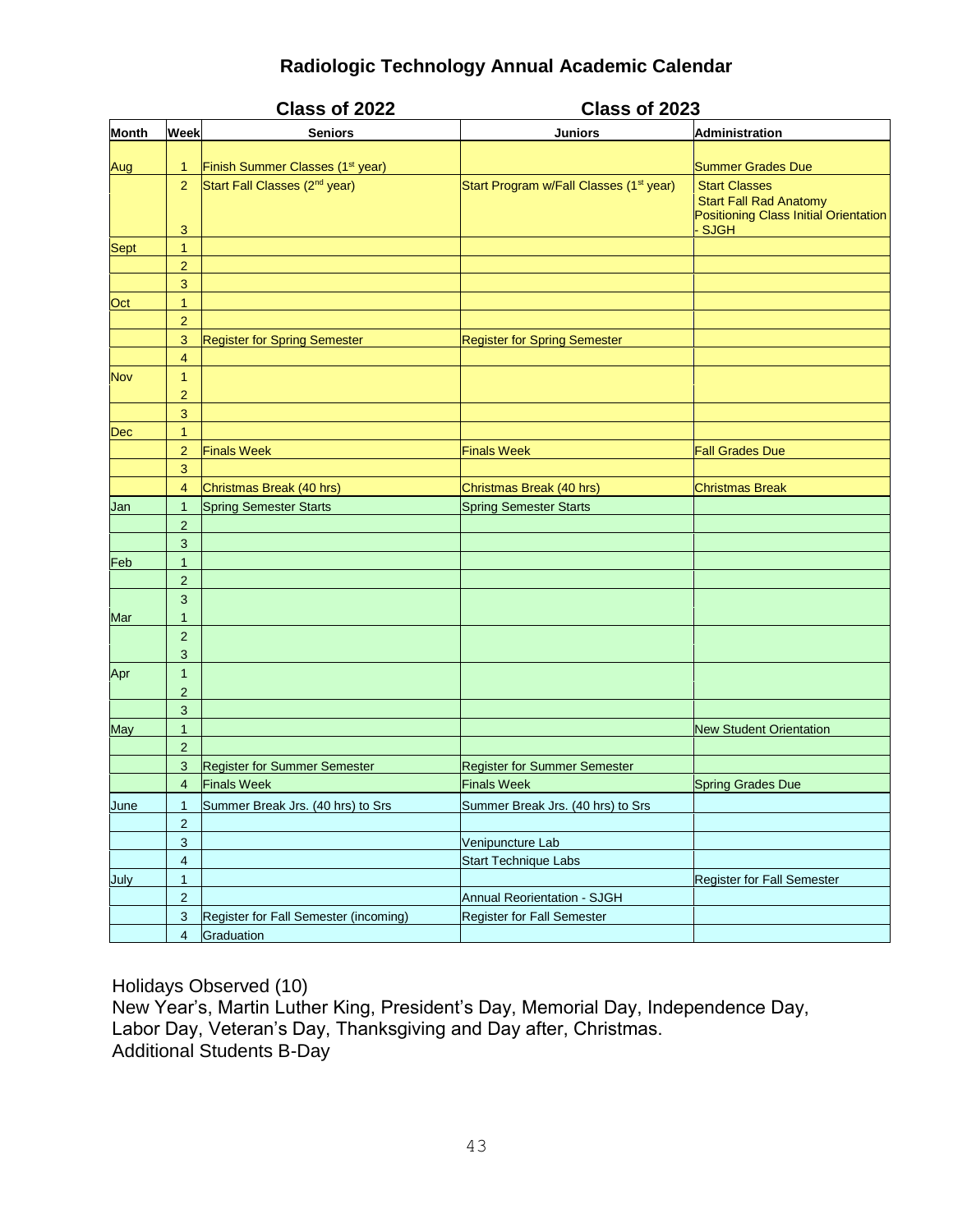# **CLINICAL AND DIDACTIC STUDENT OBJECTIVES**

Objectives for each course are provided with the course syllabus.

Objectives for each clinical rotation area are found on the area evaluation form available in the school office.

# **Graduation Day / Passing on the Baton**

Checkout is typically on Thursday and Graduation on Friday evening. We try to reserve a location a couple of months in advance. Then have invitations printed with the time and location so that you can invite your friends and families (along with the printing of programs and certificates). We have been successful, 95% of the time booking one of the forums at Delta College. But it is your graduation so if you want to reserve another location let us know so we can work with you and get the invitations straight. Most years we might reserve a forum for 1:00 pm until 9:00 pm even though the graduation per se might go from 6 until 8 with a reception (when at Delta) at Danner Hall across the courtyard. At 1:00 pm the junior students will meet the senior students at the forum, help set-up, help decorate, practice entering the graduation area, and learning to operate audio-visual equipment which may be used.

By involving both classes, the senior class will pass on the tradition / pass on the teaching to next year's (and successive) graduating class(es).

# **COURSE DESCRIPTIONS**

Descriptions of all courses can be found in the Delta Catalog (printed and online), in the individual course syllabi, and within the Master Plan in the school office.

#### *Official Start Date*

The general start date to our program is the second week in August of each year. This start date is contingent on the passage of Rad 10 Intro to Radiology. This class must be passed with an 80% or higher. Once this class is passed the student is then officially enrolled in the Rad Tech program.

**Disability support services (ADA) Policy. –** Students requesting accommodations must self-identify. Disability verification must be submitted to determine reasonable accommodations. Accommodations must not fundamentally alter curriculum or completion of the radiologic technology program certificate. Accommodations are based on individual functional and/or educational limitations as supported from an appropriate certified professional.

**Not all Policies are contained within this handbook.**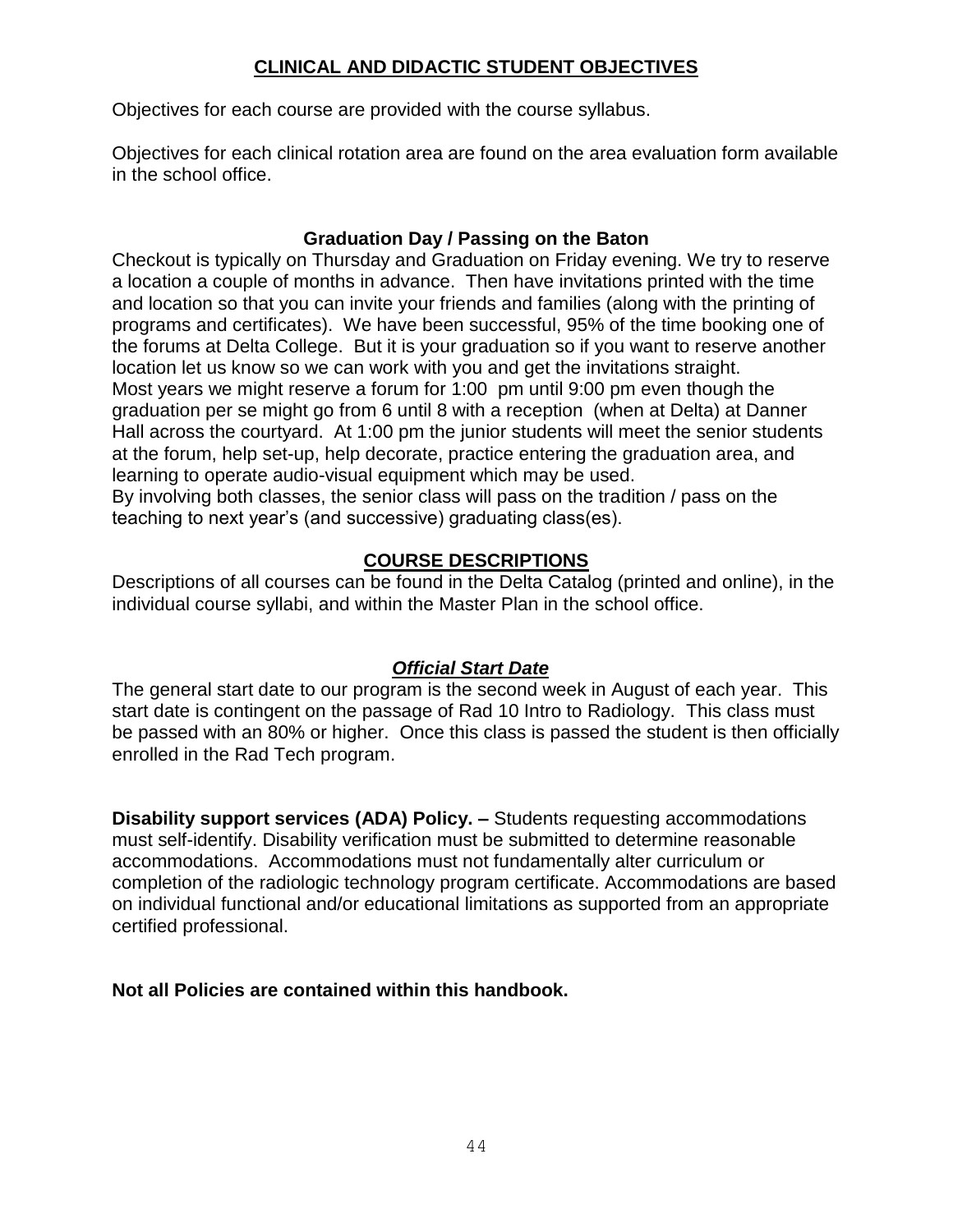#### **Veterans Information Supplement to** 2016/ **Radiologic Technology Student Handbook San Joaquin General Hospital School of Radiologic Technology**

\_\_\_\_\_\_\_\_\_\_\_\_\_

Name of Institution: San Joaquin General Hospital – School of Radiologic Technology Physical Address: 500 W. Hospital Rd., French Camp, CA 95231 / Mailing Address: P.O. Box 1020, Stockton, CA 95201 / Telephone: (209) 468-6236 / Emergency: (209) 468- 6000 / FAX: (209) 468-6038 / E-mail jcamara@sjgh.org

Accreditation: See pages 4, 7, & 25 of Student Handbook / Approved for training of veterans and eligible persons under provisions of Title 38, United States Code.

The information contained in this supplement is true and correct in content and policy.

\_\_\_\_\_\_\_\_\_\_\_\_\_\_\_\_\_\_\_\_\_\_\_\_\_\_\_\_\_\_\_\_ \_\_\_\_\_\_\_\_\_\_\_\_\_\_\_\_\_\_\_\_\_\_

Signature of Program Director **Digital Contract Contract Contract Contract Contract Contract Contract Contract Contract Contract Contract Contract Contract Contract Contract Contract Contract Contract Contract Contract Con** Program Officials and Faculty: See page 4 of Student Handbook. VA Certifying Officials: Jerrold Camara, Program Director or Evette Quiroz, Dept. Manager; Instructional Facilities: Classroom instruction takes place on the San Joaquin General Hospital campus. We use the exposure rooms within the Hospital Diagnostic Imaging Department as energized laboratories. Clinical rotations take place at San Joaquin General Hospital, St. Joseph's Medical Center, Dameron Hospital, and Lodi Memorial Hospital.

Entrance Requirements and Application Procedure: See pages 7 & 8 of Student Handbook.

Enrollment Policy: See pages 8 & 9 of Student Handbook.

Conduct Policy: See pages 15-16 of Student Handbook.

Attendance Policies: See pages 16-19 of Student Handbook

Credit Evaluation Policy and Progress Policy: See pages 17, 35-39 of Student Handbook and individual course syllabi.

- *If academic standards are not maintained as described in the student handbook, the student will be dropped from the program at the end of the semester of which the unsatisfactory grade was assigned.*

Refund Policy: See Drop/Withdrawal policy page 22 of Student Handbook and Delta College catalog.

Instructional Schedule: Students are required to attend the 24-month program normally Monday through Friday 8:00 to 4:30. The exact class schedule is published prior to the registration period for each semester. Class information is available at the Delta College bookstore or on the web at [www.deltacollege.edu.](http://www.deltacollege.edu/) Course codes will be provided prior to the beginning of each registration period.

Clinical lab instruction includes exposure to all routine radiographic procedures with additional rotations through Computed Tomography, Magnetic Resonance Imaging, Ultrasound, Nuclear Medicine, Radiation Therapy, and Special Procedures. Course descriptions are published in the S.J. Delta College Catalog, schedule of classes, and on the Delta College web site at www.deltacollege.edu.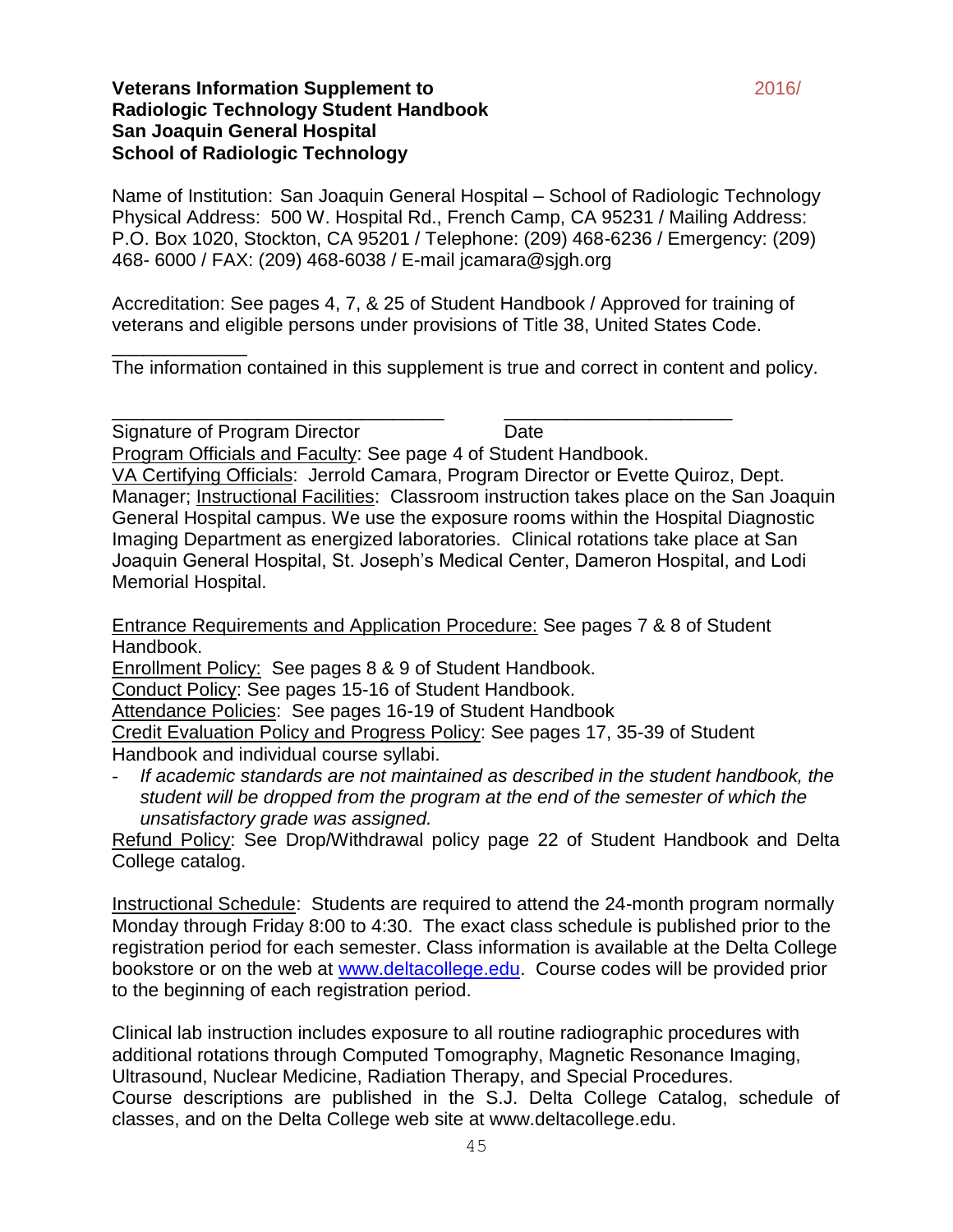#### Program Costs:

"California Community College Enrollment Fee" as established by the Legislature. All fees are payable All program course fees are based on resident and non-resident status according to the catalog in place upon enrollment to S.J. Delta College and are subject to change. The current cost is \$46.00 per unit for residents. Consult the college catalog for non-resident fees. The two-year program carries 83.5 semester units. (See 2-year plan, pg. 41/42 –due to program changes, currently undergoing revision)

The student is also responsible for all required textbooks (approx. \$600.00), uniforms (approx. \$200.00), transportation, certification exam fees, lab supplies, and professional liability insurance premiums and miscellaneous cost. There is a \$2,000 facility fee for the two-year program.

Vacations and Holidays: See page 20 of Student Handbook.

Advisory: For information or for resolution of specific payment problems, the veteran should call the DVA nationwide toll-free number at 1-800-827-1000.

#### **SIGNATURE PAGE / VA**

I have received a copy of the San Joaquin General Hospital Veterans Information Supplement to the Student Handbook.

Student Name: \_\_\_\_\_\_\_\_\_\_\_\_\_\_\_\_\_\_\_\_\_\_\_\_\_\_\_

Date: \_\_\_\_\_\_\_\_\_\_\_\_\_\_\_\_\_\_\_\_\_\_\_\_\_\_\_\_\_\_\_\_\_\_\_

SAN JOAQUIN GENERAL HOSPITAL SCHOOL OF RADIOLOGIC TECHNOLOGY

#### **SIGNATURE PAGE / Student Handbook**

I, 1. All 2013 May the Student Handbook for the School of Radiologic Technology which includes policies governing academic achievement, admissions, radiation protection, attendance, continuation, and graduation requirements.

I understand and accept these policies as stated in the handbook and will abide by all Rules and regulations of the School of Radiologic Technology during the time that I am in training.

#### **\_\_\_\_\_\_\_\_\_\_\_\_\_\_\_\_\_\_\_\_\_\_\_\_\_\_\_\_\_\_\_ STUDENT SIGNATURE**